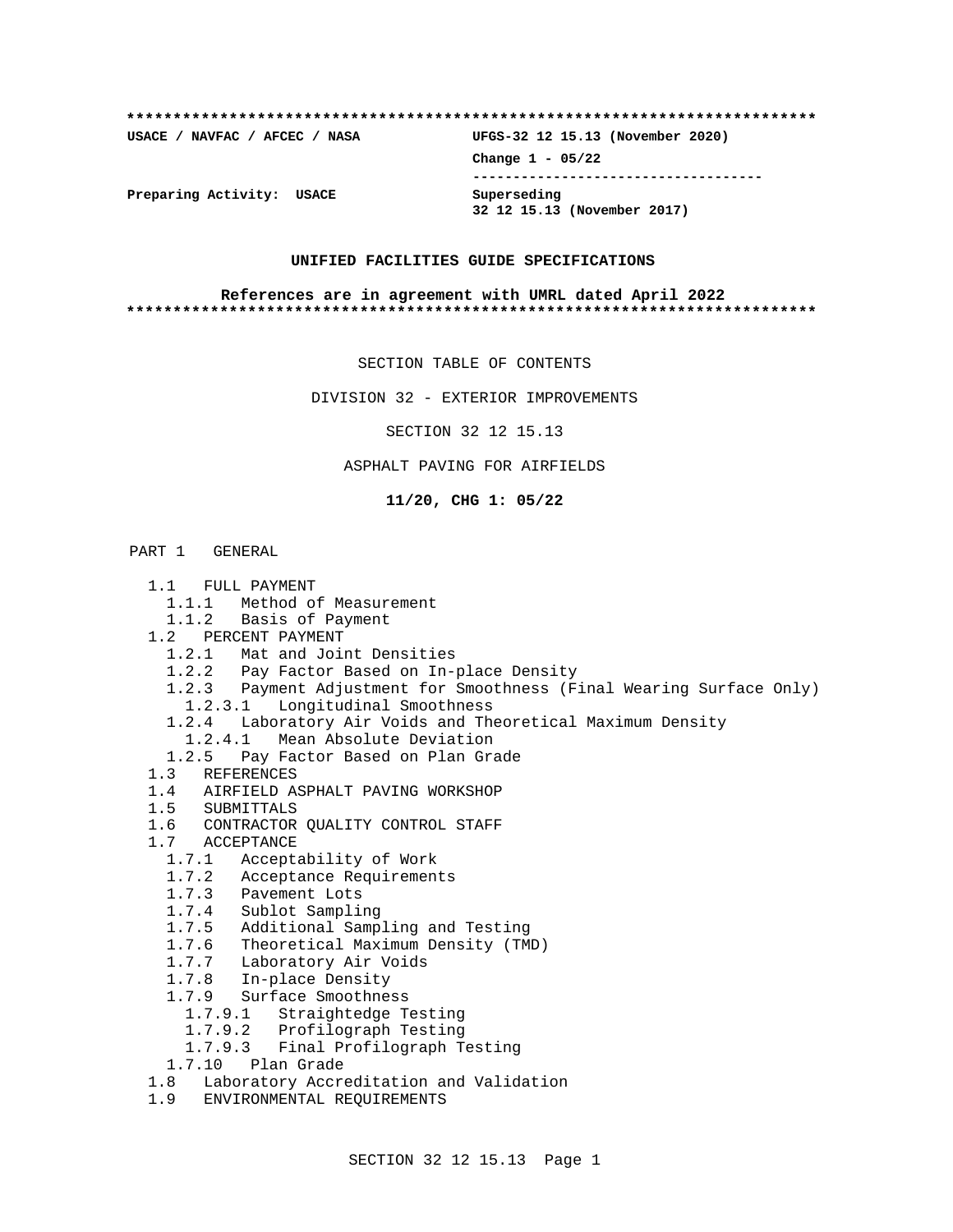## PART 2 PRODUCTS

- 2.1 SYSTEM DESCRIPTION
- 2.2 Equipment
	- 2.2.1 Asphalt Mixing Plant
		- 2.2.1.1 Truck Scales
		- 2.2.1.2 Inspection of Plant
		- 2.2.1.3 Storage Silos
	- 2.2.2 Hauling Equipment
	- 2.2.3 Material Transfer Vehicle (MTV)
	- 2.2.4 Asphalt Pavers
		- 2.2.4.1 Receiving Hopper
		- 2.2.4.2 Automatic Grade Controls
	-
	- 2.2.5 Rollers<br>2.2.6 Diamond Diamond Grinding
- 2.3 AGGREGATES
	- 2.3.1 Coarse Aggregate
	- 2.3.2 Fine Aggregate
	- 2.3.3 Mineral Filler
	- 2.3.4 Aggregate Gradation
- 2.4 ASPHALT BINDER
- 2.5 WARM-MIX ASPHALT TECHNOLOGIES/PRODUCTS
- 2.6 MIX DESIGN
	- 2.6.1 JMF Requirements
	- 2.6.2 Adjustments to JMF
- 2.7 RECLAIMED ASPHALT PAVEMENT
	- 2.7.1 RAP Aggregates and Asphalt Binder<br>2.7.2 RAP Mix
	- RAP Mix
- 2.8 RECYCLED ASPHALT SHINGLES
- PART 3 EXECUTION
	- 3.1 CONTRACTOR QUALITY CONTROL
		- 3.1.1 General Quality Control Requirements
		- 3.1.2 Testing Laboratory
		- 3.1.3 Quality Control Testing
			- 3.1.3.1 Asphalt Content
			- 3.1.3.2 Aggregate Properties
			- **Temperatures**
			- 3.1.3.4 Moisture Content of Aggregate
			- 3.1.3.5 Moisture Content of Mixture
			- 3.1.3.6 Laboratory Air Voids, TMD, and VMA VMA, Marshall Stability and Flow
			- 3.1.3.7 In-Place Density
			- 3.1.3.8 Grade and Smoothness
			- 3.1.3.9 Additional Testing
			- 3.1.3.10 QC Monitoring
		- 3.1.4 Sampling
		- 3.1.5 Control Charts
	- 3.2 PREPARATION OF ASPHALT BINDER MATERIAL
	- 3.3 PREPARATION OF MINERAL AGGREGATE
	- 3.4 PREPARATION OF ASPHALT MIXTURE
	- 3.5 PREPARATION OF THE UNDERLYING SURFACE
	- 3.6 TEST SECTION
	- 3.6.1 Sampling and Testing for Test Section
	- 3.6.2 Additional Test Sections
	- 3.7 TRANSPORTING AND PLACING
	- 3.7.1 Transporting
		- 3.7.2 Placing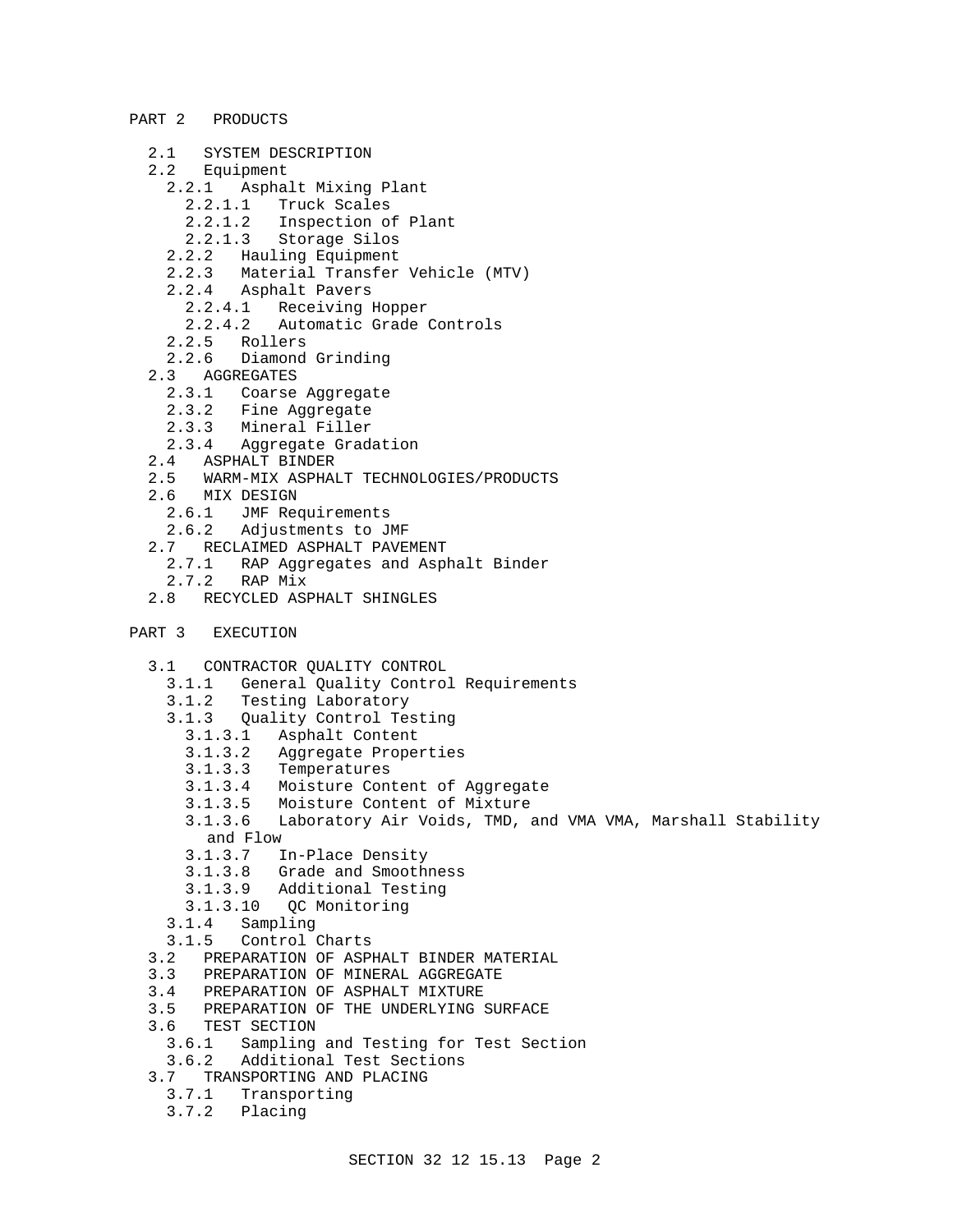- 3.8 COMPACTION OF MIXTURE
	- 3.8.1 General
	- 3.8.2 Segregation
- 3.9 JOINTS
	- 3.9.1 Transverse Joints
- 3.9.2 Longitudinal Joints
- 3.9.3 Echelon Paving
	- 3.9.4 Asphalt Pavement-Portland Cement Concrete Joints

-- End of Section Table of Contents --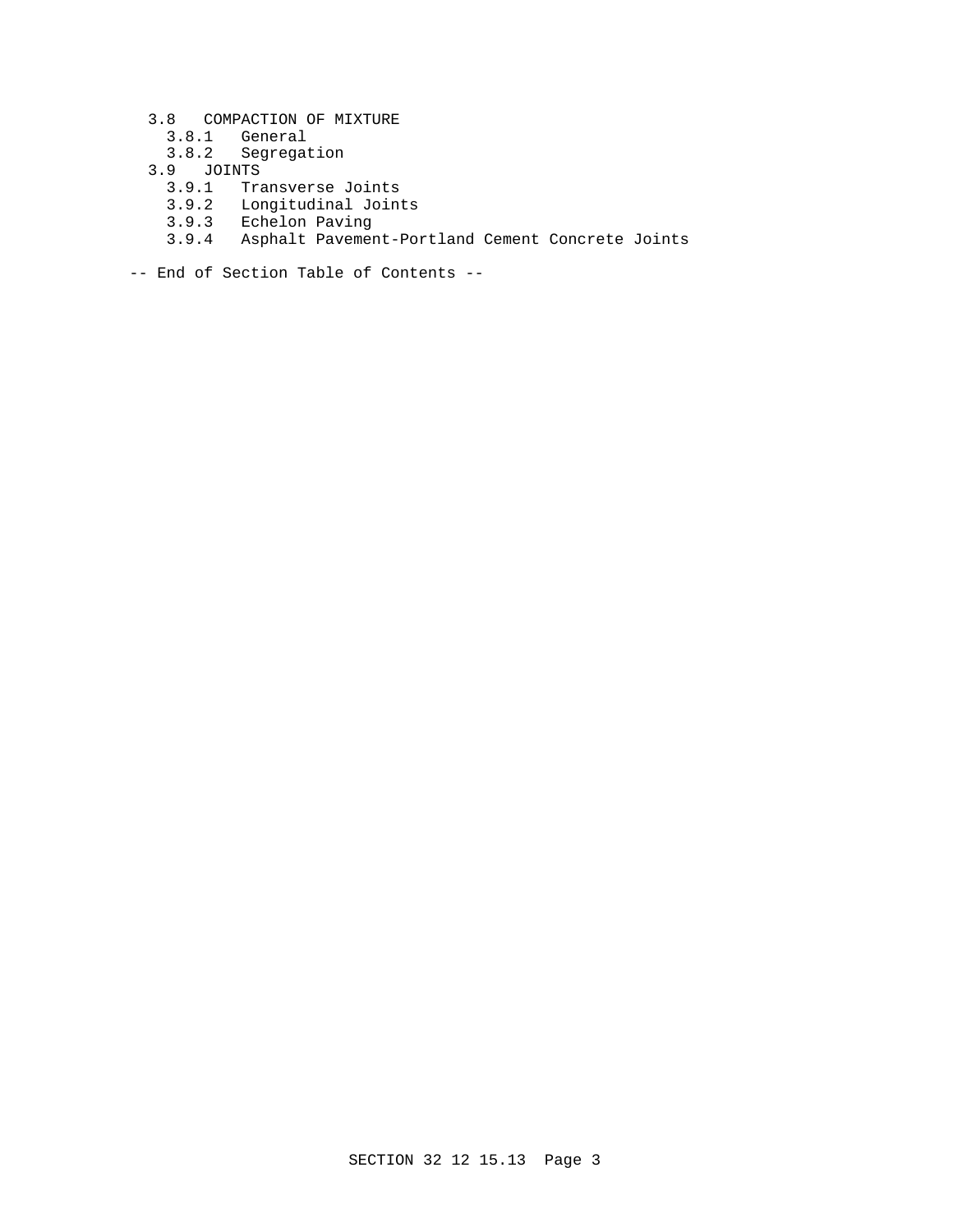**\*\*\*\*\*\*\*\*\*\*\*\*\*\*\*\*\*\*\*\*\*\*\*\*\*\*\*\*\*\*\*\*\*\*\*\*\*\*\*\*\*\*\*\*\*\*\*\*\*\*\*\*\*\*\*\*\*\*\*\*\*\*\*\*\*\*\*\*\*\*\*\*\*\***

**USACE / NAVFAC / AFCEC / NASA UFGS-32 12 15.13 (November 2020) Change 1 - 05/22 ------------------------------------ 32 12 15.13 (November 2017)**

**Preparing Activity: USACE Superseding**

### **UNIFIED FACILITIES GUIDE SPECIFICATIONS**

**References are in agreement with UMRL dated April 2022 \*\*\*\*\*\*\*\*\*\*\*\*\*\*\*\*\*\*\*\*\*\*\*\*\*\*\*\*\*\*\*\*\*\*\*\*\*\*\*\*\*\*\*\*\*\*\*\*\*\*\*\*\*\*\*\*\*\*\*\*\*\*\*\*\*\*\*\*\*\*\*\*\*\***

SECTION 32 12 15.13

ASPHALT PAVING FOR AIRFIELDS **11/20, CHG 1: 05/22**

**\*\*\*\*\*\*\*\*\*\*\*\*\*\*\*\*\*\*\*\*\*\*\*\*\*\*\*\*\*\*\*\*\*\*\*\*\*\*\*\*\*\*\*\*\*\*\*\*\*\*\*\*\*\*\*\*\*\*\*\*\*\*\*\*\*\*\*\*\*\*\*\*\*\***

**NOTE: This guide specification covers the requirements for bituminous intermediate and wearing courses (central-plant hot-mix and warm-mix) for airfields using Marshall or Gyratory compaction method.**

**Adhere to** UFC 1-300-02 **Unified Facilities Guide Specifications (UFGS) Format Standard when editing this guide specification or preparing new project specification sections. Do not edit or rewrite the unbracketed text without the express consent of the Corps of Engineers Transportation Systems Center (TSMCX), the Air Force Civil Engineer Center (AFCEC) pavement subject matter expert (SME), or the Naval Facilities Engineering Command (NAVFAC). Edit bracketed items by choosing applicable item(s) or inserting appropriate text.**

**Comments, suggestions and recommended changes for this guide specification are welcome and should be submitted as a** Criteria Change Request (CCR)**. \*\*\*\*\*\*\*\*\*\*\*\*\*\*\*\*\*\*\*\*\*\*\*\*\*\*\*\*\*\*\*\*\*\*\*\*\*\*\*\*\*\*\*\*\*\*\*\*\*\*\*\*\*\*\*\*\*\*\*\*\*\*\*\*\*\*\*\*\*\*\*\*\*\***

PART 1 GENERAL

**\*\*\*\*\*\*\*\*\*\*\*\*\*\*\*\*\*\*\*\*\*\*\*\*\*\*\*\*\*\*\*\*\*\*\*\*\*\*\*\*\*\*\*\*\*\*\*\*\*\*\*\*\*\*\*\*\*\*\*\*\*\*\*\*\*\*\*\*\*\*\*\*\*\***

**NOTE: Make modifications within bracketed items to this guide specification during conversion to a project specification in accordance with the NOTES which are located throughout the document. These NOTES are instructions to the designer, and will not appear in the project specification.**

**Edit specifications developed for Corps of Engineers managed projects in accordance with ER 1110-34-1 Engineering and Design Transportation Systems Mandatory Center of Expertise (Section 11, 12, App A, B, C).**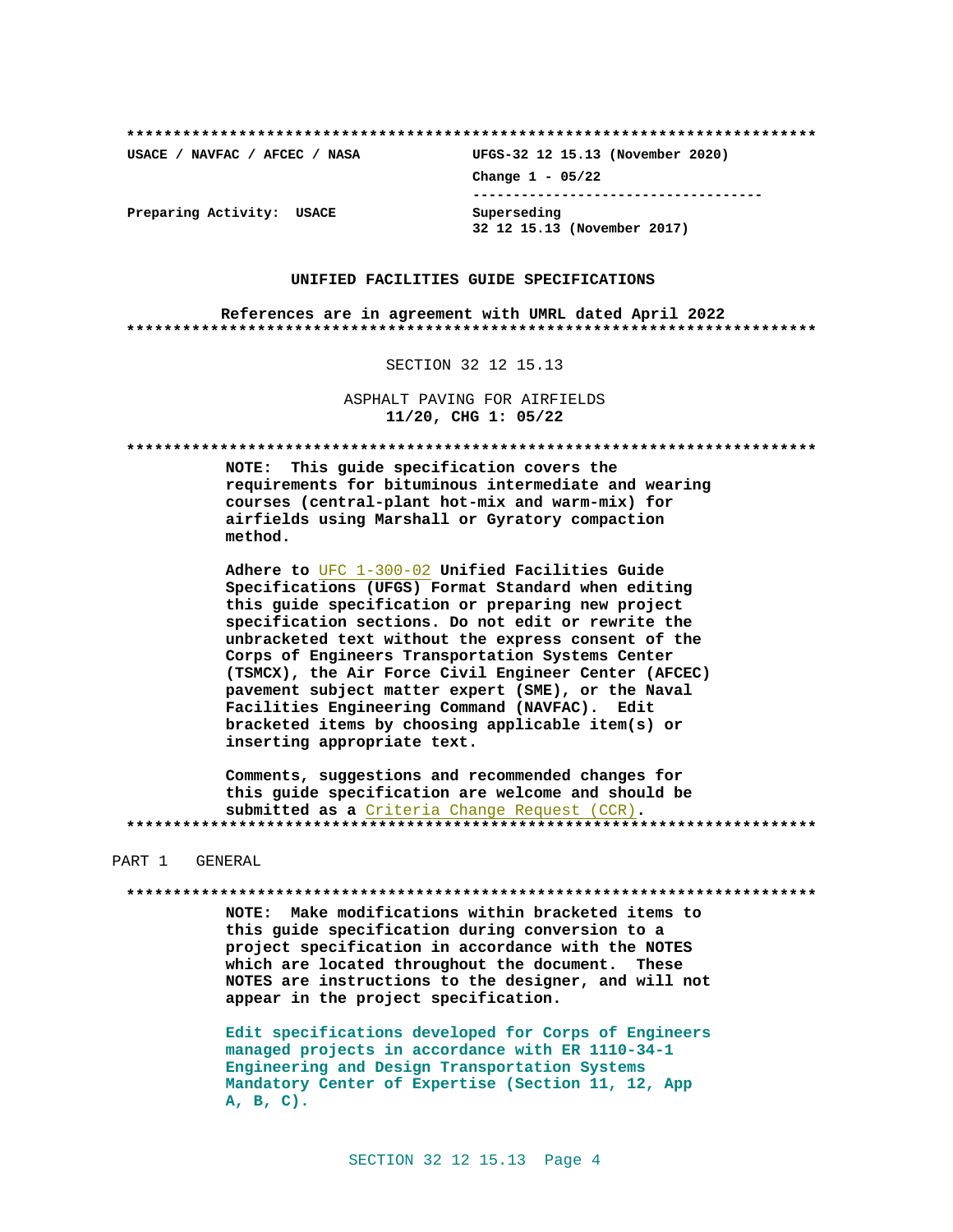This guide specification only pertains to the hot-mix and warm-mix asphalt pavement aspects of the project and not to any surface preparation requirements dealing with aggregate base courses, milling, or tack and prime coats. Cover surface preparation requirements by adding pertinent sections to the project documents.

This specification utilizes a Quality Assurance and Quality Control (QA/QC) construction management philosophy. Quality Assurance refers to the actions performed by the Government or designated representative to assure the final product meets the job requirements. This specification has been developed for QC testing to be used as a basis of pay. It is recommended that the Government's QA testing include a minimum of 5 percent of the QC tests performed by the Contractor. Results of QC testing are the basis for pay unless there are discrepancies between QC and QA testing. Quality Control also refers to the actions of the Contractor to monitor the construction and production processes and to correct these processes when out of control. Results of QC testing are reported daily on the process control charts maintained by the Contractor. Quality Control is covered in paragraph CONTRACTOR QUALITY CONTROL STAFF and paragraph CONTRACTOR QUALITY CONTROL. 

#### 1.1 FULL PAYMENT

#### $1.1.1$ Method of Measurement

#### 

NOTE: For unit-price contracts, include first bracketed statements and delete the second set. For lump sum contracts, delete the first bracketed statements and include the second set.

Do not delete PART 1 for lump sum Contracts. 

[The amount paid for will be the number of metric tons tons of hot-mix warm-mix asphalt pavement mixture used in the accepted work. Weigh the hot-mixwarm-mix asphalt pavement mixture after mixing. No separate payment will be made for weight of asphalt binder material incorporated herein.] [Utilize the quantity of hot-mixwarm-mix asphalt pavement, per metric ton ton placed and accepted, for the purposes of assessing the pay factors stipulated below.]

#### $1.1.2$ Basis of Payment

#### 

NOTE: For unit-price contracts, include first bracketed statements and delete the second set. For lump sum contracts, delete the first bracketed statements and include the second set. Include prescriptive unit price based on the Government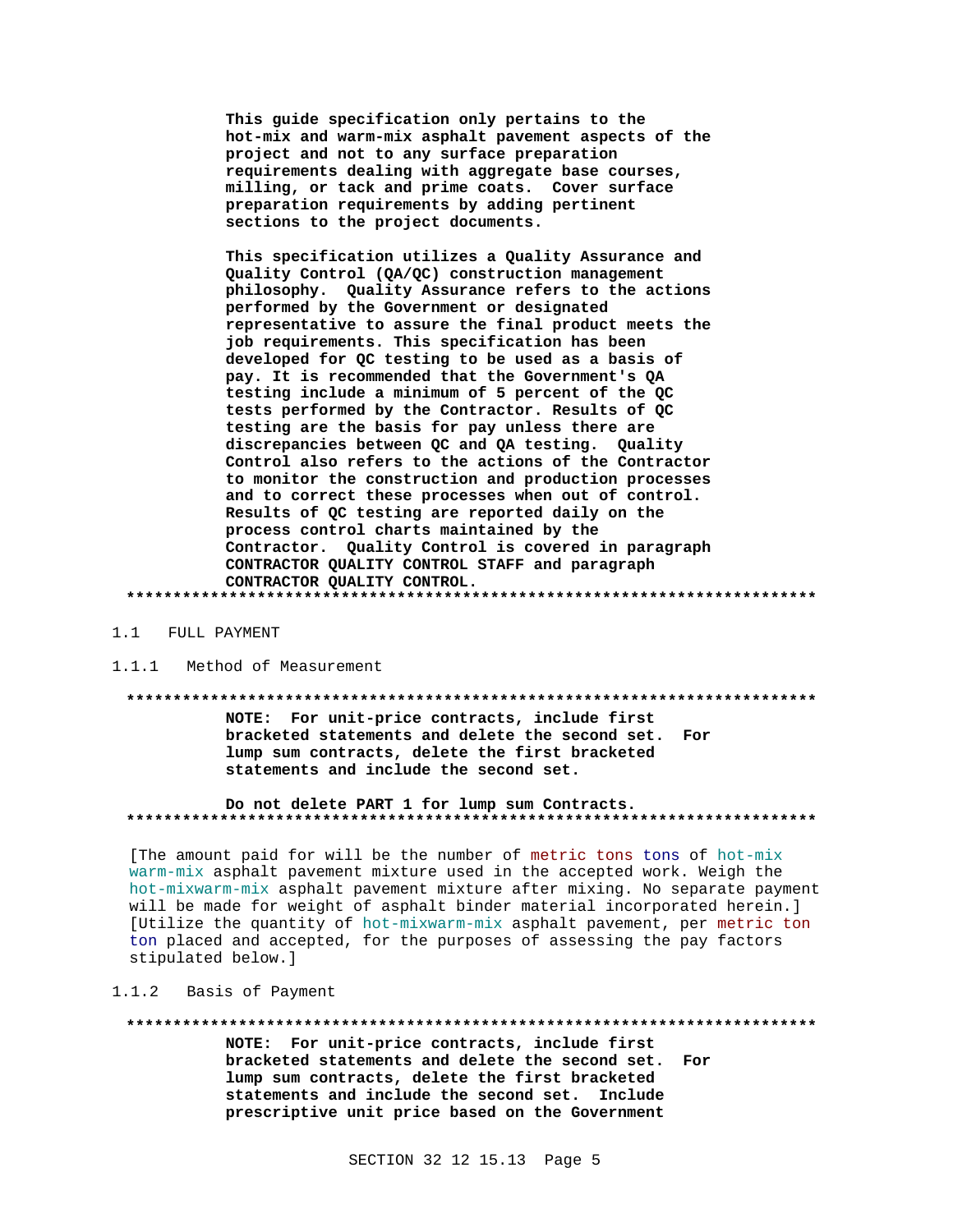### estimate for payment adjustment. Lump sum contracts should not be used when the job exceeds 1000 metric tons tons.

[Quantities of hot-mixwarm-mix asphalt pavement, determined as specified above, will be paid for at respective contract unit prices or at reduced prices adjusted in accordance with paragraphs PERCENT PAYMENT and ACCEPTANCE. Payment will constitute full compensation for furnishing all materials, equipment, plant, and tools; and for all labor and other incidentals necessary to complete work required by this section of the specification.] [The measured quantity of hot-mixwarm-mix asphalt pavement will be paid for and included in the lump sum contract price. If less than 100 percent payment is due based on the pay factors stipulated in paragraph PERCENT PAYMENT and ACCEPTANCE, a unit price of [\_\_\_\_] per metric ton ton will be used for purposes of calculating the payment reduction.]

#### $1.2$ PERCENT PAYMENT

# NOTE: The basis of percent payment includes material tests to determine laboratory air voids, in-place density, smoothness and plan grade which are needed to determine percent payment.

When a pavement lot of material fails to meet the specification requirements for 100 percent pay as outlined in the following paragraphs, remove and replace the lot, or accept at a reduced price which will be computed by multiplying the unit price per ton by the lot's pay factor. The lot pay factor is determined by taking the lowest computed pay factor based on either laboratory air voids, in-place density, grade or smoothness (each discussed below). At the end of the project, an average of all lot pay factors will be calculated. If this average lot pay factor exceeds 95.0 percent and no individual lot has a pay factor less than 75.0 percent, then the percent payment for the entire project will be 100 percent of the unit bid price. If the average lot pay factor is less than 95.0 percent, then each lot will be paid for at the unit price multiplied by the lot's pay factor. For any lots which are less than 2000 metric tons tons, a weighted lot pay factor will be used to calculate the average lot pay factor. When work on a lot is required to be terminated before all sublots are completed, the results from the completed sublots will be analyzed to determine the percent payment for the lot following the same procedures and requirements for full lots but with fewer test results.

#### $1.2.1$ Mat and Joint Densities

The average in-place mat and joint densities are expressed as a percentage of the average theoretical maximum density (TMD) for the lot. The average TMD for each lot will be determined as the average TMD of the four random samples per lot. The average in-place mat density and joint density for a lot are determined and compared with Table 1 to calculate a single pay factor per lot based on in-place density, as described below. All density results for a lot will be completed and reported within 24 hours after the construction of that lot. Use the following process to determine the single pay factor for in-place density:

a. Step 1: Determine the pay factors for mat density and joint density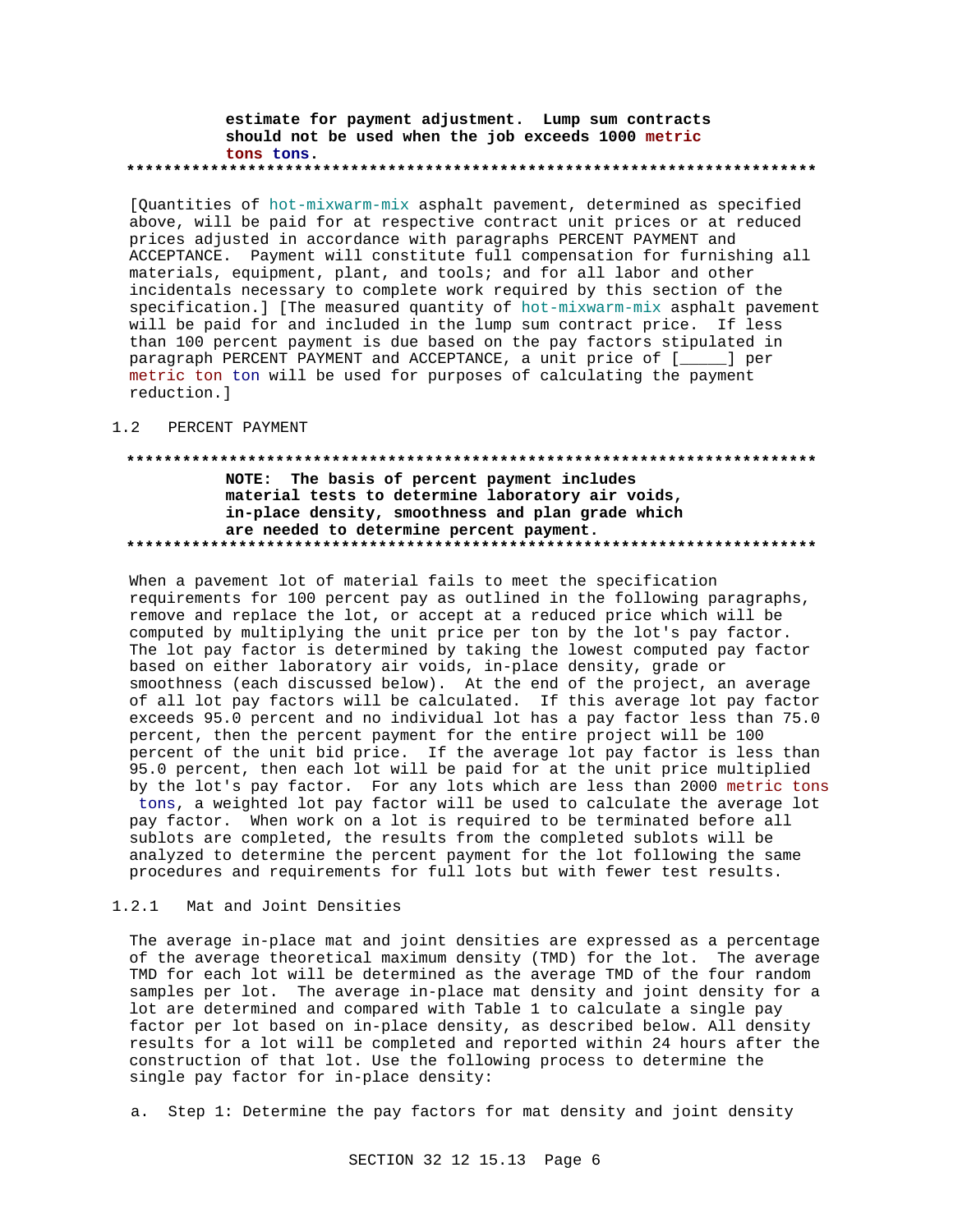using Table 1.

- b. Step 2: Determine ratio of joint area to mat area. The area associated with the joint is considered to be 3 m 10 feet wide times the length of completed longitudinal construction joint in the lot. This joint area will not exceed the total lot size. The length of joint to be considered will be that length where a new lane has been placed against an adjacent lane of asphalt pavement, either any cold joint against another lot or any other existing asphalt paved previously. The area associated with the joint is expressed as a percentage of the total lot.
- c. Step 3: Compute the weighted pay factor for the joint using the formula in the example shown in paragraph PAY FACTOR BASED ON IN-PLACE DENSITY.
- d. Step 4: Where freshly placed asphalt pavement abuts old (not in contract) asphalt pavement, determine density at the tie-in longitudinal joint by taking one core per sublot at a random location for each lot of material placed adjacent to the joint. If Step 4 is not applicable, move to Step 5. The size of joint area is 3 m 10 feet wide by the length of the joint being paved. Locate the center of each of the four cores 150 mm 6 inches from the edge of the existing pavement. Take each core at a random location along the length of the joint. The requirements for joint density for this lot, adjacent to the existing asphalt joint, are the same as that for the mat density specified in Table 1. For the interface of new asphalt pavement abutting existing asphalt (not in contract) joints at taxiways abutting runways, aprons, or other taxiways, take two additional randomly located cores along each taxiway intersection.
- e. Step 5: Compare weighted pay factor for joint density to pay factor for mat density and select the lowest. This selected pay factor is the pay factor based on density for the lot. When the TMD on both sides of a longitudinal joint is different, the average of these two TMD values will be used as the TMD needed to calculate the percent joint density.

When 0 percent payment is determined for mat density, remove and replace the rejected lot at least 100 mm 4 inches into the cold lane adjacent to the longitudinal joint. Evaluate this as a new lot per paragraph MAT AND JOINT DENSITIES.

When 0 percent payment is determined for joint density, remove and replace the rejected longitudinal joint with a 3 m 10 feet wide paving lane that is centered over the joint. This 3 m 10 feet wide placement will be evaluated as a new lot. When removing and replacing a joint that fails to meet the project requirements, the result will be two additional longitudinal joints. Determine a pay factor for these longitudinal joints by randomly selecting two cores per lot centered on the joint each side of the lot. This will result in four total cores for joint density evaluation. Take the average of the joint density of the four cores to develop a pay factor for joint density determination. Average the new lot TMD values with the adjacent lot TMD values to determine a final average for joint density evaluation. In this case do not use a weighted pay factor. Evaluate the mat density for this lot per paragraph MAT AND JOINT DENSITIES.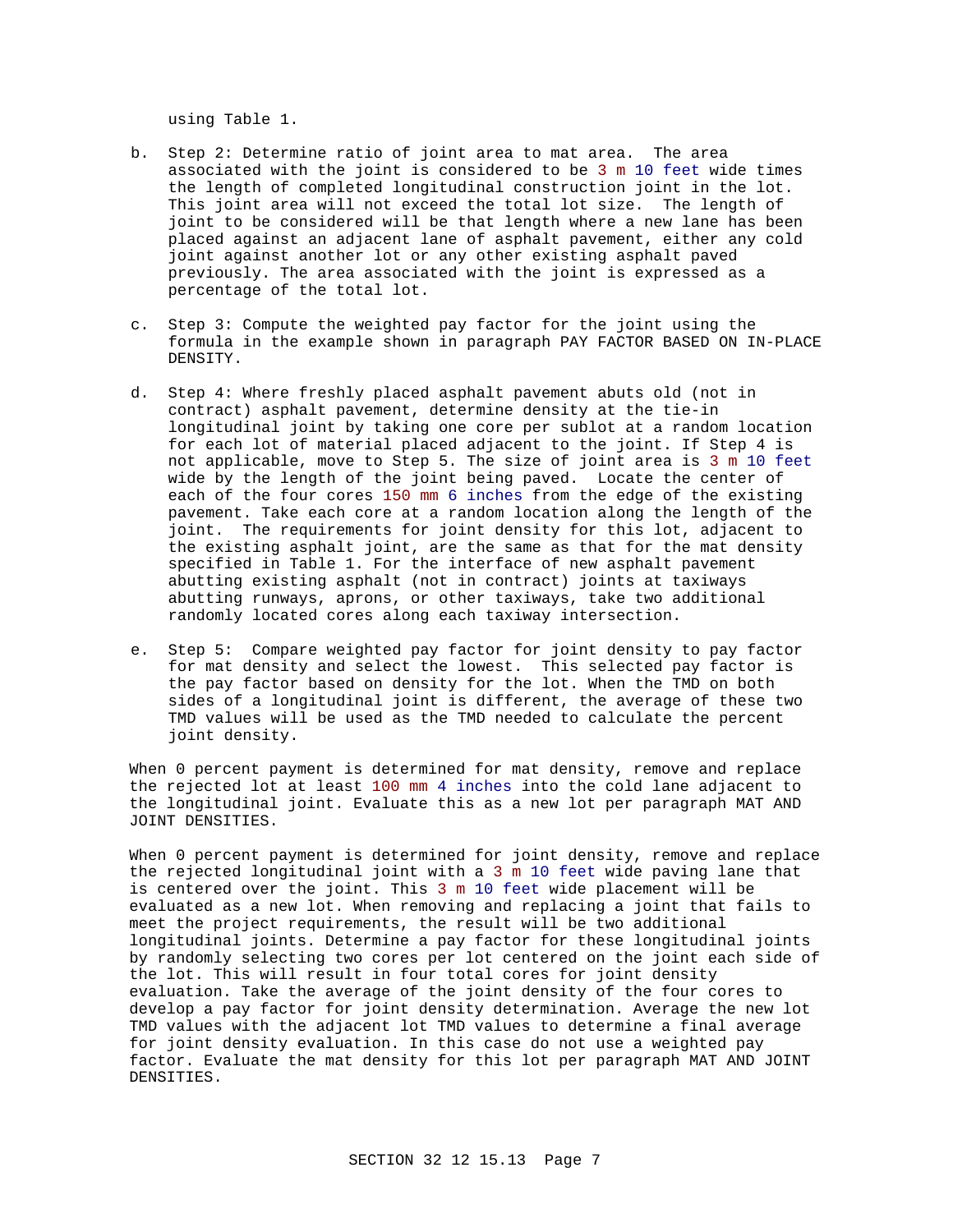| Table 1                                           |                                      |                                                    |  |
|---------------------------------------------------|--------------------------------------|----------------------------------------------------|--|
|                                                   | Pay Factor Based on In-place Density |                                                    |  |
| Average Mat Density (4<br>cores) (Percent of TMD) | Pay Factor, percent                  | Average Joint Density (4<br>cores)(Percent of TMD) |  |
| $94.0 - 96.0$                                     | 100.0                                | Above 92.5                                         |  |
| 93.9                                              | 100.0                                | 92.4                                               |  |
| 93.8 or 96.1                                      | 99.9                                 | 92.3                                               |  |
| 93.7                                              | 99.8                                 | 92.2                                               |  |
| 93.6 or 96.2                                      | 92.1<br>99.6                         |                                                    |  |
| 93.5                                              | 99.4<br>92.0                         |                                                    |  |
| 93.4 or 96.3                                      | 99.1                                 | 91.9                                               |  |
| 93.3                                              | 98.7                                 | 91.8                                               |  |
| 93.2 or 96.4                                      | 98.3                                 | 91.7                                               |  |
| 93.1                                              | 97.8                                 | 91.6                                               |  |
| 93.0 or 96.5                                      | 97.3                                 | 91.5                                               |  |
| 92.9                                              | 96.3                                 | 91.4                                               |  |
| $92.8$ or $96.6$                                  | 94.1                                 | 91.3                                               |  |
| 92.7                                              | 92.2                                 | 91.2                                               |  |
| 92.6 or 96.7                                      | 90.3                                 | 91.1                                               |  |
| 92.5                                              | 87.9                                 | 91.0                                               |  |
| 92.4 or 96.8                                      | 85.7                                 | 90.9                                               |  |
| 92.3                                              | 83.3                                 | 90.8                                               |  |
| 92.2 or 96.9                                      | 80.6                                 | 90.7                                               |  |
| 92.1                                              | 78.0                                 | 90.6                                               |  |
| 92.0 or 97.0                                      | 75.0                                 | 90.5                                               |  |
| below 92.0, above 97.0                            | $0.0$ (reject)                       | below 90.5                                         |  |

#### 1.2.2 Pay Factor Based on In-place Density

An example of the computation of a pay factor (in I-P units only) based on in-place density, is as follows: Assume the following test results for field density made on the lot: (1) Average mat density = 93.2 percent (of lab TMD). (2) Average joint density = 91.5 percent (of lab TMD). (3) Total area of lot = 30,000 square feet. (4) Length of completed longitudinal construction joint = 2,000 feet.

a. Step 1: Determine pay factor based on mat density and on joint density, using Table 1:

Mat density of 93.2 percent = 98.3 pay factor.

Joint density of 91.5 percent = 97.3 pay factor.

- b. Step 2: Determine ratio of joint area (length of longitudinal joint x 10 feet) to mat area (total paved area in the lot): Multiply the length of completed longitudinal construction joint by the specified 10 feet width and divide by the mat area (total paved area in the lot).
	- $(2,000$  feet x 10 feet)/30000 square feet = 0.6667 ratio of joint area to mat area (ratio).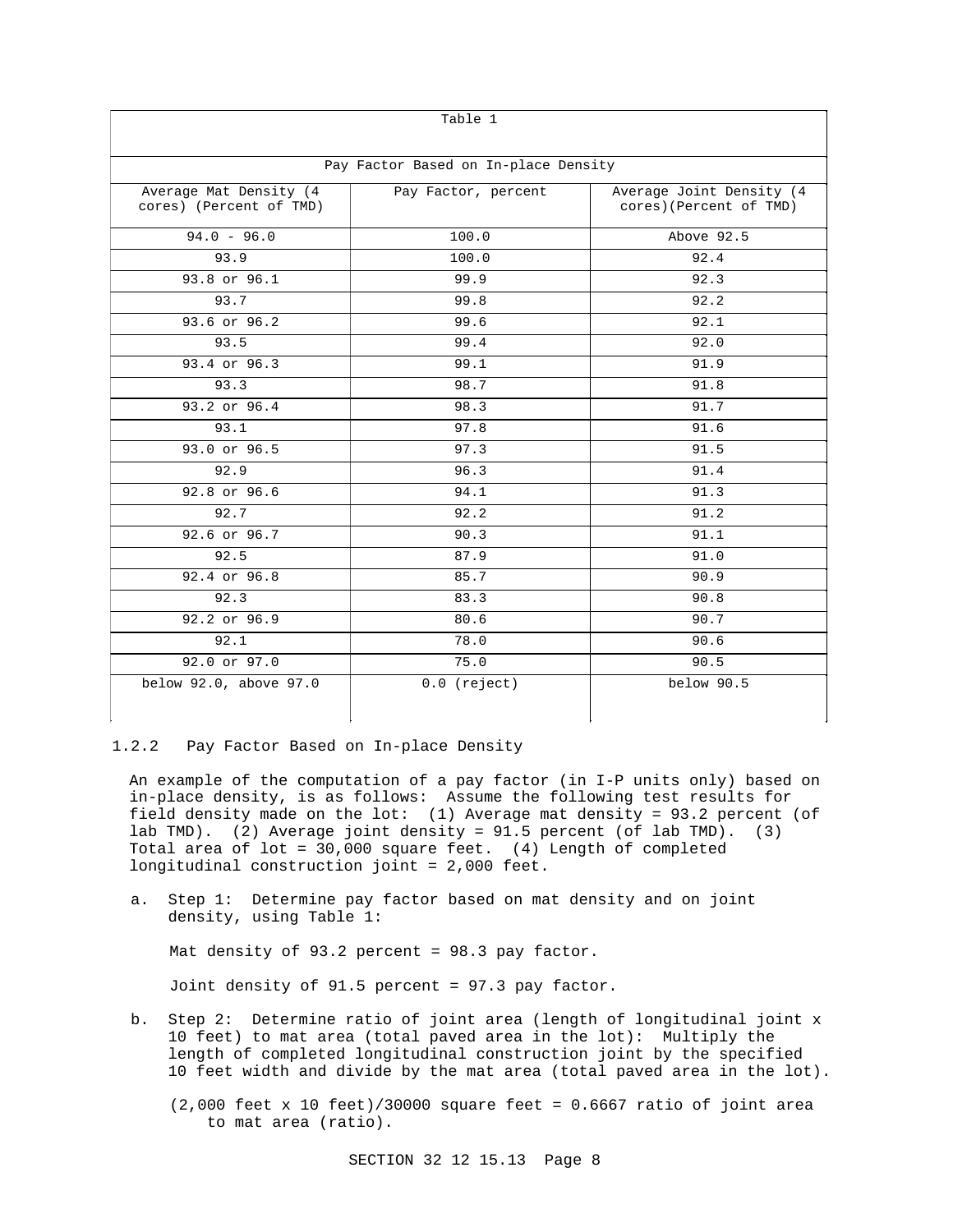c. Step 3: Weighted pay factor (wpf) for joint is determined as indicated below:

wpf = joint pay factor +  $(100 - joint$  pay factor)  $(1 - ratio)$  wpf =  $97.3 + (100-97.3)$   $(1-0.6667) = 98.2$  percent

d. Step 4: Compare weighted pay factor for joint density to pay factor for mat density and select the smaller:

Pay factor for mat density: 98.3 percent. Weighted pay factor for joint density: 98.2 percent

Select the smaller of the two values as pay factor based on density: 98.2 percent

 $1.2.3$ Payment Adjustment for Smoothness (Final Wearing Surface Only)

# NOTE: When Profilograph testing is not required, delete the following paragraph for pay adjustment for smoothness. This paragraph may be deleted for projects where a profilograph cannot record 161 meters 0.10 of a mile in length. Profilograph testing is required for runways, taxiways and landing zone pavements.

#### $1.2.3.1$ Longitudinal Smoothness

Evaluate smoothness per paragraph PROFILOGRAPH TESTING. Determine the pay factor for longitudinal smoothness by entering Table 2.

| Table 2                                                                                                                       |                     |  |  |
|-------------------------------------------------------------------------------------------------------------------------------|---------------------|--|--|
| Pay Factor for Smoothness                                                                                                     |                     |  |  |
| Profile Index of a 0.1 km 0.1 mile segment<br>of a lot exceeds the tolerance specified in<br>paragraph SURFACE SMOOTHNESS by: | Pay Factor, Percent |  |  |
| 0.0 mm per km0.0 inch per mile                                                                                                | 100.0               |  |  |
| greater than 0.0 mm per km0.0 inch per mile<br>but less than 16.0 mm per km 1.0 inches per<br>mile                            | 95.0                |  |  |
| 16.0 mm per km1.0 inches per mile but less<br>than 32.0 mm per km 2.0 inches per mile                                         | 90.0                |  |  |
| 32.0 mm per km 2.0 inches per mile but less<br>than 47.0mm per km 3.0 inches per mile                                         | 75.0                |  |  |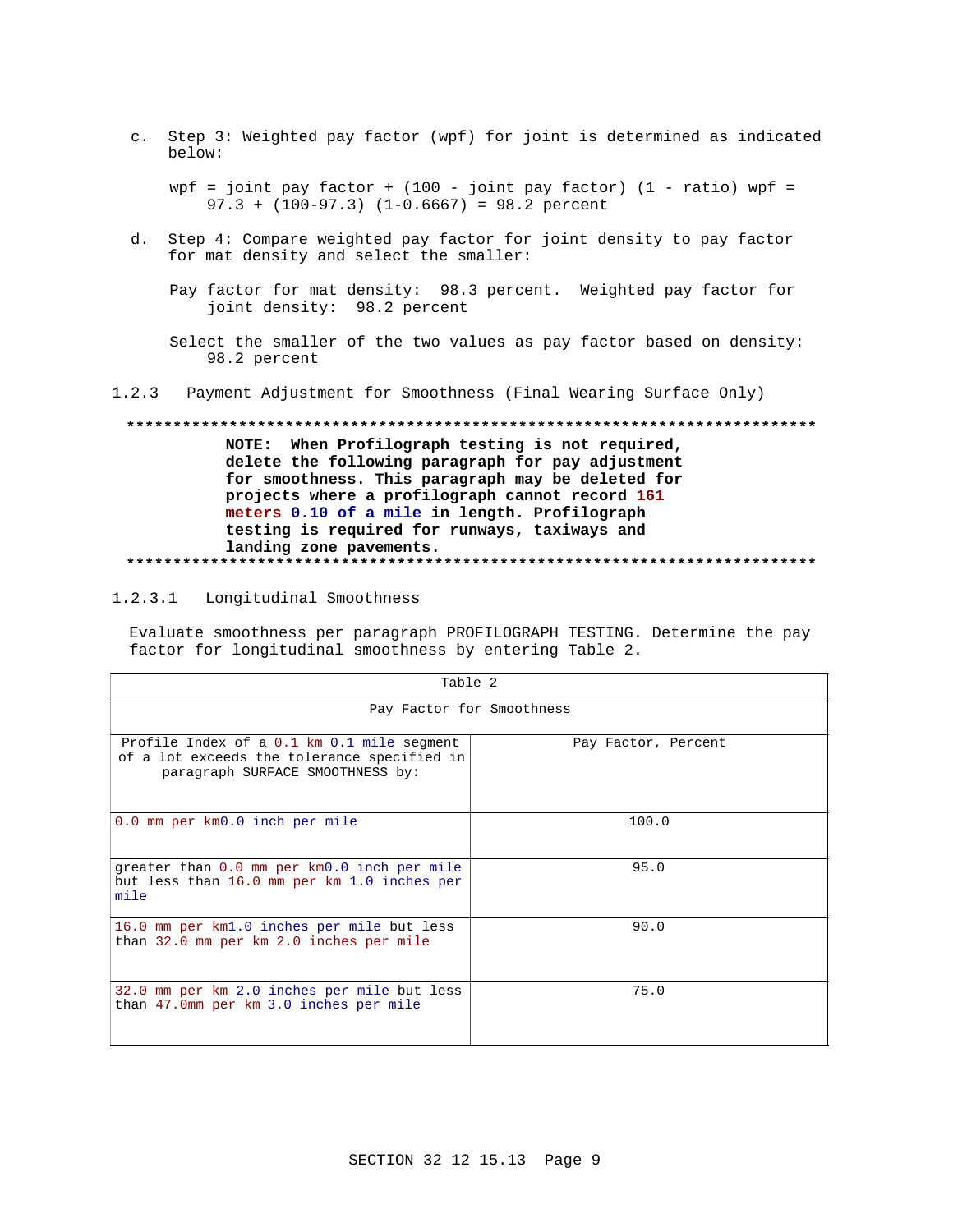| Table 2                                                                                                                       |                     |  |
|-------------------------------------------------------------------------------------------------------------------------------|---------------------|--|
| Pay Factor for Smoothness                                                                                                     |                     |  |
| Profile Index of a 0.1 km 0.1 mile segment<br>of a lot exceeds the tolerance specified in<br>paragraph SURFACE SMOOTHNESS by: | Pay Factor, Percent |  |
| 47.0 mm per km3.0 inches per mile or greater                                                                                  | Remove and Replace  |  |

## 1.2.4 Laboratory Air Voids and Theoretical Maximum Density

Laboratory air voids will be calculated in accordance with ASTM D3203/D3203M by determining the density of each lab compacted specimen using the laboratory-prepared, thoroughly dry method in ASTM D2726/D2726M and determining the theoretical maximum density (TMD) of four of the sublots using ASTM D2041/D2041M. Laboratory air void calculations for each lot will use the average TMD values obtained for the lot. The mean absolute deviation of the four laboratory air void contents (one from each sublot) from the JMF air void content will be evaluated and a pay factor determined from Table 3. All laboratory air void tests will be completed and reported within 24 hours after completion of construction of each lot. The TMD is also used for computation of in-place density, as required in paragraph MAT AND JOINT DENSITIES above.

## 1.2.4.1 Mean Absolute Deviation

An example of the computation of mean absolute deviation for laboratory air voids is as follows: Assume that the laboratory air voids are determined from 4 random samples of a lot (where 3 specimens were compacted from each sample). The average laboratory air voids for each sublot sample are determined to be 3.5, 3.0, 4.0, and 3.7. Assume that the target air voids from the JMF is 4.0. The mean absolute deviation is then:

Mean Absolute Deviation =  $(|3.5 - 4.0| + |3.0 - 4.0| + |4.0 - 4.0| + |3.7$  $- 4.0$  ) / 4

 $=(0.5 + 1.0 + 0.0 + 0.3)/4 = (1.8)/4 = 0.45$ 

The mean absolute deviation for laboratory air voids is determined to be 0.45. It can be seen from Table 3 that the lot's pay factor based on laboratory air voids, is 100 percent.

| Table 3                                              |                     |  |  |
|------------------------------------------------------|---------------------|--|--|
| Pay Factor Based on Laboratory Air Voids             |                     |  |  |
| Mean Absolute Deviation of Lab Air Voids<br>from JMF | Pay Factor, Percent |  |  |
| $0.60$ or less                                       | 100                 |  |  |
| $0.61 - 0.80$                                        | 98                  |  |  |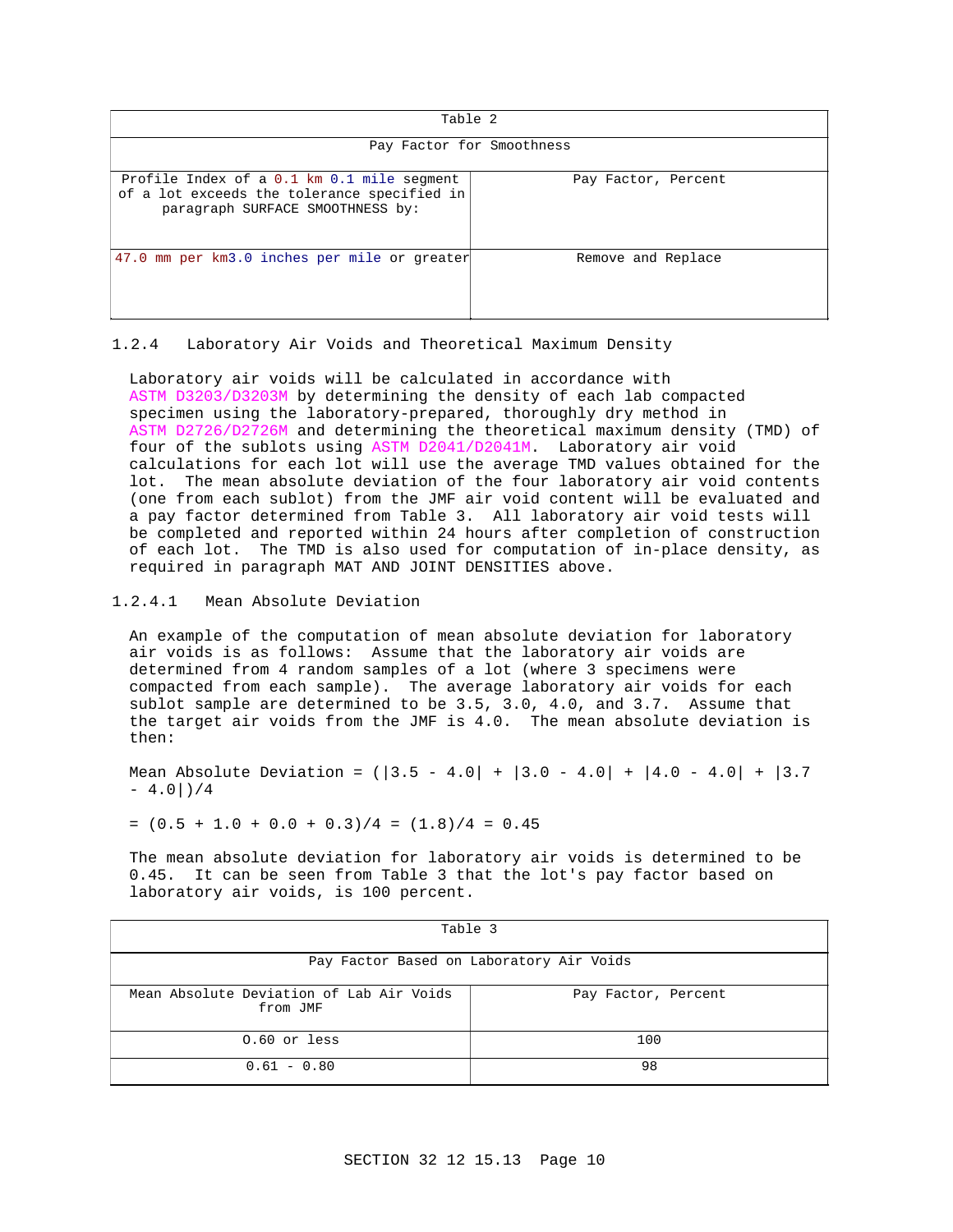| Table 3                                              |                     |  |  |
|------------------------------------------------------|---------------------|--|--|
| Pay Factor Based on Laboratory Air Voids             |                     |  |  |
| Mean Absolute Deviation of Lab Air Voids<br>from JMF | Pay Factor, Percent |  |  |
| $0.81 - 1.00$                                        | 95                  |  |  |
| $1.01 - 1.20$                                        | 90                  |  |  |
| Above 1.20                                           | reject (0)          |  |  |

#### $1.2.5$ Pay Factor Based on Plan Grade

#### 

NOTE: The plan grade requirements specified below are for the final wearing surface only. If there is a requirement to test and control the grade and smoothness for the intermediate courses, for example, when the intermediate courses will be exposed to traffic, slight modifications to this specification will be required. Designer is responsible for providing spot elevations at 15 m 50 feet or less and cross section in a frequency that is satisfactory for the project. Spot elevations should be provided on a grid or mesh pattern. These spot elevations will be utilized to ensure the construction adheres to the design and to determine percent payment during production. 

| Table 4                                          |                                     |  |  |
|--------------------------------------------------|-------------------------------------|--|--|
| Pay Factor for Plan Grade                        |                                     |  |  |
| Percent of All Measurements Outside<br>Tolerance | Pay Factor, percent                 |  |  |
| Less than 5                                      | 100                                 |  |  |
| Greater than or equal to 5 but less than 10      | 90                                  |  |  |
| Greater than or equal to 10 but less than 15     | 75                                  |  |  |
| Greater than or equal to 15                      | Remove and replace the surface lift |  |  |

Evaluate plan grade per paragraph PLAN GRADE. Use Table 4 for determining Pay Factor for Plan Grade. Evaluate plan grade on a lot basis.

#### $1.3$ REFERENCES

#### 

NOTE: This paragraph is used to list the publications cited in the text of the guide specification. The publications are referred to in the text by basic designation only and listed in this paragraph by organization, designation, date, and title.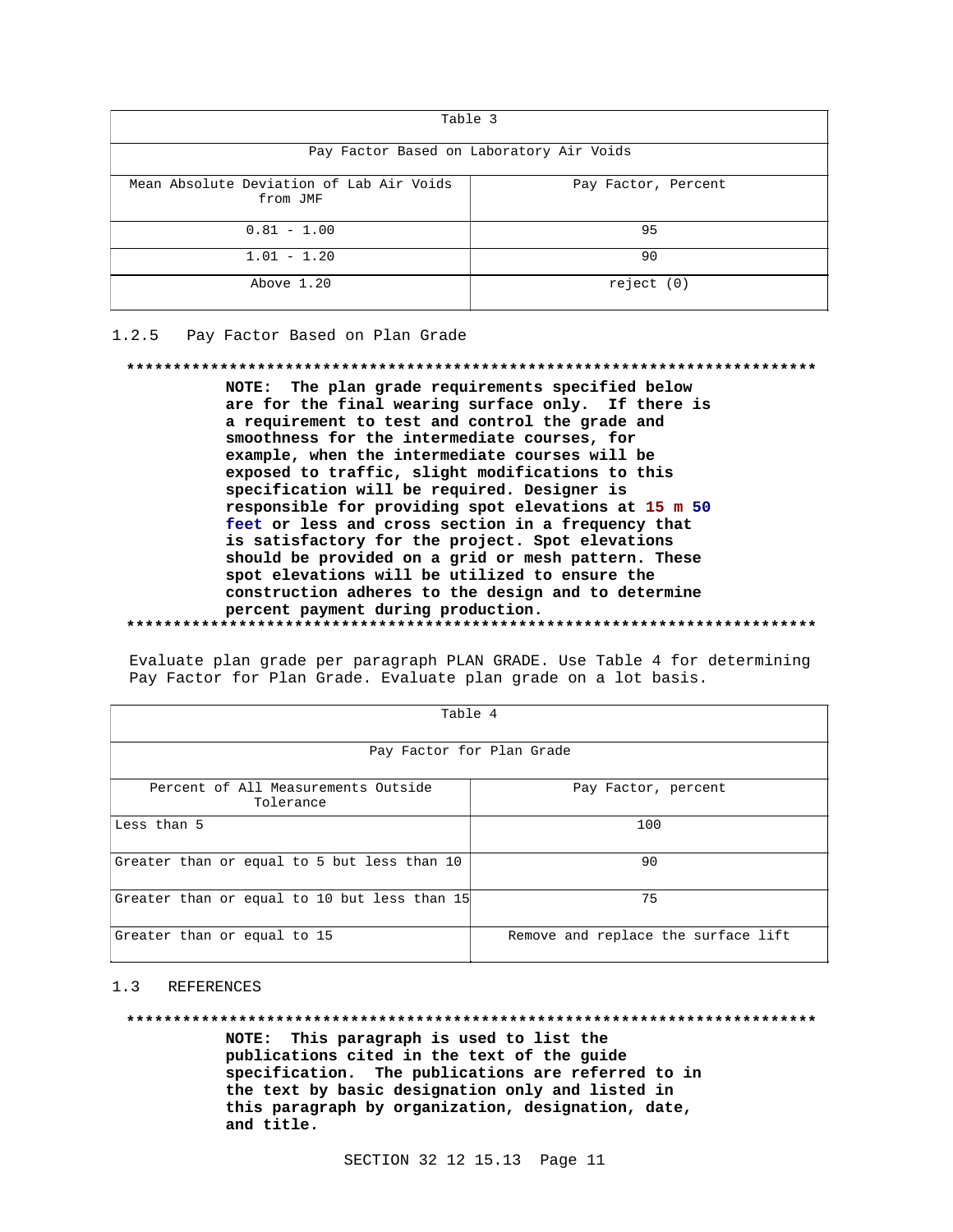**Use the Reference Wizard's Check Reference feature when you add a Reference Identifier (RID) outside of the Section's Reference Article to automatically place the reference in the Reference Article. Also use the Reference Wizard's Check Reference feature to update the issue dates.**

**References not used in the text will automatically be deleted from this section of the project specification when you choose to reconcile references in the publish print process. \*\*\*\*\*\*\*\*\*\*\*\*\*\*\*\*\*\*\*\*\*\*\*\*\*\*\*\*\*\*\*\*\*\*\*\*\*\*\*\*\*\*\*\*\*\*\*\*\*\*\*\*\*\*\*\*\*\*\*\*\*\*\*\*\*\*\*\*\*\*\*\*\*\***

The publications listed below form a part of this specification to the extent referenced. The publications are referred to within the text by the basic designation only.

> AMERICAN ASSOCIATION OF STATE HIGHWAY AND TRANSPORTATION OFFICIALS (AASHTO)

AASHTO M 156 (2013; R 2017) Standard Specification for Requirements for Mixing Plants for Hot-Mixed, Hot-Laid Bituminous Paving Mixtures

AASHTO T 329 (2015) Standard Test Method for Moisture Content of Hot Mix Asphalt (HMA) by Oven Method

ASPHALT INSTITUTE (AI)

AI MS-2 (2015) Asphalt Mix Design Methods

ASTM INTERNATIONAL (ASTM)

| ASTM C29/C29M | (2017a) Standard Test Method for Bulk<br>Density ("Unit Weight") and Voids in<br>Aggregate |
|---------------|--------------------------------------------------------------------------------------------|
| ASTM C88      | (2018) Standard Test Method for Soundness<br>of Aggregates by Use of Sodium Sulfate or     |

ASTM C117 (2017) Standard Test Method for Materials Finer than 75-um (No. 200) Sieve in Mineral Aggregates by Washing

Magnesium Sulfate

ASTM C127 (2015) Standard Test Method for Density, Relative Density (Specific Gravity), and Absorption of Coarse Aggregate

ASTM C128 (2015) Standard Test Method for Density, Relative Density (Specific Gravity), and Absorption of Fine Aggregate

ASTM C131/C131M (2020) Standard Test Method for Resistance to Degradation of Small-Size Coarse Aggregate by Abrasion and Impact in the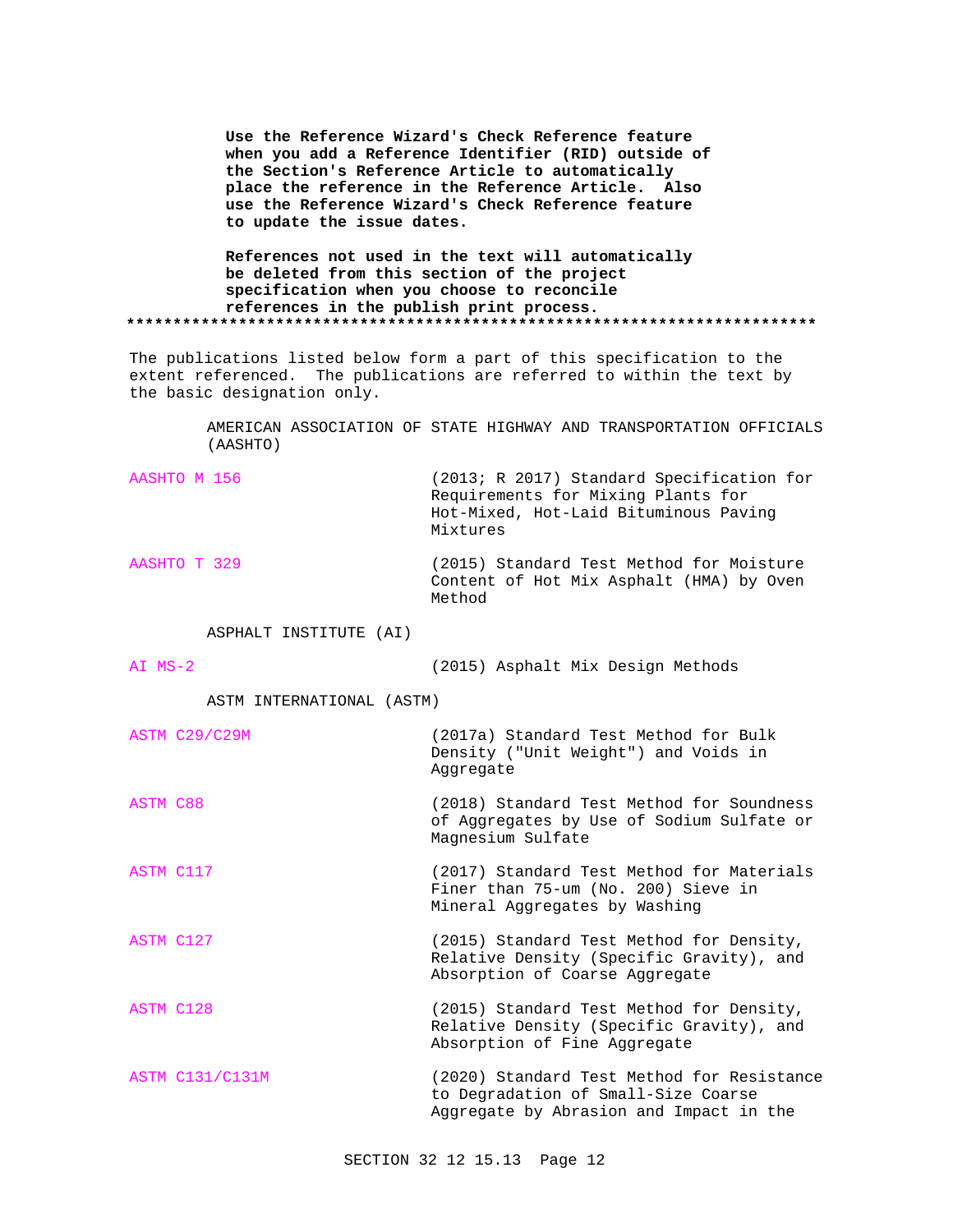Los Angeles Machine ASTM C136/C136M (2019) Standard Test Method for Sieve Analysis of Fine and Coarse Aggregates ASTM C142/C142M (2017) Standard Test Method for Clay Lumps and Friable Particles in Aggregates ASTM C566 (2013) Standard Test Method for Total Evaporable Moisture Content of Aggregate by Drying ASTM C1252 (2017) Standard Test Methods for Uncompacted Void Content of Fine Aggregate (as Influenced by Particle Shape, Surface Texture, and Grading) ASTM D75/D75M (2019) Standard Practice for Sampling Aggregates ASTM D140/D140M (2016) Standard Practice for Sampling Asphalt Materials ASTM D242/D242M (2009; R 2014) Mineral Filler for Bituminous Paving Mixtures ASTM D946/D946M (2020) Standard Specification for Penetration-Graded Asphalt Cement for Use in Pavement Construction ASTM D979/D979M (2015) Sampling Bituminous Paving Mixtures ASTM D2041/D2041M (2011) Theoretical Maximum Specific Gravity and Density of Bituminous Paving Mixtures ASTM D2172/D2172M (2017; E 2018) Standard Test Methods for Quantitative Extraction of Asphalt Binder from Asphalt Mixtures ASTM D2419 (2014) Sand Equivalent Value of Soils and Fine Aggregate ASTM D2489/D2489M (2016) Standard Test Method for Estimating Degree of Particle Coating of Asphalt Mixtures ASTM D2726/D2726M (2019) Standard Test Method for Bulk Specific Gravity and Density of Non-Absorptive Compacted Bituminous Mixtures ASTM D3203/D3203M (2017) Standard Test Method for Percent Air Voids in Compacted Asphalt Mixtures ASTM D3381/D3381M (2018) Standard Specification for Viscosity-Graded Asphalt Binder for Use in Pavement Construction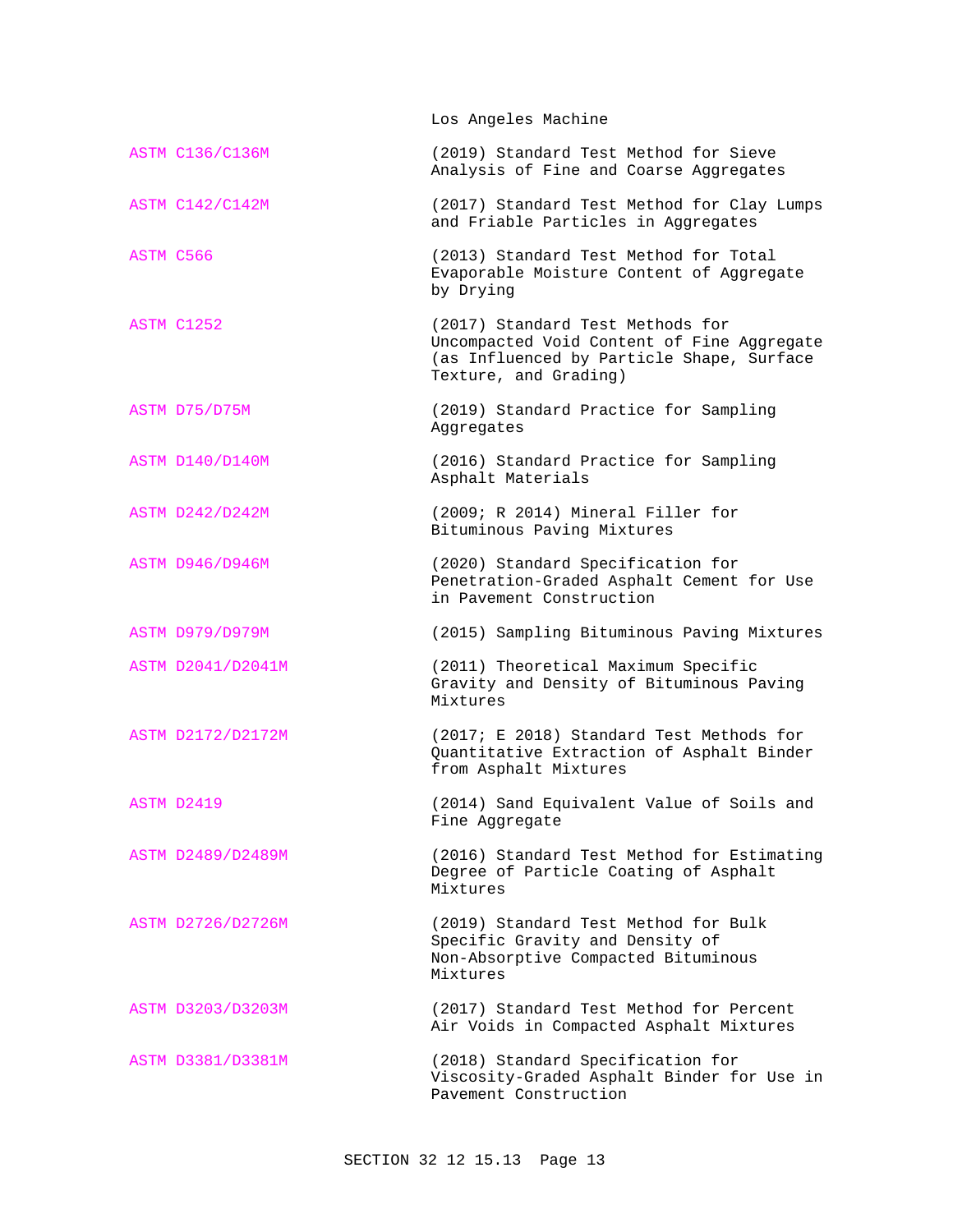| ASTM D3665        | (2012; R 2017) Standard Practice for<br>Random Sampling of Construction Materials                                                                                                 |
|-------------------|-----------------------------------------------------------------------------------------------------------------------------------------------------------------------------------|
| ASTM D3666        | (2016) Standard Specification for Minimum<br>Requirements for Agencies Testing and<br>Inspecting Road and Paving Materials                                                        |
| ASTM D4125/D4125M | (2010) Asphalt Content of Bituminous<br>Mixtures by the Nuclear Method                                                                                                            |
| ASTM D4791        | (2019) Flat Particles, Elongated<br>Particles, or Flat and Elongated Particles<br>in Coarse Aggregate                                                                             |
| ASTM D4867/D4867M | (2009; R 2014) Effect of Moisture on<br>Asphalt Concrete Paving Mixtures                                                                                                          |
| ASTM D5361/D5361M | (2016) Standard Practice for Sampling<br>Compacted Asphalt Mixtures for Laboratory<br>Testing                                                                                     |
| ASTM D5444        | (2015) Mechanical Size Analysis of<br>Extracted Aggregate                                                                                                                         |
| ASTM D5821        | (2013; R 2017) Standard Test Method for<br>Determining the Percentage of Fractured<br>Particles in Coarse Aggregate                                                               |
| ASTM D6084/D6084M | (2018) Standard Test Method for Elastic<br>Recovery of Asphalt Materials by<br>Ductilometer                                                                                       |
| ASTM D6307        | (2019) Standard Test Method for Asphalt<br>Content of Asphalt Mixture by Ignition<br>Method                                                                                       |
| ASTM D6373        | (2016) Standard Specification for<br>Performance Graded Asphalt Binder                                                                                                            |
| ASTM D6925        | (2014) Standard Test Method for<br>Preparation and Determination of the<br>Relative Density of Hot Mix Asphalt (HMA)<br>Specimens by Means of the Superpave<br>Gyratory Compactor |
| ASTM D6926        | (2020) Standard Practice for Preparation<br>of Asphalt Mixture Specimens Using<br>Marshall Apparatus                                                                              |
| ASTM D6927        | (2015) Standard Test Method for Marshall<br>Stability and Flow of Bituminous Mixtures                                                                                             |
| ASTM E1274        | (2018) Standard Test Method for Measuring<br>Pavement Roughness Using a Profilograph                                                                                              |

[1.4 AIRFIELD ASPHALT PAVING WORKSHOP

# **\*\*\*\*\*\*\*\*\*\*\*\*\*\*\*\*\*\*\*\*\*\*\*\*\*\*\*\*\*\*\*\*\*\*\*\*\*\*\*\*\*\*\*\*\*\*\*\*\*\*\*\*\*\*\*\*\*\*\*\*\*\*\*\*\*\*\*\*\*\*\*\*\*\* NOTE: TSMCX provides airfield asphalt paving**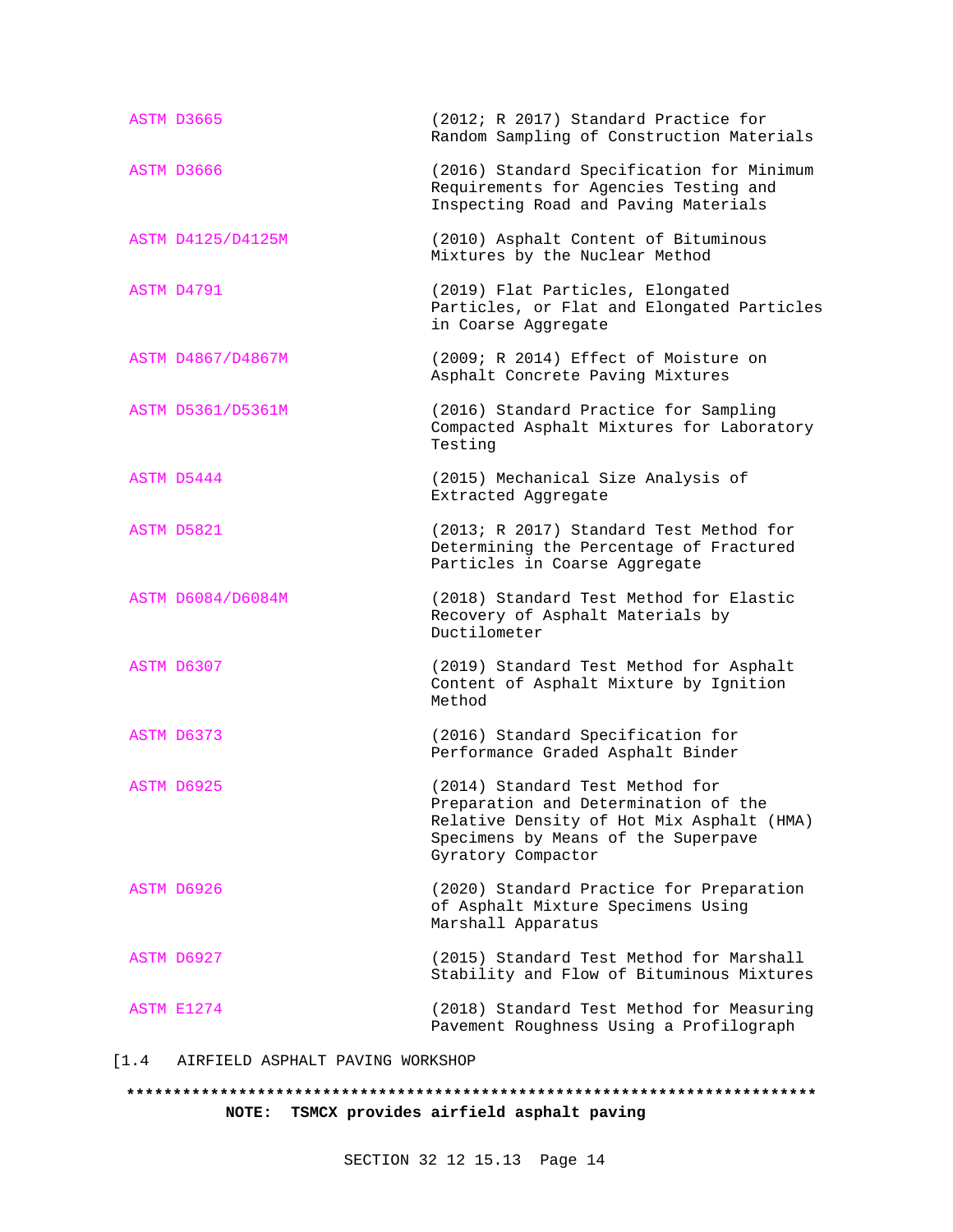workshops regardless of project management organization - USACE, AFCEC or NAVFAC.

For USACE managed projects, review ER 1110-34-1 TRANSPORTATION SYSTEMS MANDATORY CENTER OF EXPERTISE and retain the following paragarph if deemed a Mandatory Service or if the project development team requests it as an Elective Service.

For AFCEC and NAVFAC managed projects, the below airfield asphalt paving workshop is optional. Appropriate coordination with TSMCX, AFCEC, or NAVFAC is recommended prior to specifying the airfield asphalt paving workshop.

#### Select MTV Operator if required by paragraph MATERIAL TRANSFER VEHICLE.

Attend a one day paving workshop held in advance of asphalt paving. Acquire a facility for the workshop in the vicinity of the installation, or other appropriate location, as approved by the Government. Provide a facility that includes at a minimum, parking and seating for forty attendees, audio/visual with standard connections, including TV, projector, screen and any other items as required for display of digital presentations, and access to Wi-Fi. Coordinate schedule with the Government. Attendance requirements apply to each paving crew anticipated to be on the project. At a minimum, the following attendees are required.

- a. Project Superintendent
- b. Paving Superintendent or Foreman(s)
- c. Paving Machine Operator(s)
- d. Asphalt Plant Operator(s)
- e. Airfield Asphalt Pavement Quality Control Manager
- f. Airfield Asphalt Pavement Inspector
- g. Airfield Asphalt Pavement Laboratory Technicians
- h. Roller Operators
- i. Aggregate Supplier(s)
- [ j. MTV Operator(s)]
- $11.5$ SUBMITTALS

#### 

NOTE: Review submittal description (SD) definitions in Section 01 33 00 SUBMITTAL PROCEDURES and edit the following list, and corresponding submittal items in the text, to reflect only the submittals required for the project. The Guide Specification technical editors have classified those items that require Government approval, due to their complexity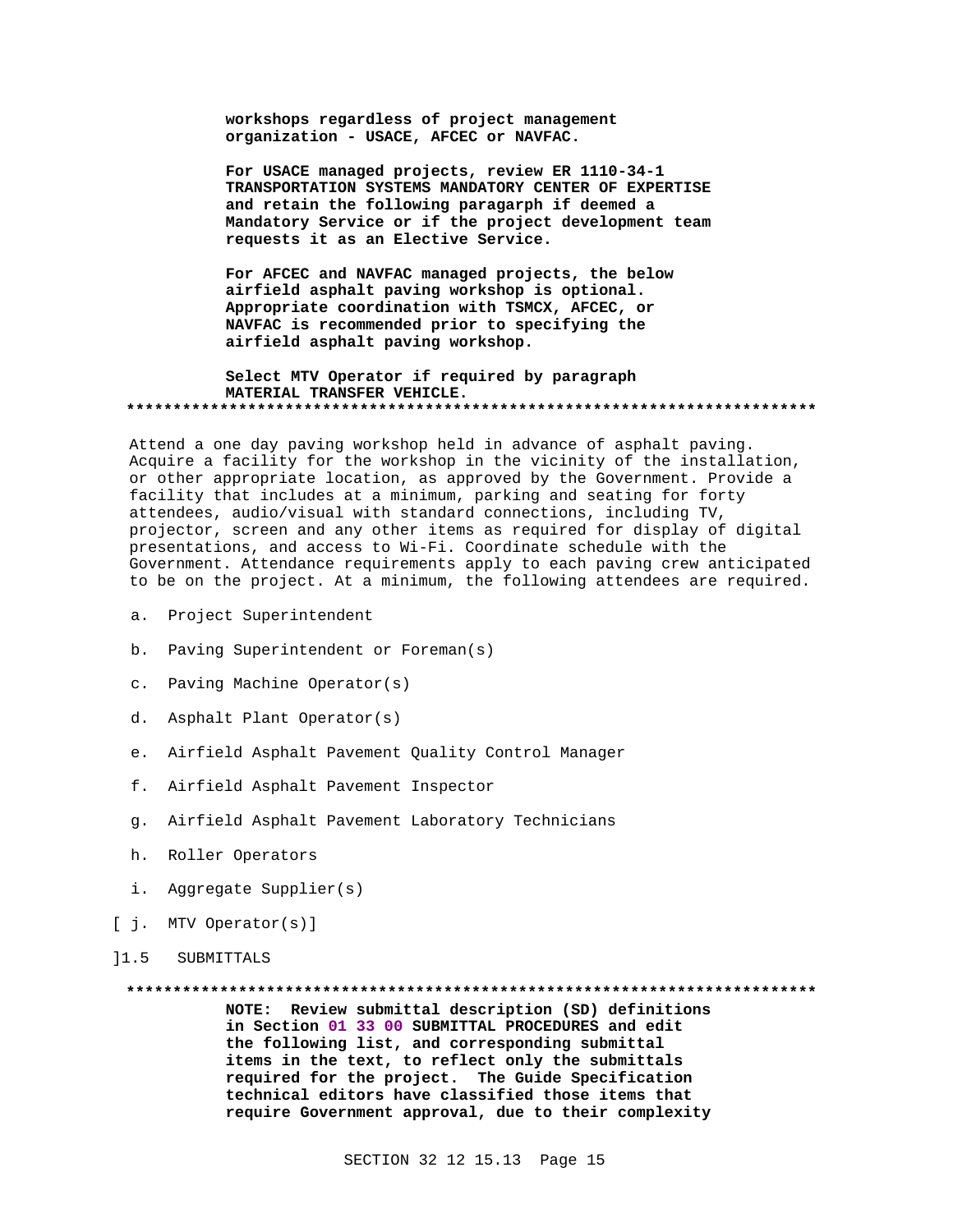or criticality, with a "G." Generally, other submittal items can be reviewed by the Contractor's Quality Control System. Only add a "G" to an item, if the submittal is sufficiently important or complex in context of the project.

For Army projects, fill in the empty brackets following the "G" classification, with a code of up to three characters to indicate the approving authority. Codes for Army projects using the Resident Management System (RMS) are: "AE" for Architect-Engineer; "DO" for District Office (Engineering Division or other organization in the District Office); "AO" for Area Office; "RO" for Resident Office; and "PO" for Project Office. Codes following the "G" typically are not used for Navy, Air Force, and NASA projects.

The "S" classification indicates submittals required as proof of compliance for sustainability Guiding Principles Validation or Third Party Certification and as described in Section 01 33 00 SUBMITTAL PROCEDURES.

Choose the first bracketed item for Navy, Air Force and NASA projects, or choose the second bracketed item for Army projects. 

Government approval is required for submittals with a "G" or "S" classification. Submittals not having a "G" or "S" classification are [for Contractor Quality Control approval.][for information only. When used, a code following the "G" classification identifies the office that will review the submittal for the Government.] Submit the following in accordance with Section 01 33 00 SUBMITTAL PROCEDURES:

SD-01 Preconstruction Submittals

Equipment;  $G[$ ,  $[$  [  $]$ ]]

SD-02 Shop Drawings

```
Placement Plan; G[, [ ]]
```
SD-03 Product Data

Diamond Grinding Plan; G[, [\_\_\_\_]]

Mix Design; G[, [\_\_\_\_]]

Contractor Quality Control; G[, [\_\_\_\_]]

SD-04 Samples

Aggregates

Asphalt Binder

Warm-mix Additive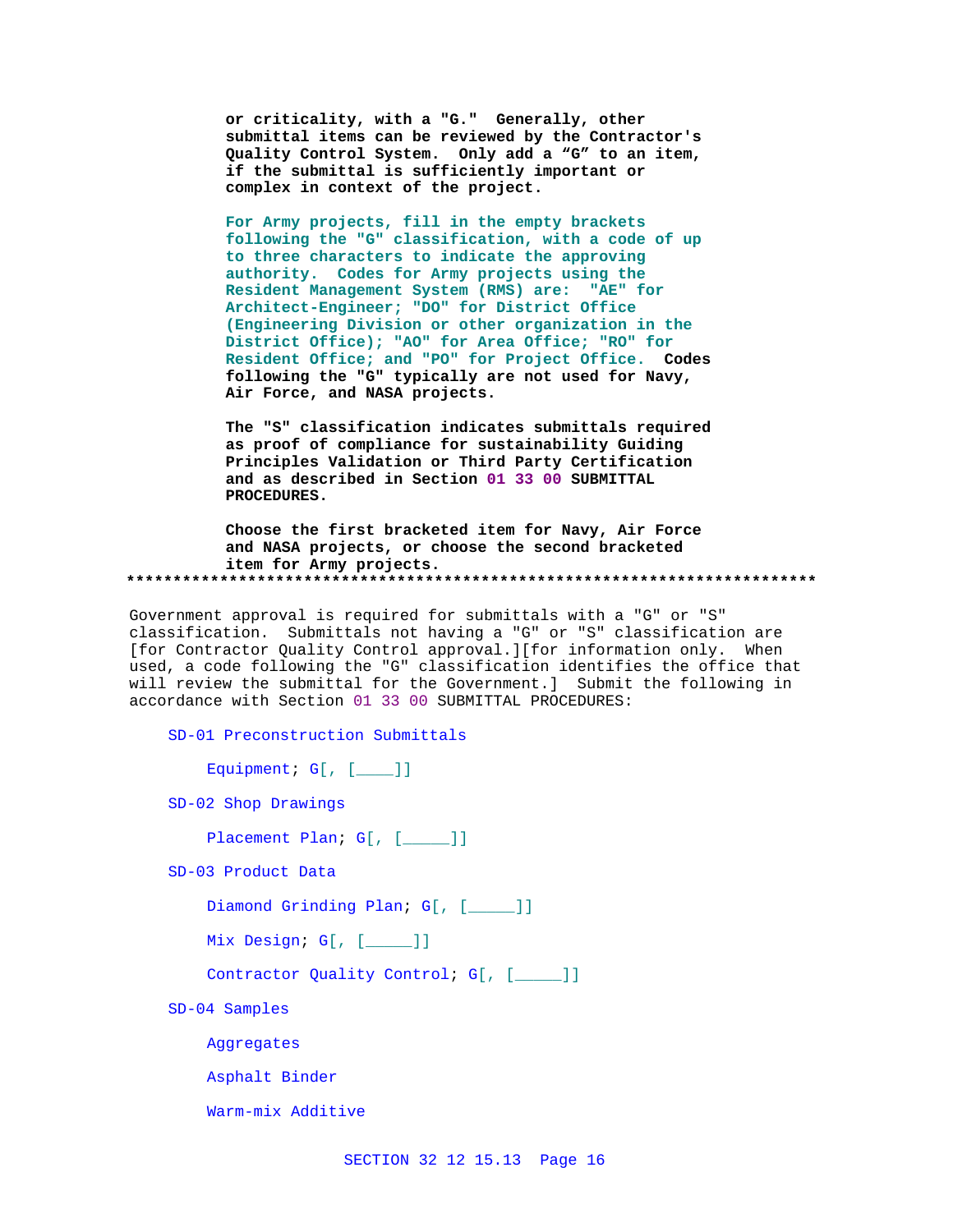SD-06 Test Reports

Aggregates; G[, [\_\_\_\_\_]]

QC Monitoring

Pavement Lots; G[, [\_\_\_]]

SD-07 Certificates

Asphalt Binder; G[, [\_\_\_\_\_]]

Testing Laboratory

Warm-mix Additive

Airfield Asphalt Pavement QC Manager

Airfield Asphalt Pavement Inspector

Airfield Asphalt Pavement Laboratory Technician

## 1.6 CONTRACTOR QUALITY CONTROL STAFF

#### **\*\*\*\*\*\*\*\*\*\*\*\*\*\*\*\*\*\*\*\*\*\*\*\*\*\*\*\*\*\*\*\*\*\*\*\*\*\*\*\*\*\*\*\*\*\*\*\*\*\*\*\*\*\*\*\*\*\*\*\*\*\*\*\*\*\*\*\*\*\*\*\*\*\***

**NOTE: Select UFGS 01 45 00.00 10 for Army and Air Force projects, 01 45 00.00 20 for Navy projects, and 01 45 00.00 40 for NASA projects. Delete the others. Select appropriate second set of bracketed text if asphalt pavement is associated with other more predominant features of work (e.g. hangar projects, concrete runways with asphalt shoulders, etc.).** 

**The airfield asphalt certification program is intended to increase quality of construction for work performed under this specification. The certification program will provide knowledge to the project team members as it relates to airfield asphalt. Intended audience is the Contractor and Government personnel. The below paragraph should be modified or the general provisions of the contract should be modified to require Title II inspectors or third party laboratory firms attend the certification program. \*\*\*\*\*\*\*\*\*\*\*\*\*\*\*\*\*\*\*\*\*\*\*\*\*\*\*\*\*\*\*\*\*\*\*\*\*\*\*\*\*\*\*\*\*\*\*\*\*\*\*\*\*\*\*\*\*\*\*\*\*\*\*\*\*\*\*\*\*\*\*\*\*\***

Reference Section [01 45 00.00 10][01 45 00.00 20][01 45 00.00 40] QUALITY CONTROL for Contractor personnel qualification requirements along with the information included below. [The Airfield Asphalt Pavement QC Manager is a separate person and is in addition to the [CQC System Manager identified in Section [01 45 00.00 10][01 45 00.00 20][01 45 00.00 40]][QC Manager identified in Section 01 45 00.00 20][Quality Program Manager identified in section 01 45 00.00 40] QUALITY CONTROL. The Airfield Asphalt Pavement QC Manager will report to and assist the project CQC System Manager.] Submit certifications for Contractor Quality Control Staff in the following areas: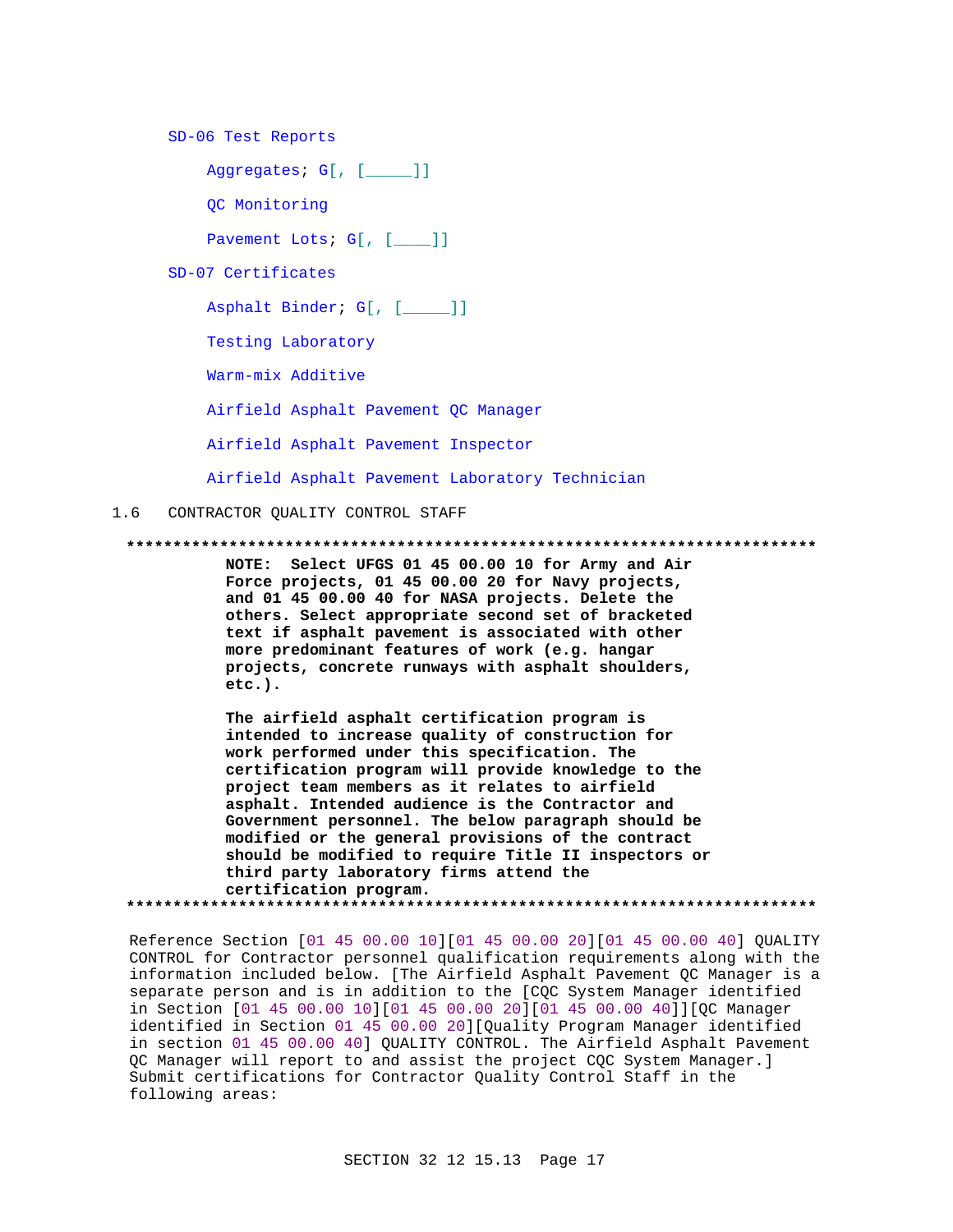- a. Airfield Asphalt Pavement OC Manager<sup>(1)</sup>: The OC manager will oversee all QC testing and inspection, review asphalt pavement transmittals prior to submission to the Government, be responsible for making mix design adjustments, and in charge of all other activities related to performance. The QC manager will also ensure that daily reports and necessary transmittals arrive for Government review as specified.
- b. Airfield Asphalt Pavement Inspector<sup>(1)</sup>: The Inspector will be available on the project during all paving operations. The Inspector is responsible for identifying observed paving issues and ensuring these issues are addressed by the Contractor Quality Control staff.
- c. Airfield Asphalt Pavement Laboratory Technician<sup>(1)</sup>: The Technician will be responsible for conducting laboratory tests. The Airfield Asphalt Pavement Technician will be present in the laboratory anytime laboratory testing is underway.

 $(1)$ : Registration for the Airfield Asphalt Pavement Certification Program can be found at www.airfieldasphaltcert.com.

#### $1.7$ ACCEPTANCE

#### 

NOTE: It is recommended that an independent material testing firm be hired by the Contractor to provide the acceptance testing for the project. It is also recommended to keep the Government QA testing separate and distinct from the Contractor's QC testing for all airfield projects.

The acceptance testing program includes material tests to determine laboratory air voids and in-place density, which are needed to determine percent payment. The Contractors acceptance testing laboratory will also conduct tests to monitor aggregate gradation, asphalt content, and volumetric properties.

For projects with less than 2000 total metric tons tons, the entire project can be considered as a single lot. In this case, sublot sampling could occur over several days' production, which could lead to higher sublot variability. 

#### $1.7.1$ Acceptability of Work

Acquire the services of an independent commercial laboratory to perform acceptance testing. Acceptance of the plant produced mix and in-place requirements will be on a lot to lot basis. The materials and the pavement itself will be accepted on the basis of production testing. The Government may make check tests from split samples to validate the results of the production testing. Testing performed by the Government does not reduce the required testing of the independent commercial laboratory. Split samples will be taken for Government testing to reduce the variability between the independent commercial laboratory and the Government's test results. When the difference between the independent commercial laboratory and the Government's test results for split samples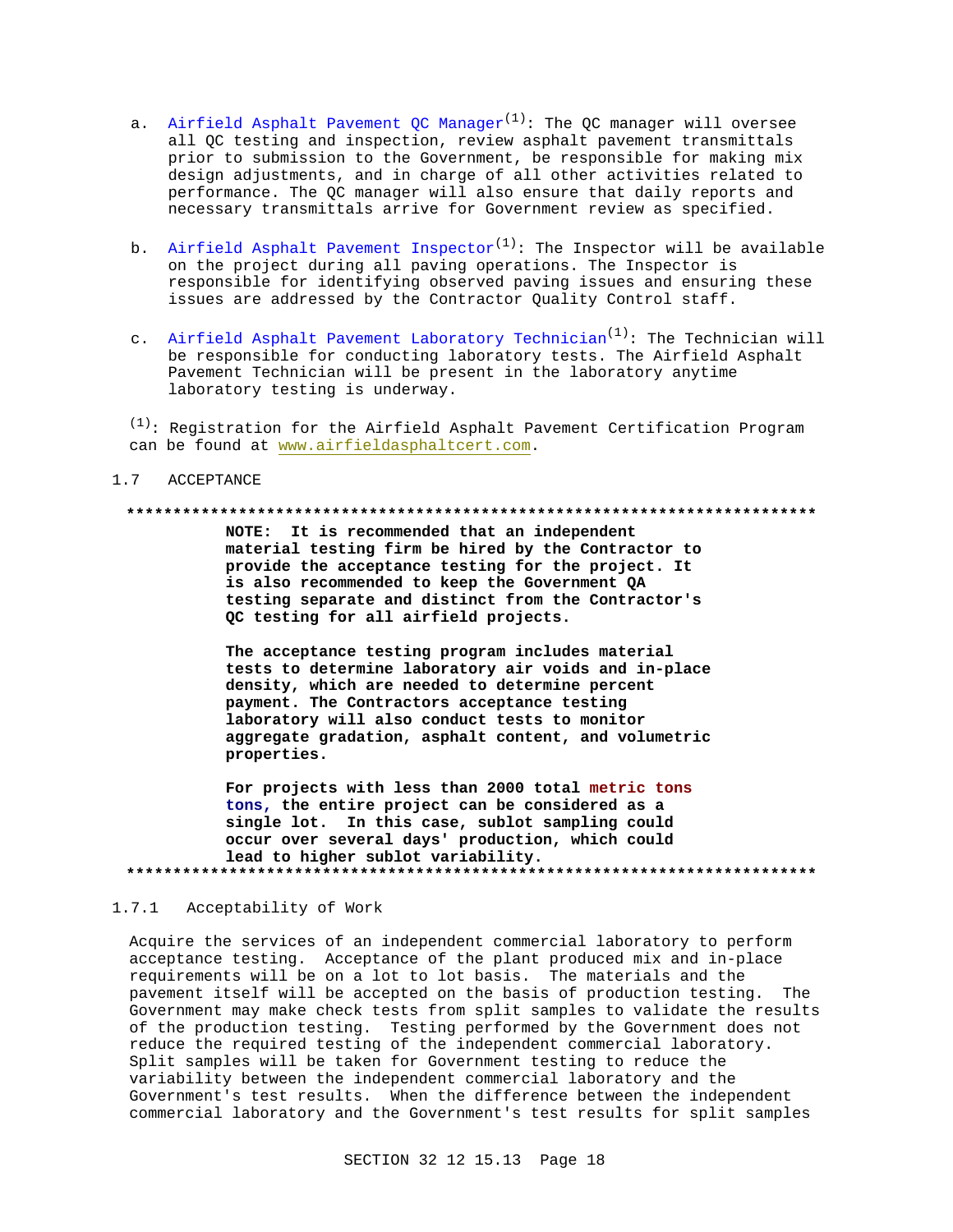exceed the acceptable range of two results for multi-laboratory precision for the appropriate test method (i.e. ASTM) then at least one of the laboratories is determined to be in error. An evaluation of procedures and equipment in both laboratories will be made to determine the cause(s) for the differences. Develop steps to correct procedures and equipment to bring multi-laboratory precision to within acceptable limits.

## 1.7.2 Acceptance Requirements

Provide all sampling and testing required for acceptance and payment adjustment. Where appropriate, adjustments in payment for individual lots of asphalt pavement will be made based on laboratory air voids, in-place density, smoothness, and grade in accordance with the following paragraphs. Surface smoothness and grade determinations will be made on the lot as a whole. Exceptions or adjustments to this will be made in situations where the mix within one lot is placed as part of both the intermediate and surface courses, thus smoothness and grade measurements for the entire lot cannot be made.

## 1.7.3 Pavement Lots

A standard lot for all requirements is equal to one day's production or 2,000 metric tons tons, whichever is smaller. Divide each lot into four equal sublots in order to evaluate laboratory air voids and in-place density. When operational conditions cause a lot to be terminated before the specified four sublots have been completed, use the following procedure to adjust the lot size and number of tests for the lot. Where three sublots have been completed, they constitute a lot. Where one or two sublots have been completed, incorporate them into the next lot and the total number of sublots (i.e. 5 or 6 sublots) is used for acceptance criteria. Maintain 4 sublots when possible. Include partial lots at the end of asphalt production into the previous lot. When more than one plant is simultaneously producing asphalt for the project, apply the lot size separately for each plant. Complete and report all asphalt testing including but not limited to aggregate gradation, asphalt content, theoretical maximum density, laboratory air voids, and in-place density testing within 24 hours, unless otherwise stated, after construction of each lot.

# 1.7.4 Sublot Sampling

Obtain one random mixture sample from each sublot in accordance with ASTM D979/D979M from a loaded truck or another approved location for determining laboratory air voids, theoretical maximum density, Contractor Quality Control, and for any additional testing as directed the Government. Representative samples will be selected from random trucks, using commonly recognized methods of assuring randomness conforming to ASTM D3665 and employing tables of random numbers or computer programs. Laboratory air voids will be determined from three laboratory compacted specimens of each sublot sample in accordance with ASTM D3203/D3203M. The specimens will be compacted within 2 hours of the time the mixture was loaded into trucks at the asphalt plant. Samples will not be reheated prior to compaction and insulated containers will be used as necessary to maintain the temperature.

# 1.7.5 Additional Sampling and Testing

The Government reserves the right to direct additional samples and tests for any area which appears to deviate from the specification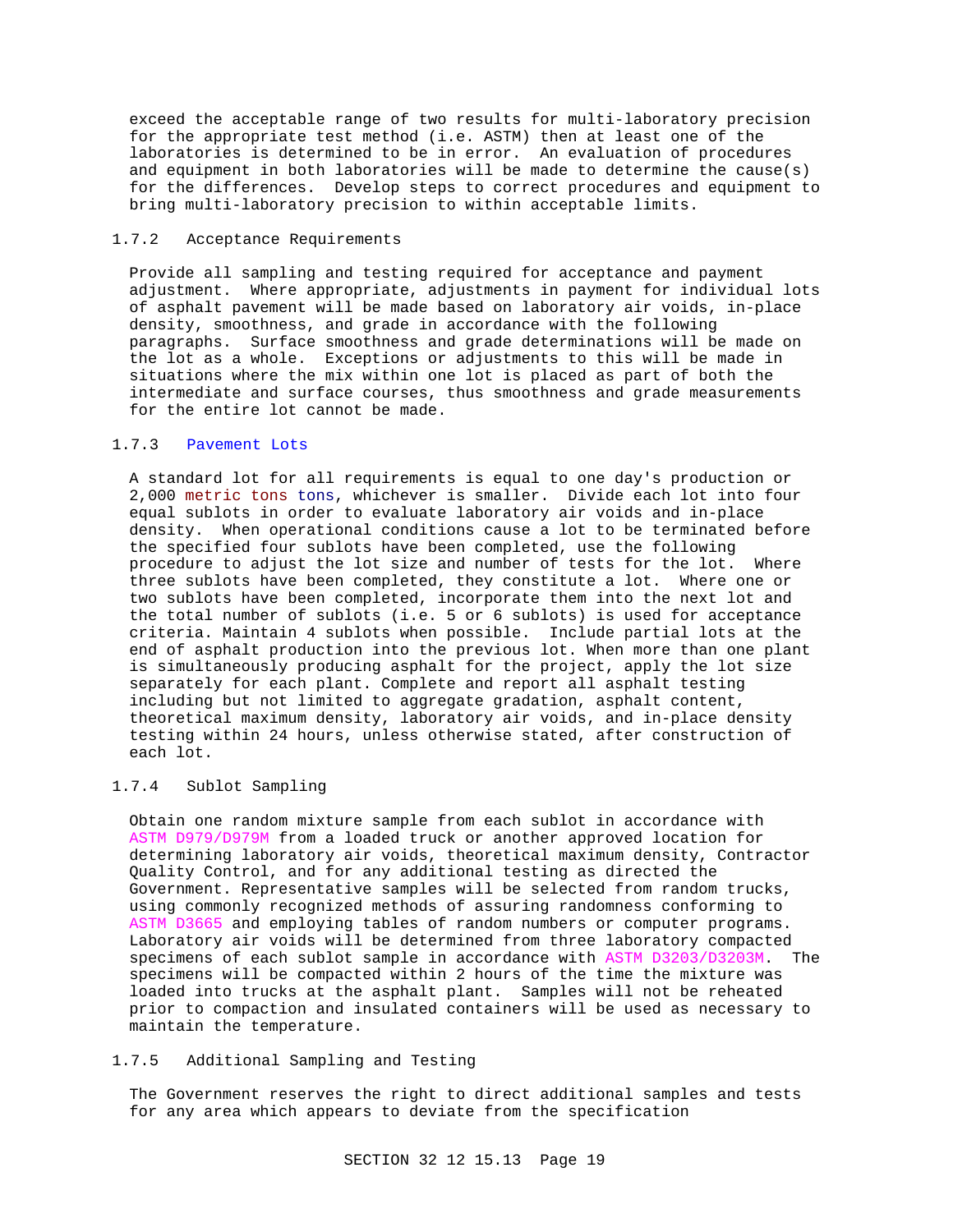requirements. The cost of any additional testing will be paid for by the Contractor. Testing in these areas will be treated as a separate lot. Payment will be made for the quantity of asphalt pavement represented by these tests in accordance with the provisions of this section.

# 1.7.6 Theoretical Maximum Density (TMD)

Measure theoretical maximum density one time for each sublot in accordance with ASTM D2041/D2041M for purposes of calculating laboratory air voids and determining in-place density. The average TMD for each lot will be determined as the average TMD of the random sublot samples. When the TMD on both sides of a longitudinal joint is different, the average of these two TMD values will be used as the TMD needed to calculate the percent joint density.

1.7.7 Laboratory Air Voids

## **\*\*\*\*\*\*\*\*\*\*\*\*\*\*\*\*\*\*\*\*\*\*\*\*\*\*\*\*\*\*\*\*\*\*\*\*\*\*\*\*\*\*\*\*\*\*\*\*\*\*\*\*\*\*\*\*\*\*\*\*\*\*\*\*\*\*\*\*\*\*\*\*\*\* NOTE: Select the appropriate tailoring option for the Marshall or Superpave Methods. \*\*\*\*\*\*\*\*\*\*\*\*\*\*\*\*\*\*\*\*\*\*\*\*\*\*\*\*\*\*\*\*\*\*\*\*\*\*\*\*\*\*\*\*\*\*\*\*\*\*\*\*\*\*\*\*\*\*\*\*\*\*\*\*\*\*\*\*\*\*\*\*\*\***

Prepare one set of laboratory compacted specimens for each sublot in accordance with ASTM D6926 using the hand-held hammer for the Marshall Method.Prepare one set of laboratory compacted specimens for each sublot in accordance with ASTM D6925 using the Superpave gyratory compactor. Provide three test specimens prepared from the same sample for each set of laboratory compacted specimens. Compact the specimens within 2 hours of the time the mixture was loaded into trucks at the asphalt plant. Do not reheat samples prior to compaction. Provide insulated containers as necessary to maintain the sample temperature. Measure the bulk density of laboratory compacted specimens in accordance with ASTM D2726/D2726M. Determine laboratory air voids from one set (three laboratory compacted specimens) for each sublot sample in accordance with ASTM D3203/D3203M.

# 1.7.8 In-place Density

Obtain one random 150 mm 6 inch diameter core from the mat and joint of each sublot in accordance with ASTM D5361/D5361M for determining in-place density. Where different job mix formulas are required as part of the same project, and are adjacent to one another, follow the same joint density sampling and joint density testing instructions of this specification. Cut samples neatly with a diamond core drill bit. Obtain random cores that are the full thickness of the layer being placed. Select core locations randomly using the procedures contained in ASTM D3665. Locate cores for mat density no closer than 300 mm 12 inches from a transverse or longitudinal joint. Center all cores for joint density on the joint. Discard samples that are clearly defective as a result of sampling and take an additional random core. When the random core is less than 25 mm 1 inch thick, it will not be included in the analysis. In this case, obtain another random core sample. Clean and tack coat dry core holes before filling with asphalt mixture. Fill all core holes with asphalt mixture and compact using a manual (hand-held) Marshall hammer to the density specified. Provide all tools, labor, and materials for cutting samples, cleaning, and filling the cored pavement. Measure in-place density in accordance with ASTM D2726/D2726M using each core obtained from the mat and joint.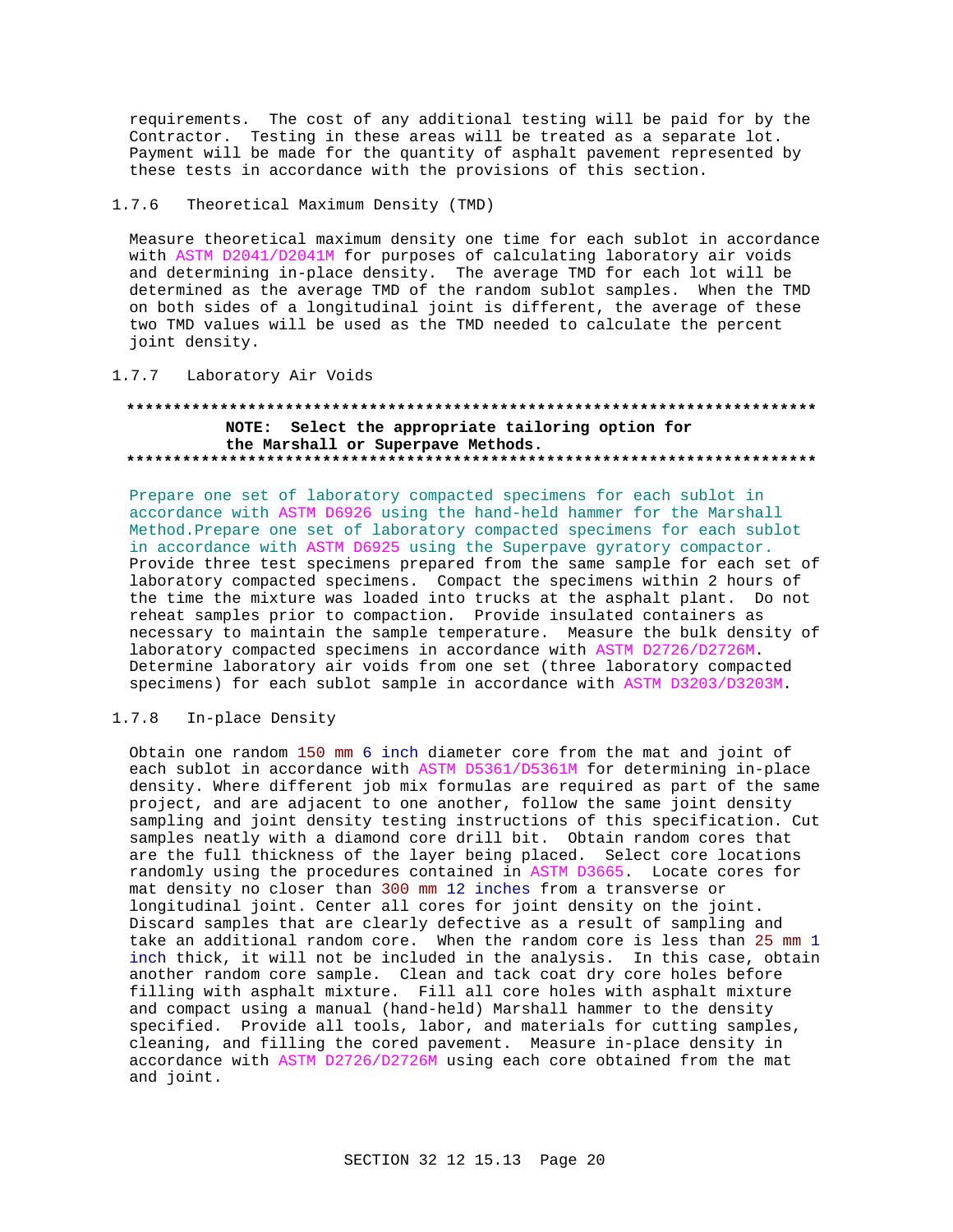#### $1.7.9$ Surface Smoothness

After the final rolling, but not later than 24 hours after placement, test the surface of the pavement in each entire lot by use of a straightedge and/or profilograph to reveal surface irregularities exceeding the tolerances specified. Straightedge is used for all lifts. Use the profilograph method for testing longitudinal smoothness on surface lifts only, except for paving lanes less than 161 m 0.10 miles, and at the ends of the paving limits for the project. Use straightedge method for all other measurements. If any pavement areas are diamond ground, retest these areas immediately after diamond grinding and submit results to the Government for evaluation. At a minimum, provide enough information to determine exact location of grinding (station and offset from centerline), smoothness results, and the associated lot(s) pay factor for smoothness. Follow requirements of paragraph DIAMOND GRINDING if diamond grinding is required to correct smoothness. Where drawings show required deviations from a plane surface (for instance crowns, drainage inlets), finish the surface to meet the approval of the Government.

## 1.7.9.1 Straightedge Testing

# NOTE: Select bracketed text when paving lots are anticipated to be less than 1/10 mile longitudinally.

Provide finished surfaces of the pavements within the tolerances specified in Table 5 when checked with an approved 4 m 12 foot straightedge. Start longitudinal and transverse straightedge testing with one-half the length of the straightedge at the edge of pavement section being tested and then moved ahead one-half the length of the straightedge for each successive measurements. Perform continuous tests across all joints. Determine the amount of surface irregularity by placing the freestanding (unleveled) straightedge on the pavement surface and allowing it to rest upon the two highest spots covered by its length, and measuring the maximum gap between the straightedge and the pavement surface in the area between these two high points. Use the straightedge to also measure abrupt changes in surface smoothness. Abrupt changes in the surface can be visually observed where the surface exhibits irregularities or discontinuities. Surface areas with obvious smoothness defects will be tested with the straightedge to determine the limits of the surface not meeting the tolerance requirements in Table 5. Do not perform straightedge measurements across grade changes or cross slope transitions.

Perform transverse measurements perpendicular to centerline every 15 m 50 feet or more often as determined by the Government. [For longitudinal measurements, test parallel to the centerline of paving; at the center of paving lanes when widths of paving lanes are less than 6 m 20 feet; and at the third points of paving lanes when widths of paving lanes are 6 m 20 feet or greater.] After two full lots have been placed with an average of less than five percent of measurements out, a request can be made to reduce the testing frequency at a rate approved by the Government. Report all individual straightedge measurements coinciding with project stationing in each paving lot report.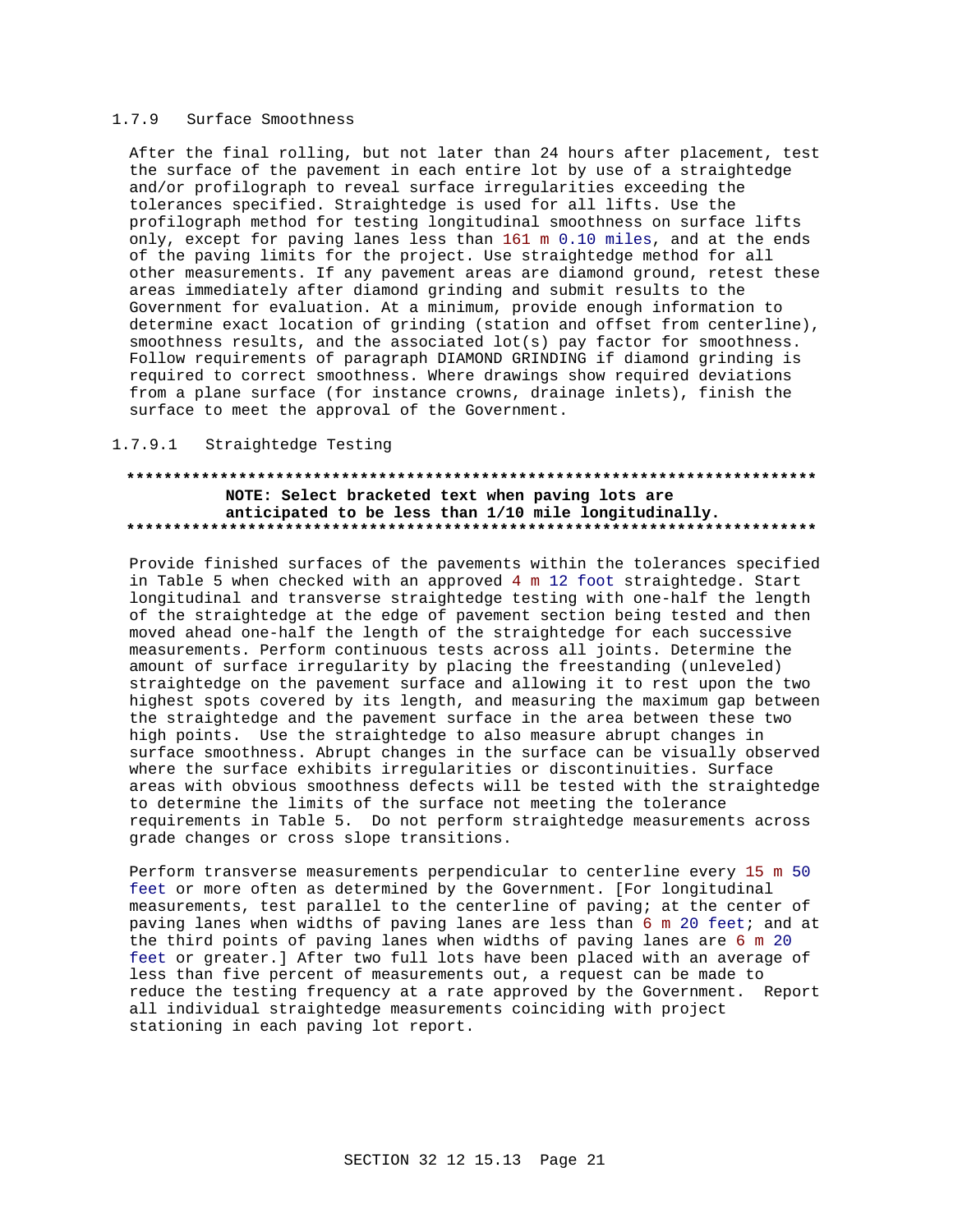| Table 5                                                                            |                                 |                    |  |
|------------------------------------------------------------------------------------|---------------------------------|--------------------|--|
|                                                                                    | Straightedge Surface Smoothness |                    |  |
| Pavement Category                                                                  | Direction of Testing            | Tolerance, mm inch |  |
| Runways, taxiways, and<br>landing zones                                            | Longitudinal                    | 31/8               |  |
|                                                                                    | Transverse                      | 61/4               |  |
| Shoulders (outside edge<br>stripe)                                                 | Longitudinal                    | 61/4               |  |
|                                                                                    | Transverse                      | 61/4               |  |
| Calibration hardstands and<br>compass swinging bases                               | Longitudinal                    | 31/8               |  |
|                                                                                    | Transverse                      | 31/8               |  |
| All other airfield pavements<br>(including overruns) and<br>helicopter paved areas | Longitudinal                    | 61/4               |  |
|                                                                                    | Transverse                      | 61/4               |  |
|                                                                                    |                                 |                    |  |
|                                                                                    |                                 |                    |  |

## 1.7.9.2 Profilograph Testing

Test the entire lot in the longitudinal direction with an approved California-type profilograph per ASTM E1274. Provide equipment that utilizes electronic recording and automatic computerized reduction of data to indicate "must-grind" bumps and the Profile Index for the pavement. Use a "blanking band" that is 5 mm 0.2 inch wide and the "bump template" spanning 25 mm 1 inch with an offset of 10 mm 0.4 inch. Perform the longitudinal testing at the centerline of each paving lot. If paving widths are greater than 5 m 16 feet test at the centerline and at 1/8th points from each side of the lot. Record the location and data from all profilograph measurements. Compute the profile index for each pass of the profilograph in each 0.1 km 0.1 mile segment. Provide a profile index not greater than 110 mm per km 7 inches per mile per segment for runways, taxiways and landing zones. Provide a profile index not greater than 140 mm per km 9 inches per mile per segment for all other pavements. Reduce any bumps ("must grind" areas) shown on the profilograph trace which exceed 10 mm 0.4 inch in height by diamond grinding until they do not exceed 7.5 mm 0.3 inch when retested. Taper diamond grinding in all directions to provide smooth transitions to areas not requiring diamond grinding. Skin patching for correcting low areas and planing or milling for correcting high areas are not permitted. When the profile index of a lot exceeds the tolerance specified, determine pay factor using Table 2. Diamond grinding is allowed to reduce the scallop height of pavement to decrease the lot profile index as long as minimum lift thickness per Contract is met and the diamond grinding limit per paragraph SURFACE SMOOTHNESS is not exceeded. Perform additional profilograph testing in all areas corrected

by diamond grinding. Provide profilograph operated by an approved, factory-trained operator. Provide a digital copy of all test results to the Government in each paving lot report.

[1.7.9.3 Final Profilograph Testing

**\*\*\*\*\*\*\*\*\*\*\*\*\*\*\*\*\*\*\*\*\*\*\*\*\*\*\*\*\*\*\*\*\*\*\*\*\*\*\*\*\*\*\*\*\*\*\*\*\*\*\*\*\*\*\*\*\*\*\*\*\*\*\*\*\*\*\*\*\*\*\*\*\*\* NOTE: Select this paragraph if project includes**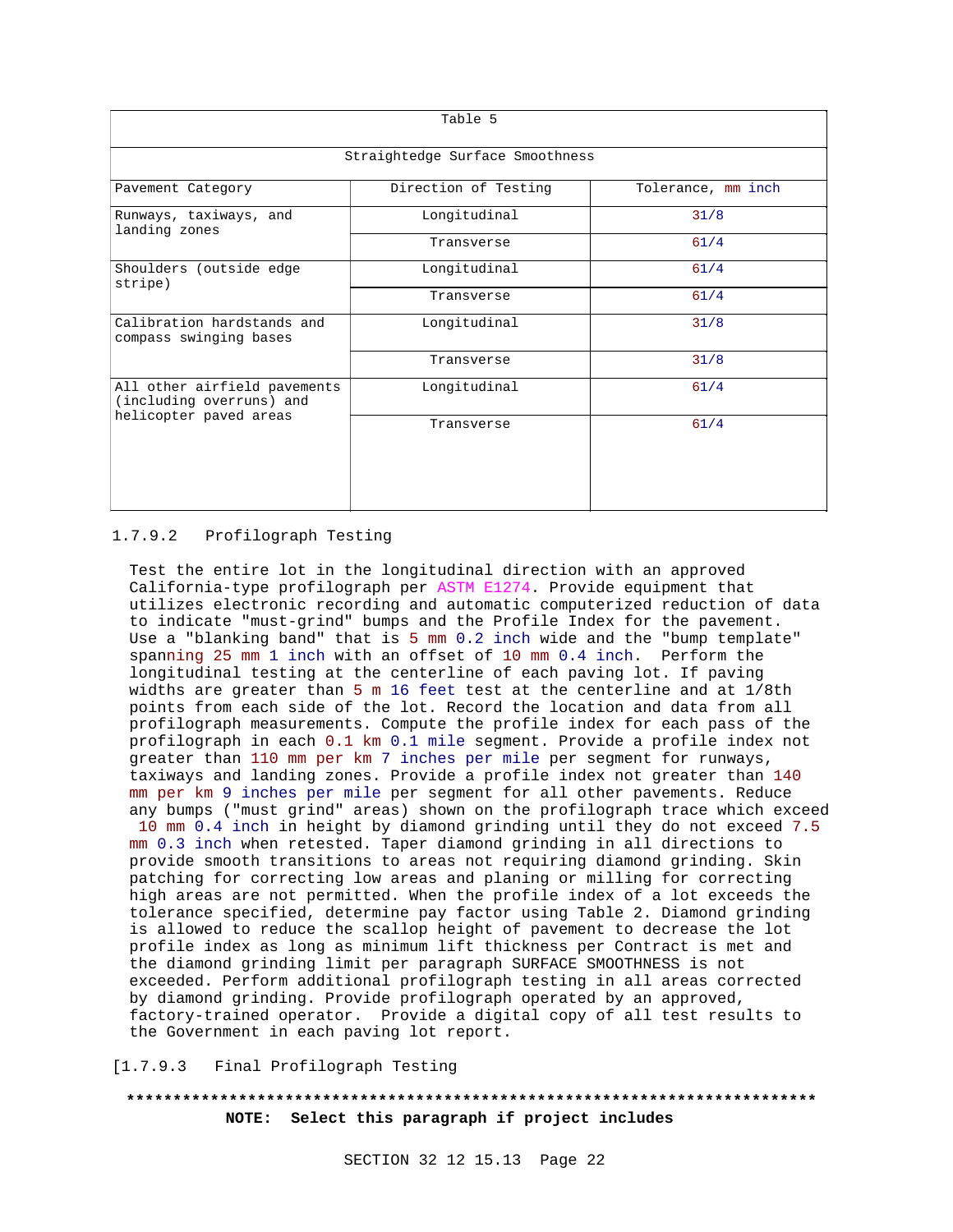**long linear pavements such as a runway or taxiway where evaluation of between lot transitions are desired. Appropriate projects would include new construction, complete mill/overlay or reconstruction of a runway/taxiway or other similar airfield feature. Edit bracketed text for the airfield feature(s) to be evaluated. \*\*\*\*\*\*\*\*\*\*\*\*\*\*\*\*\*\*\*\*\*\*\*\*\*\*\*\*\*\*\*\*\*\*\*\*\*\*\*\*\*\*\*\*\*\*\*\*\*\*\*\*\*\*\*\*\*\*\*\*\*\*\*\*\*\*\*\*\*\*\*\*\*\***

After all paving on the [runway][taxiway] is complete, perform final profilograph testing in the longitudinal direction per paragraph PROFILOGRAPH TESTING with the following changes. Operate the profilograph the full length of the asphalt pavement on the [runway][taxiway] to facilitate testing of the smoothness between lots and to evaluate the transition of any transverse joints. Provide pavements having an average total profile index less than 158 mm per km 10 inches per mile. Operate the profilograph 0.3 m 1 foot left and right of centerline and 4.5 m 15 feet right and left of project centerline (four total traces). Correct any "must grind" areas by diamond grinding or by removing and replacing full depth of the surface course. Reevaluate the pavement with a second profilograph run after corrections to ensure an average profile index of 158 mm per km10 inches per mile or less is achieved. Final profilograph testing is to be done in addition to the profilograph traces being performed on a lot basis. Provide a digital copy of the test results to the Government prior to full acceptance of the pavement.]

# 1.7.10 Plan Grade

Within 5 working days after completion of a particular lot incorporating the final wearing course, test the lot for conformance with specified plan grade requirements. Provide a final wearing surface of pavement conforming to the elevations and cross sections and not vary more than 9 mm 0.03 foot for runways and landing zones or 15 mm 0.05 foot for taxiways, aprons and shoulders. Deviation from the plan elevations will not be permitted in areas of pavements where closer conformance with planned elevation is required for the proper functioning of drainage and other appurtenant structures involved. The grade will be determined by running lines of levels at intervals of 15 m 50 feet, or less, longitudinally that coincides with the project spot elevations and lateral spacing to match the paving lane width (after cut back). In areas where the grade exceeds the tolerance by more than 50 percent, remove the surface lift full depth and replace the lift with asphalt pavement to meet specification requirements, at no additional cost to the Government. Match finished surfaces at juncture with other pavements with finished surfaces of abutting pavements except for where paragraph ASPHALT PAVEMENT-PORTLAND CEMENT CONCRETE JOINTS apply. Diamond grinding can be used to remove high spots to meet grade requirements. Skin patching for correcting low areas or planing or milling for correcting high areas is not permitted. Provide finished surface grades in record drawing format showing design and constructed elevations which are stamped and signed by a licensed surveyor. Provide a comparison of the as-built grades to the design grades and determine a percentage of individual measurements exceeding the tolerances specified and determine pay factor per paragraph PAY FACTOR BASED ON PLAN GRADE. Submit the survey CAD files to the Government for record purposes. Submit all files including the calculation for percent measurements in each paving lot report.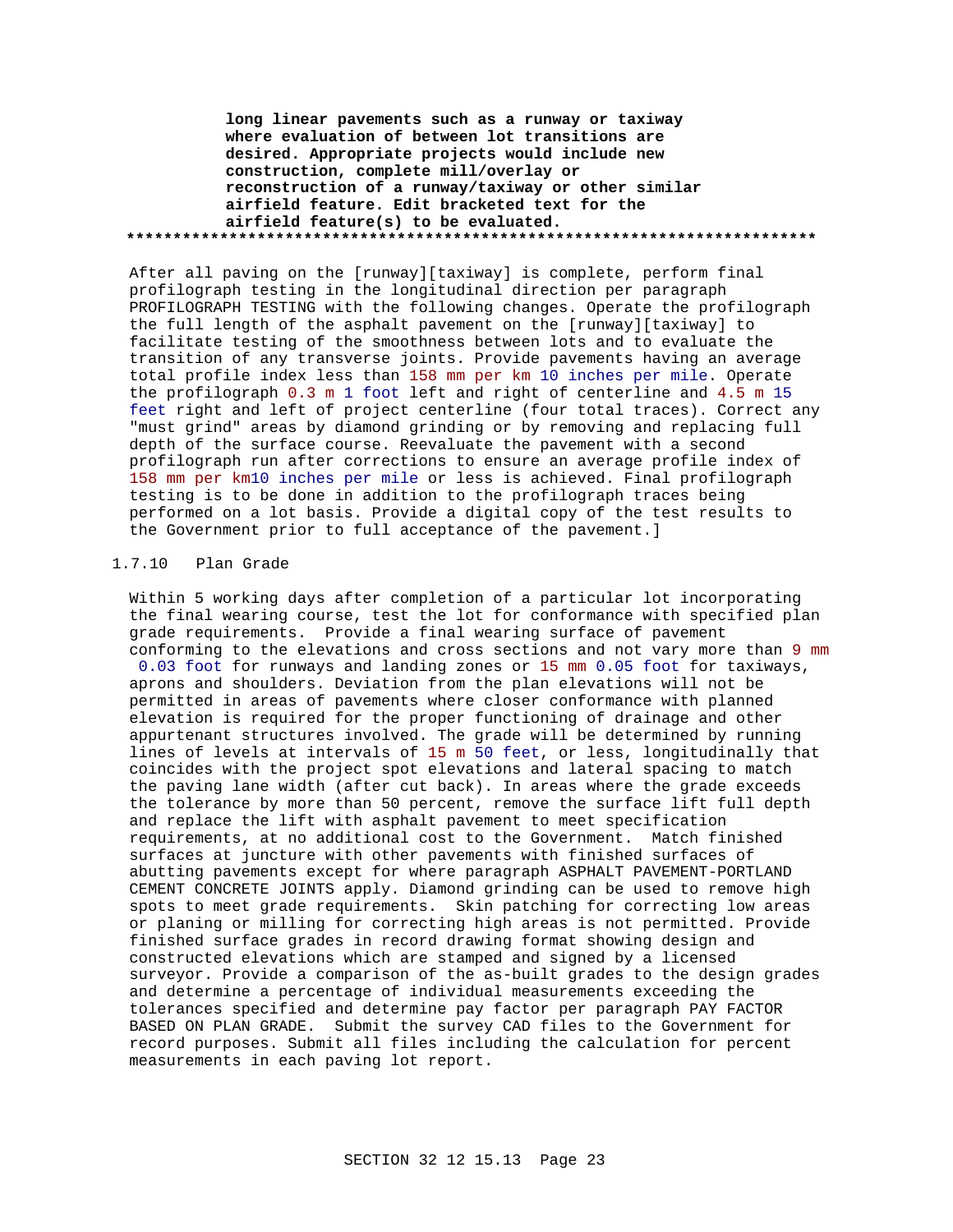#### Laboratory Accreditation and Validation  $1.8$

# NOTE: For Army managed projects, keep the bracketed text. For Air Force, and Navy, managed projects, utilization of the USACE Materials Testing Center (MTC) Validated Laboratory is optional.

Provide laboratories used to develop the Job Mix Formula (JMF), perform acceptance testing, and Contractor Quality Control testing that meet the requirements of ASTM D3666. Perform all required test methods by an accredited [and validated] laboratory including field standards. Schedule and provide payment for laboratory inspections. Additional payment or a time extension due to failure to acquire the required laboratory accreditation is not allowed. The Government will inspect the laboratory equipment and test procedures prior to the start of asphalt pavement operations for conformance with ASTM D3666. [In addition, all testing laboratories performing JMF, acceptance testing and Contractor Quality Control requires USACE validation by the Material Testing Center (MTC) for both parent laboratory and plant testing laboratory. Validation on all laboratories is required to remain current throughout the duration of the paving project. Contact the MTC manager listed at https://mtc.erdc.dren.mil/ for costs and scheduling.] Submit a certificate of compliance signed by the manager of the laboratory stating that it meets these requirements to the Government prior to the start of construction. At a minimum, include the following certifications:

- a. Qualification(s) and certification(s) of personnel; laboratory manager, supervising technician, and testing technicians.
- b. A listing of equipment, with calibration dates, to be used in developing the job mix.
- c. A copy of the laboratory's quality control system.

#### ENVIRONMENTAL REQUIREMENTS  $1 \cdot 9$

NOTE: The temperature requirements in Table 6 are included to avoid problems with the Contractor achieving density because the mix cools too fast. Waivers to these requirements, for isolated incidences during production, are applicable if the density requirements are still met. 

Do not place asphalt pavement upon a wet surface or when the surface temperature of the underlying course is less than specified in Table 6. The temperature requirements may be waived by the Government, if requested; provided all other requirements, including in-place density, are met.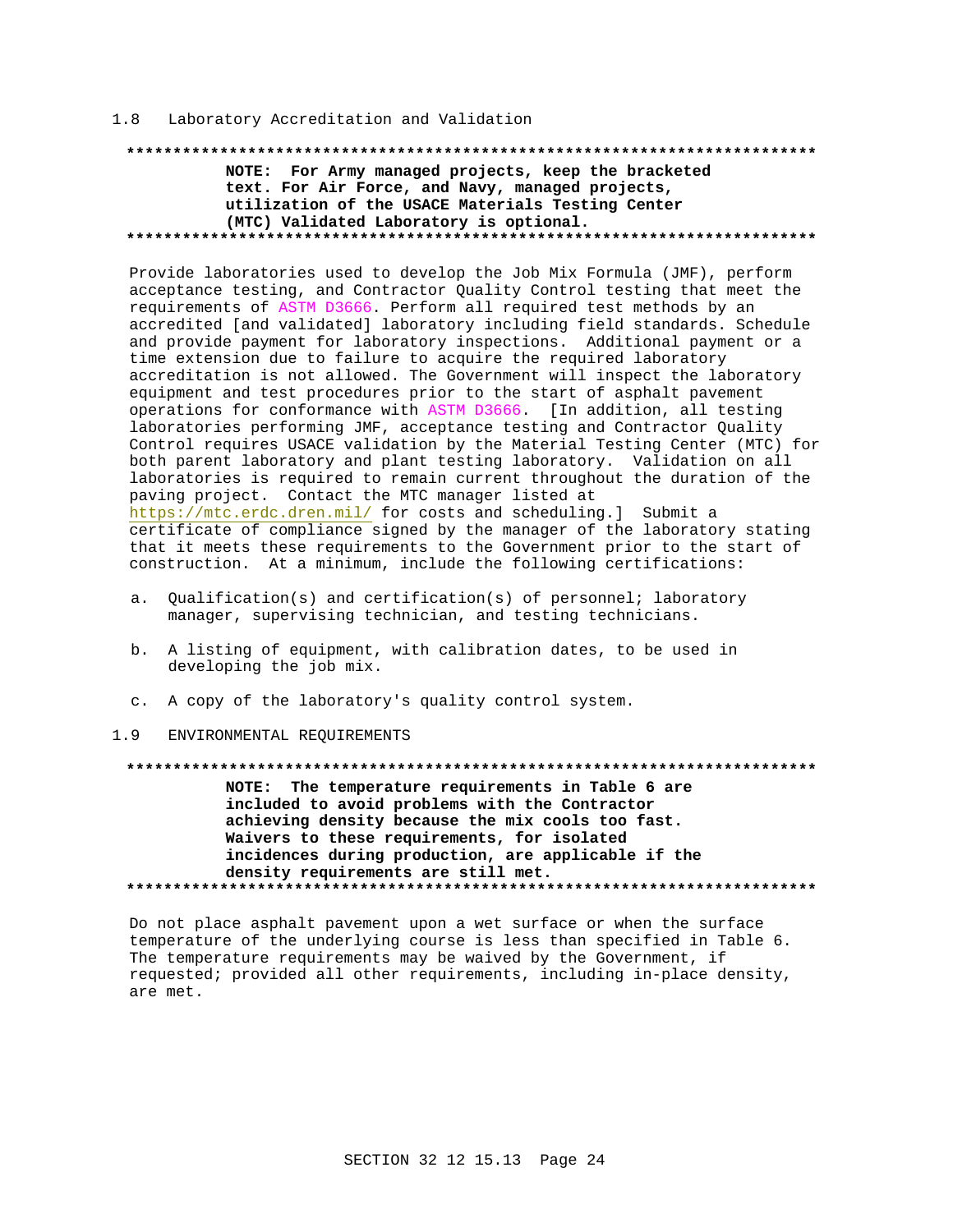| Table 6                                              |             |  |  |
|------------------------------------------------------|-------------|--|--|
| Surface Temperature Limitations of Underlying Course |             |  |  |
| Mat Thickness, mm inches                             | Degrees C F |  |  |
| 75 3 or greater                                      | 440         |  |  |
| Less than 75 3                                       | 745         |  |  |

#### PART 2 PRODUCTS

### 2.1 SYSTEM DESCRIPTION

This section is intended to stand alone for construction of asphalt pavement. However, where the construction covered herein interfaces with other sections, construct each interface to conform to the requirements of both this section and the other section, including tolerance for both.

Perform the work consisting of pavement courses composed of mineral aggregate and asphalt material heated and mixed in a central mixing plant and placed on a prepared course. Provide hot-mix asphalt (HMA)warm-mix asphalt (WMA) pavement designed and constructed in accordance with this section conforming to the lines, grades, thicknesses, and typical cross sections shown on the drawings. Construct each course to the depth, section, or elevation required by the drawings and rolled, finished, and approved before the placement of the next course (adjacent to or above). Submit proposed Placement Plan, indicating lane widths, longitudinal joints, and transverse joints for each course or lift.

## 2.2 Equipment

Provide product data for all components below.

#### 2.2.1 Asphalt Mixing Plant

Provide plants used for the preparation of asphalt mixture conforming to the requirements of AASHTO M 156, including calibration data.

# 2.2.1.1 Truck Scales

Weigh the asphalt mixture on approved scales, or on certified public scales at no additional expense to the Government. Inspect and seal scales at least annually by an approved calibration laboratory.

# 2.2.1.2 Inspection of Plant

Provide access to the Government at all times, to all areas of the plant for checking adequacy of equipment; inspecting operation of the plant; verifying weights, proportions, and material properties; checking the temperatures maintained in the preparation of the mixtures and for taking samples. Provide assistance as requested, for the Government to procure any desired samples.

## 2.2.1.3 Storage Silos

The asphalt mixture may be stored in non-insulated storage silos for a period of time not exceeding 3 hours. The asphalt mixture may be stored in insulated storage silos for a period of time not exceeding 8 hours. No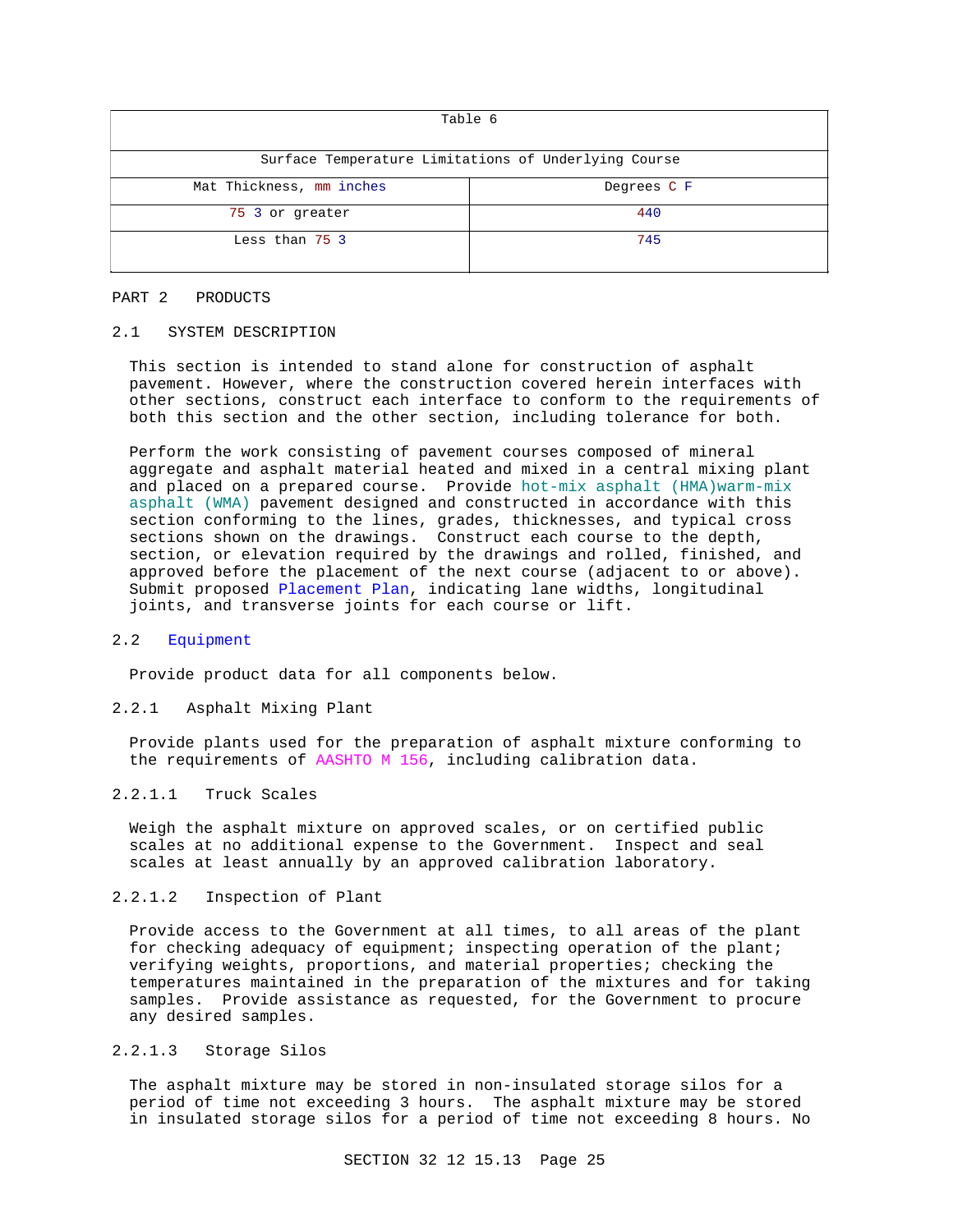differences in the mix removed from silos and the mix loaded into trucks are allowed.

 $2.2.2$ Hauling Equipment

Provide trucks used for hauling asphalt mixture that have tight, clean, and smooth metal beds. To prevent the mixture from adhering to them, lightly coat the truck beds with a minimum amount of paraffin oil, lime solution, or other approved material. Do not use petroleum based products as a release agent. Cover the bed of each truck with a tarp or other suitable cover at all times during transport. When necessary to ensure that the mixture is delivered to the site at the specified temperature, provide insulated or heated truck beds with covers (tarps) that are securely fastened.

#### $2, 2, 3$ Material Transfer Vehicle (MTV)

# NOTE: A Material Transfer Vehicle (MTV) is required for runway, taxiway, landing zone, overruns and apron construction. The use of an MTV is optional for shoulder construction. MTV is recommended for all pavements where the weight of the MTV will not damage the pavement structure.

Provide a self-propelled MTV with a swing conveyor that delivers material to the paver from outside the paving lane and without making contact with the paver. Provide MTV capable to move back and forth between the hauling equipment and the paver providing material transfer to the paver, while allowing the paver to operate at a constant speed. Provide Material Transfer Vehicle with remixing and a minimum onboard storage capability of 13 metric tons tons.

#### $2.2.4$ Asphalt Pavers

Provide mechanical spreading and finishing equipment consisting of a self-powered paver, capable of spreading and finishing the mixture to the specified line, grade, and cross section. Provide paver with a vibrating screed capable of placing a uniform mixture to meet the specified thickness, smoothness, and grade without physical or temperature segregation, the full width of the material being placed. Provide a screed that effectively produces a finished surface of the required evenness and texture without tearing, shoving, or gouging the mixture. Provide information on the tractor(s) and screed(s) proposed for use.

#### $2.2.4.1$ Receiving Hopper

Provide paver with a receiving hopper of sufficient capacity to permit a uniform spreading operation and a distribution system to place the mixture uniformly in front of the screed without segregation.

#### 2.2.4.2 Automatic Grade Controls

#### \*\*\*\*\*\*\*\*\*\*\*\* \*\*\*\*\*\*\*\*\*\*\*\*\*\*\*

NOTE: Delete information on automatic grade control if not needed. Automatic grade control is needed when the design requires elevations for the asphalt pavement surface. Many maintenance and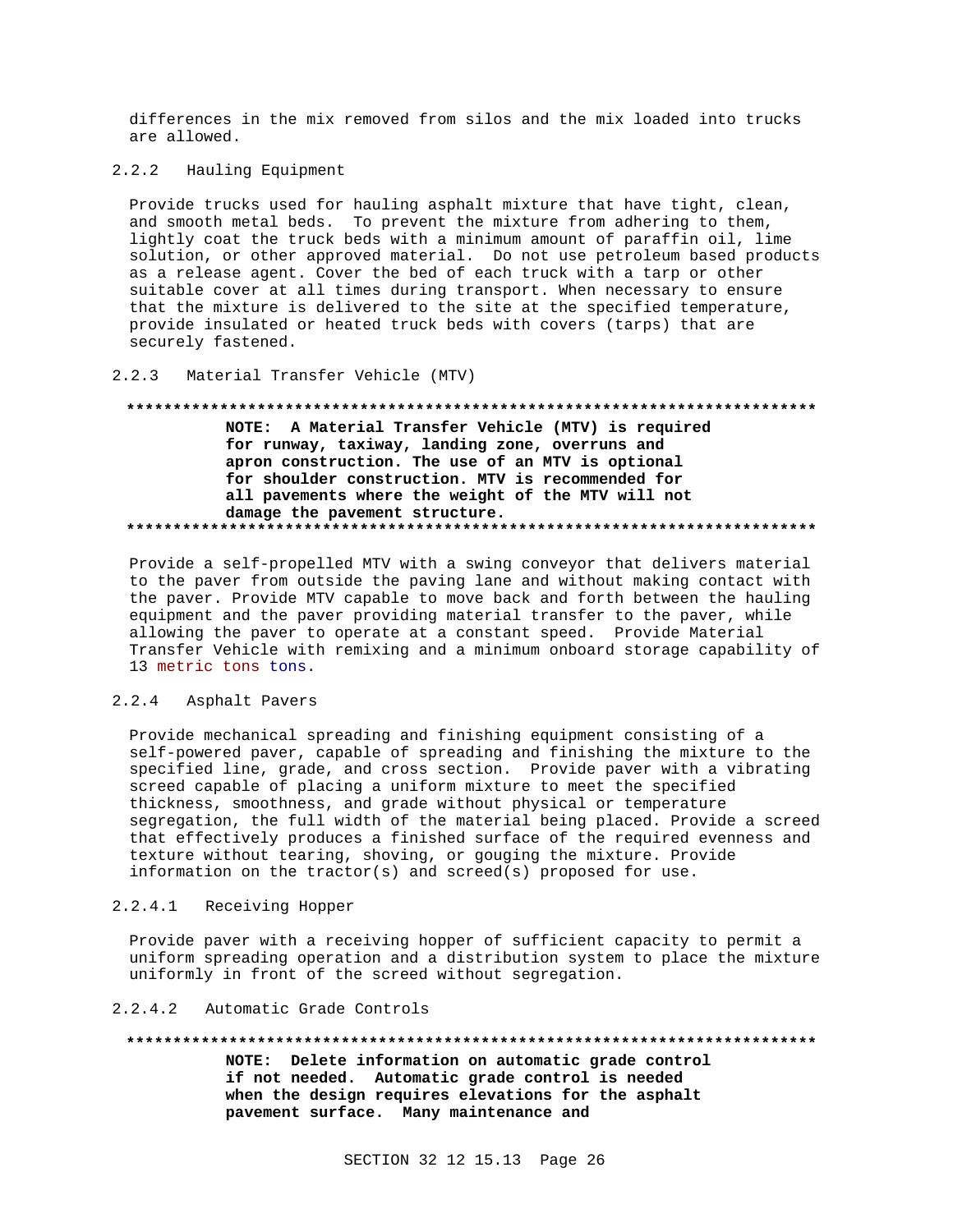#### **rehabilitation projects require an overlay thickness and do not specify actual grades. \*\*\*\*\*\*\*\*\*\*\*\*\*\*\*\*\*\*\*\*\*\*\*\*\*\*\*\*\*\*\*\*\*\*\*\*\*\*\*\*\*\*\*\*\*\*\*\*\*\*\*\*\*\*\*\*\*\*\*\*\*\*\*\*\*\*\*\*\*\*\*\*\*\***

If an automatic grade control device is used, provide a paver equipped with a control system capable of automatically maintaining the specified screed elevation that is automatically actuated from either a reference line or through a system of mechanical sensors or sensor-directed mechanisms or devices which maintain the paver screed at a predetermined transverse slope and at the proper elevation to obtain the required surface. Provide transverse slope controller capable of maintaining the screed at the desired slope within plus or minus 0.1 percent. Do not use the transverse slope controller to control grade. Provide controls capable of working in conjunction with any of the following attachments:

- a. Ski-type device of not less than 9.14 m 30 feet in length.
- b. Taut stringline set to grade.
- c. Short ski or shoe for joint matching.
- d. Laser control.
- e. GPS control.

### 2.2.5 Rollers

Provide rollers in good condition and operated at slow speeds to avoid displacement of the asphalt mixture. Provide sufficient number, type, and weight of rollers to compact the mixture to the required density while it is still in a workable condition. Do not use equipment which causes excessive crushing of the aggregate.

## 2.2.6 Diamond Grinding

Those performing diamond grinding are required to have a minimum of three years experience in diamond grinding of airfield pavements. In areas not meeting the specified limits for surface smoothness and plan grade, reduce high areas to attain the required smoothness and grade, except as depth is limited below. Reduce high areas by diamond grinding the asphalt pavement with approved equipment after the asphalt pavement is at a minimum age of 14 days. Perform diamond grinding by sawing with saw blades impregnated with an industrial diamond abrasive. Assemble the saw blades in a cutting head mounted on a machine designed specifically for diamond grinding that produces the required texture and smoothness level without damage to the asphalt pavement. Provide diamond grinding equipment with saw blades that are 3 mm 1/8-inch wide, a minimum of 60 blades per 300 mm 12 inches of cutting head width, and capable of cutting a path a minimum of 0.9 m 3 feet wide. Diamond grinding equipment that causes raveling, fracturing of aggregate , or disturbance to the underlying material will not be allowed. The maximum area corrected by diamond grinding the surface of the asphalt pavement is 10 percent of the total area of any sublot. The maximum depth of diamond grinding is 12 mm 1/2 inch. Provide diamond grinding machine equipped to flush and vacuum the pavement surface. Dispose of all debris from diamond grinding operations off Government property. Prior to diamond grinding, submit a Diamond Grinding Plan for review and approval. At a minimum, include the daily reports for the deficient areas, the location and extent of deficiencies, corrective actions, and equipment. Remove and replace all pavement areas requiring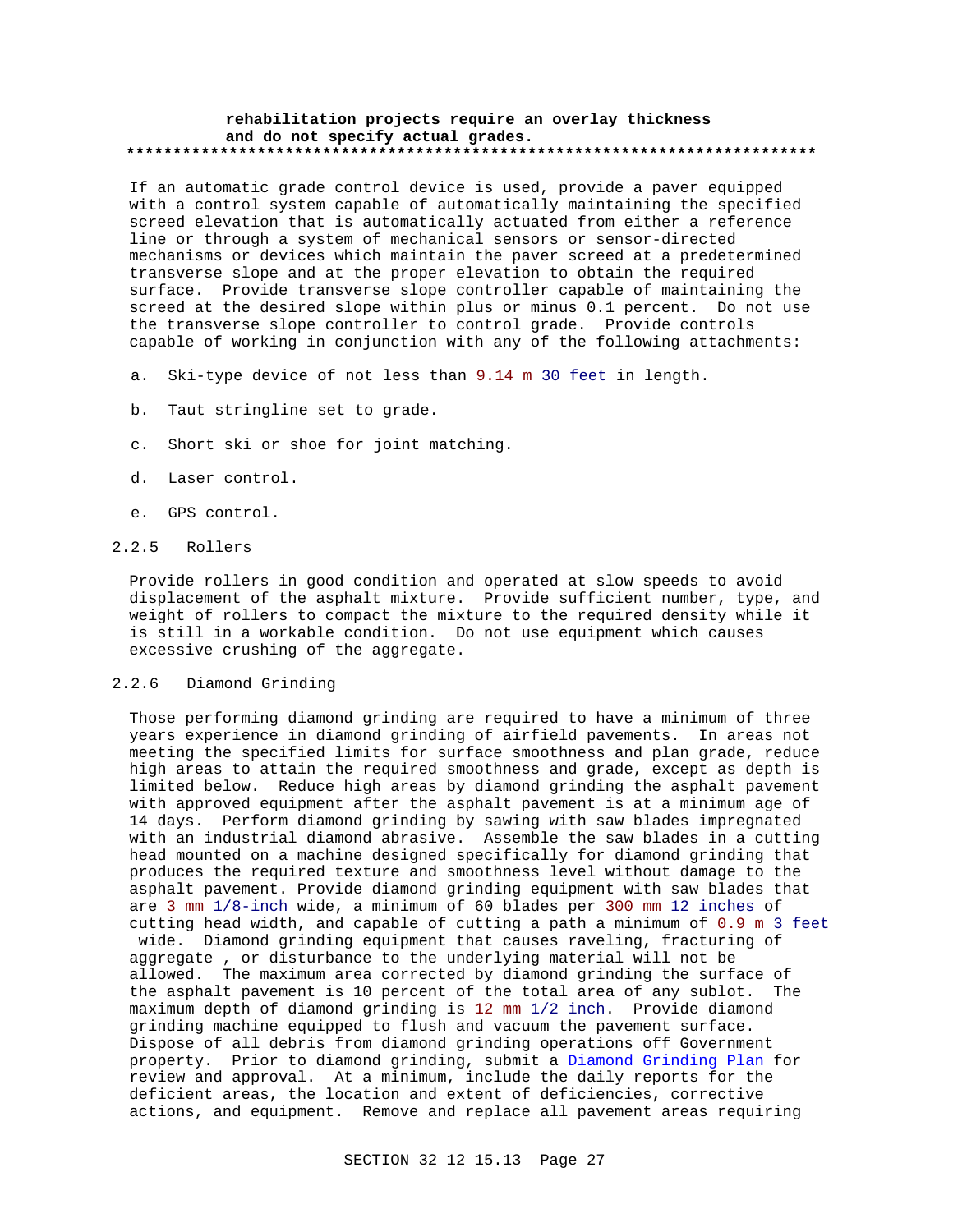plan grade or surface smoothness corrections in excess of the limits specified.

Prior to production diamond grinding operations, perform a test section at the approved location, consisting of a minimum of two adjacent passes with a minimum length of 12 m 40 feet to allow evaluation of the finish and transition between adjacent passes. Production diamond grinding operations cannot be performed prior to approval.

#### $2.3$ **AGGREGATES**

# For Design-Bid-Build projects, select the first bracketed text. For Design-Build projects, select the second bracketed text..

Sample aggregates in the presence of a Government Representative. Obtain samples in accordance with ASTM D75/D75M and be representative of the materials to be used for the project. Provide aggregates consisting of crushed stone, crushed gravel, crushed slag, screenings, natural sand and mineral filler, as required. The portion of material retained on the 4.75 mm No. 4 sieve is coarse aggregate. The portion of material passing the 4.75 mm No. 4 sieve and retained on the 0.075 mm No. 200 sieve is fine aggregate. The portion passing the 0.075 mm No. 200 sieve is defined as mineral filler. Submit sufficient materials to produce 90 kg 200 pounds 181 kg 400 pounds of blended mixture for mix design verification. Submit all aggregate test results and samples to the Government at least 14 days prior to start of construction. Aggregate tests can be no older than [6 months prior to contract award][6 months prior to test section].

#### 2.3.1 Coarse Aggregate

### 

NOTE: The requirement for sulfate soundness (requirement b., below) may be deleted in climates where freeze-thaw does not occur. However, in those areas where freeze-thaw does not occur, keep requirement b. if experience has shown that this test separates good performing aggregates from bad performing aggregates. Retain this requirement for all Navy projects.

It is recommended that percentage of Wear (ASTM C131/C131M) not exceed 40. Aggregates with a higher percentage of wear may be specified, provided a satisfactory record under similar conditions of service and exposure has been demonstrated. 

Provide coarse aggregate consisting of sound, tough, durable particles, free from films of material that would prevent thorough coating and bonding with the asphalt material and free from organic matter and other deleterious substances. Provide coarse aggregate particles meeting the following requirements:

The percentage of loss not greater than 40 [\_\_\_\_] percent after 500 а. revolutions when tested in accordance with ASTM C131/C131M.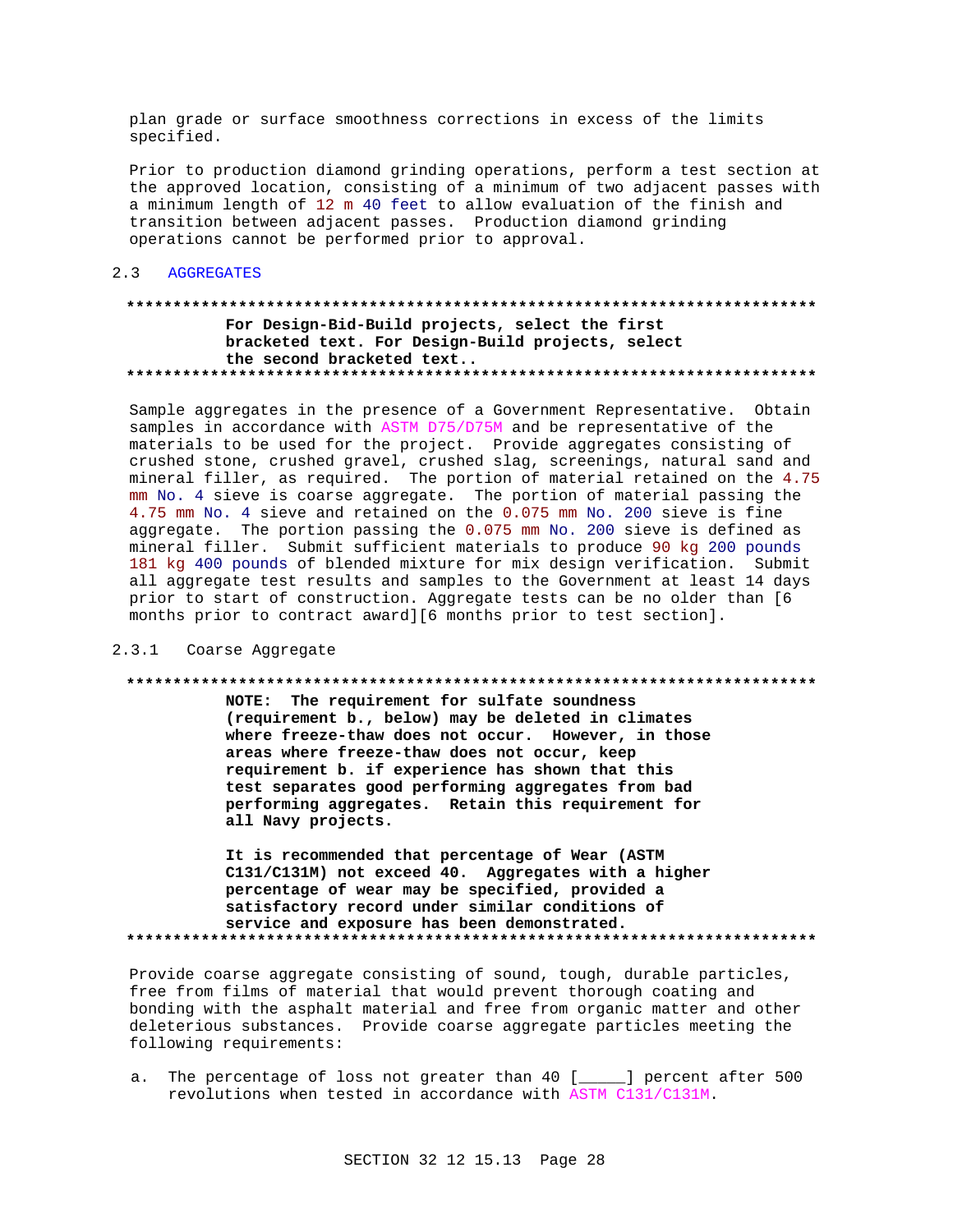- b. The sodium sulfate soundness loss not exceeding 12 percent, or the magnesium sulfate soundness loss not exceeding 18 percent after five cycles when tested in accordance with ASTM C88.
- c. At least 75 percent by weight of coarse aggregate contain at least two or more fractured faces when tested in accordance with ASTM D5821 with fractured faces produced by crushing.
- d. The particle shape essentially cubical and the aggregate containing not more than 5 percent, by weight, of flat particles, elongated particles, or flat and elongated particles (5:1 ratio of maximum to minimum) when tested in accordance with ASTM D4791 Method A.
- e. Slag consisting of air-cooled, blast furnace slag, with a compacted weight of not less than 1200 kg per cubic meter 75 pounds per cubic foot when tested in accordance with ASTM C29/C29M.
- f. Clay lumps and friable particles not exceeding 0.3 percent, by weight, when tested in accordance with ASTM C142/C142M.

#### 2.3.2 Fine Aggregate

# **\*\*\*\*\*\*\*\*\*\*\*\*\*\*\*\*\*\*\*\*\*\*\*\*\*\*\*\*\*\*\*\*\*\*\*\*\*\*\*\*\*\*\*\*\*\*\*\*\*\*\*\*\*\*\*\*\*\*\*\*\*\*\*\*\*\*\*\*\*\*\*\*\*\* NOTE: Set the lower limit for uncompacted void**

**content (requirement c., below) at 45 for fine aggregate angularity unless local experiences indicate that a lower value can be used. There are some aggregates which have a good performance record and have an uncompacted void content less than 45. In no case set the limit at less than 43. \*\*\*\*\*\*\*\*\*\*\*\*\*\*\*\*\*\*\*\*\*\*\*\*\*\*\*\*\*\*\*\*\*\*\*\*\*\*\*\*\*\*\*\*\*\*\*\*\*\*\*\*\*\*\*\*\*\*\*\*\*\*\*\*\*\*\*\*\*\*\*\*\*\***

Provide fine aggregate consisting of clean, sound, tough, durable particles. Provide aggregate particles that are free from coatings of clay, silt, or any objectionable material, contain no clay balls, and meet the following requirements:

- a. Quantity of natural sand (noncrushed material) added to the aggregate blend not exceeding 15 percent by weight of total aggregate.
- b. Individual fine aggregate sources with a sand equivalent value greater than 45 when tested in accordance with ASTM D2419.
- c. Fine aggregate portion of the blended aggregate with an uncompacted void content greater than 45.0 percent when tested in accordance with ASTM C1252 Method A.
- d. Clay lumps and friable particles not exceeding 0.3 percent, by weight, when tested in accordance with ASTM C142/C142M.

# 2.3.3 Mineral Filler

Provide mineral filler consisting of a nonplastic material meeting the requirements of ASTM D242/D242M.

### 2.3.4 Aggregate Gradation

# **\*\*\*\*\*\*\*\*\*\*\*\*\*\*\*\*\*\*\*\*\*\*\*\*\*\*\*\*\*\*\*\*\*\*\*\*\*\*\*\*\*\*\*\*\*\*\*\*\*\*\*\*\*\*\*\*\*\*\*\*\*\*\*\*\*\*\*\*\*\*\*\*\*\* NOTE: Delete from Table 7, the gradations that will**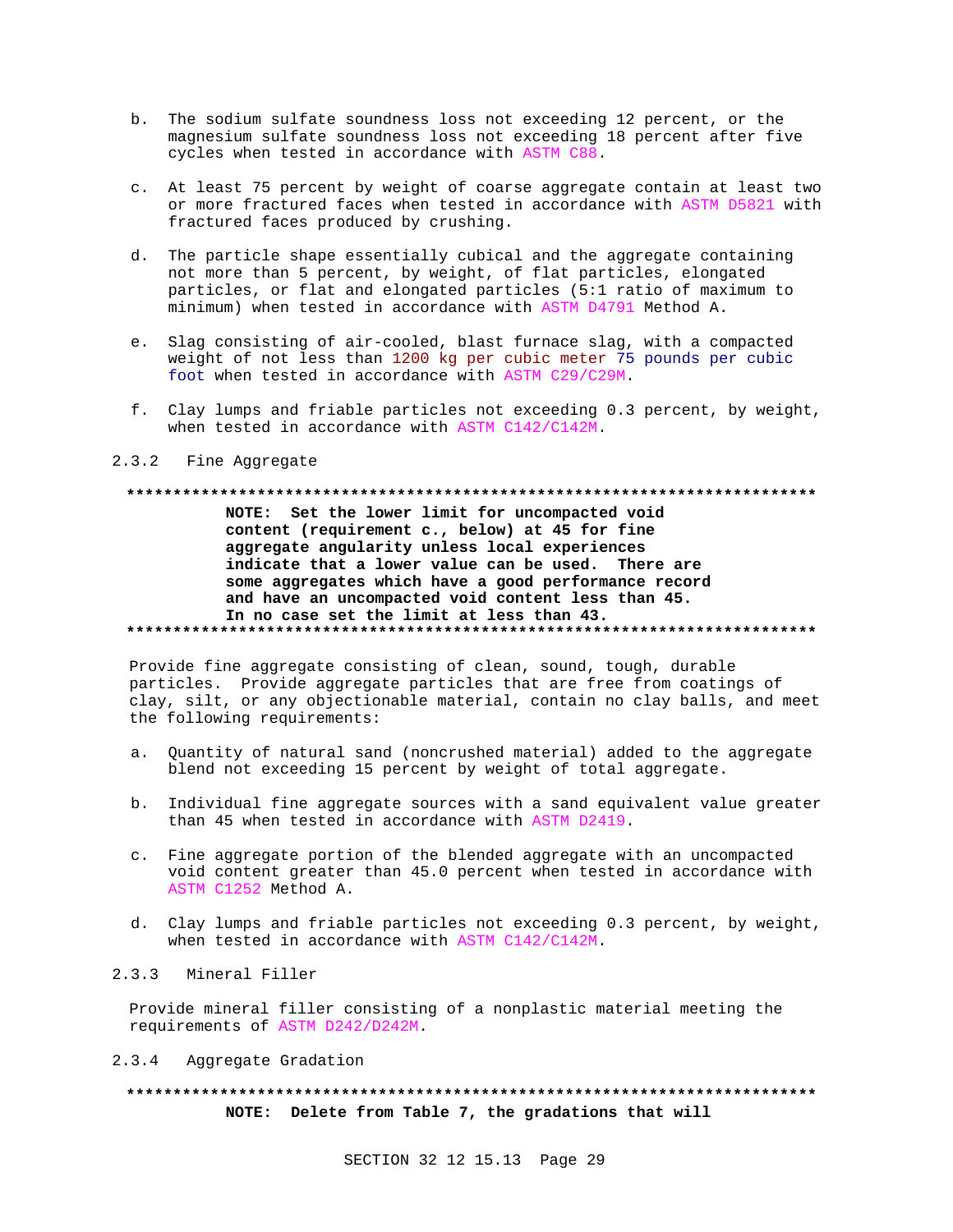**not be used as a part of this project.**

**Limit use of gradation 1 to intermediate courses. Gradation 2 is suitable for intermediate and surface courses. Limit gradation 3 to shoulders and leveling courses. Do not use gradation 1 for surface courses.**

**Generally, the layer thickness for gradation No. 1 would be at least 57 mm 2.25 inches, the thickness for gradation No. 2 would be at least 37.5 mm 1.5 inches, and thickness for gradation No. 3 would be at least 25 mm 1.0 inch. The preferred thickness of the surface layer is 50 mm 2 inches. The surface layer should not be less than 37 mm 1.5 inches. The thickness of the underlying layers can be up to 75 mm 3 inches depending on the total designed thickness of the asphalt mixture.**

**\*\*\*\*\*\*\*\*\*\*\*\*\*\*\*\*\*\*\*\*\*\*\*\*\*\*\*\*\*\*\*\*\*\*\*\*\*\*\*\*\*\*\*\*\*\*\*\*\*\*\*\*\*\*\*\*\*\*\*\*\*\*\*\*\*\*\*\*\*\*\*\*\*\***

Provide a combined aggregate gradation that conforms to gradations specified in Table 7, when tested in accordance with ASTM C136/C136M and ASTM C117, and does not vary from the low limit on one sieve to the high limit on the adjacent sieve or vice versa, but grades uniformly from coarse to fine. Provide a JMF within the specification limits; however, the gradation can exceed the limits when the allowable deviation from the JMF shown in Tables 10 and 11 are applied.

| Table 7             |                            |                            |                            |  |
|---------------------|----------------------------|----------------------------|----------------------------|--|
|                     | Aggregate Gradations       |                            |                            |  |
|                     | Gradation 1                | Gradation 2                | Gradation 3                |  |
| Sieve Size, mm inch | Percent Passing by<br>Mass | Percent Passing by<br>Mass | Percent Passing by<br>Mass |  |
| 25.01               | 100                        |                            |                            |  |
| 19.03/4             | $90 - 100$                 | 100                        | ---                        |  |
| 12.51/2             | $68 - 88$                  | $90 - 100$                 | 100                        |  |
| 9.53/8              | $60 - 82$                  | $69 - 89$                  | $90 - 100$                 |  |
| 4.75No. 4           | $45 - 67$                  | $53 - 73$                  | $58 - 78$                  |  |
| $2.36N0$ . 8        | $32 - 54$                  | $38 - 60$                  | $40 - 60$                  |  |
| 1.18No. 16          | $22 - 44$                  | $26 - 48$                  | $28 - 48$                  |  |
| $0.60NO$ . 30       | $15 - 35$                  | $18 - 38$                  | $18 - 38$                  |  |
| $0.30NO$ . 50       | $9 - 25$                   | $11 - 27$                  | $11 - 27$                  |  |
| $0.15N0$ . 100      | $6 - 18$                   | $6 - 18$                   | $6 - 18$                   |  |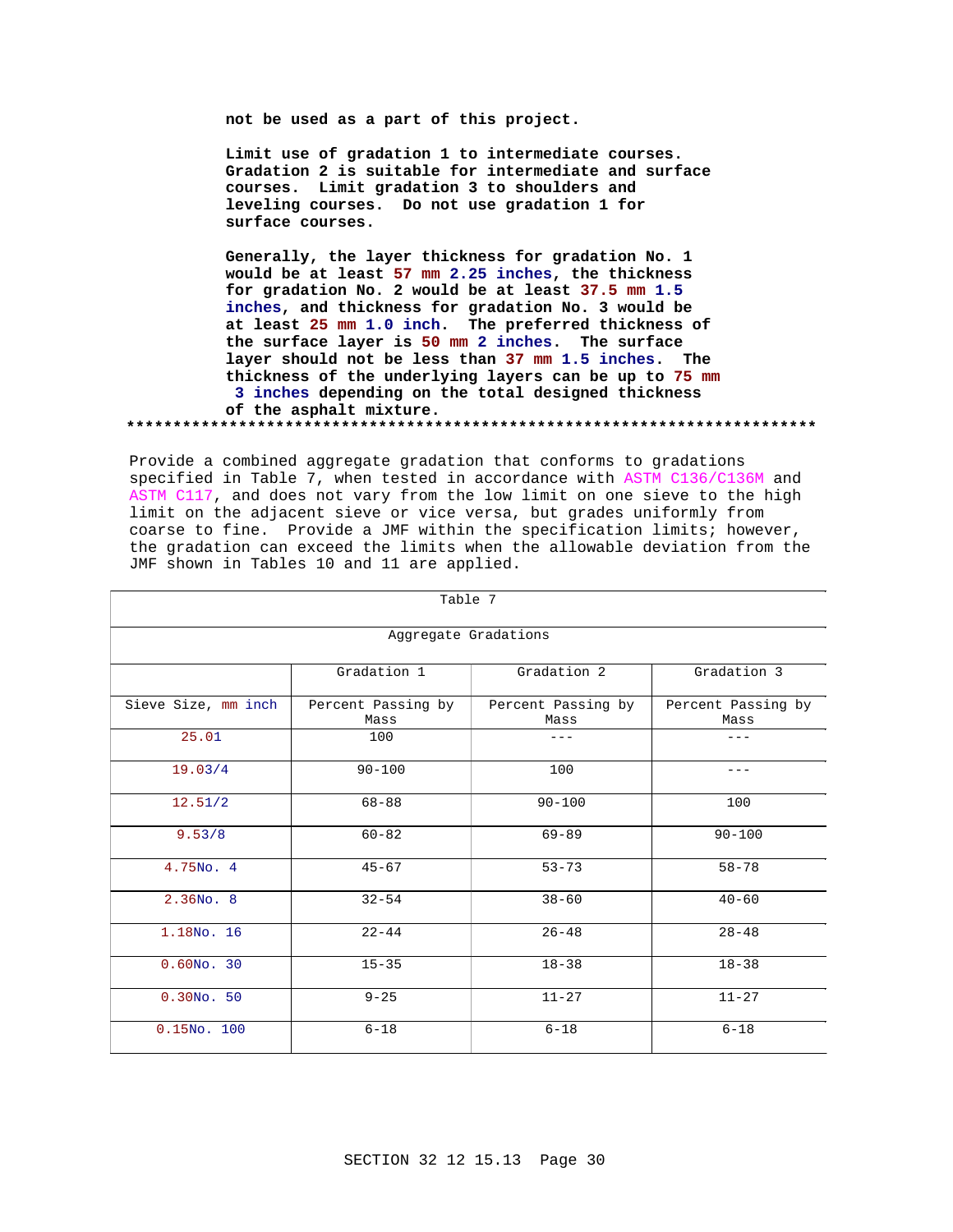| Table 7              |                                           |                            |                            |  |  |
|----------------------|-------------------------------------------|----------------------------|----------------------------|--|--|
| Aggregate Gradations |                                           |                            |                            |  |  |
|                      | Gradation 2<br>Gradation 3<br>Gradation 1 |                            |                            |  |  |
| Sieve Size, mm inch  | Percent Passing by<br>Mass                | Percent Passing by<br>Mass | Percent Passing by<br>Mass |  |  |
| $0.075NO$ . 200      | $3 - 6$                                   | $3 - 6$                    | $3 - 6$                    |  |  |

### 2.4 ASPHALT BINDER

#### **\*\*\*\*\*\*\*\*\*\*\*\*\*\*\*\*\*\*\*\*\*\*\*\*\*\*\*\*\*\*\*\*\*\*\*\*\*\*\*\*\*\*\*\*\*\*\*\*\*\*\*\*\*\*\*\*\*\*\*\*\*\*\*\*\*\*\*\*\*\*\*\*\*\***

**NOTE: Specify Performance Graded (PG) asphalt binders wherever available. Consider using the same grade PG binder used by the state highway department in the area as the base grade for the project (for example, the grade typically specified in that specific location for dense graded mixes on highways with design ESALS less than 10 million). Do not use grades with a low temperature higher than PG XX-22 (i.e. PG XX-16, PG XX-10).**

**Typically, rutting is not a problem on airport pavements. However, at airports with a history of stacking on end of runways and taxiway areas, rutting has accrued due to the slow speed of loading on the pavement. If there has been rutting on the project or it is anticipated that stacking may accrue during the design life of the project, then apply the following grade "bumping" for the top 125 mm 5 inches of paving in the end of runway and taxiway areas: for aircraft tire pressure between 0.7 and 1.4 MPa 100 and 200 psi, increase the high temperature one grade; for aircraft tire pressure greater than 1.4 MPa 200 psi, increase the high temperature two grades.**

**For Navy projects, a high temperature increase of two grades is required. Each grade adjustment is 6 degrees C. Polymer Modified Asphalt, PMA, has shown to perform very well in these areas.**

**The low temperature grade should remain the same. The Engineer may lower the low temperature grade to comply with the recommendations of the FHWA's software program "LTPPBind", if it is believed to be appropriate.**

**Retain bracketed verification testing text for runway, taxiway, and apron projects.**

**For asphalt binders that are anticipated to be polymer modified, select the bracketed text requiring PG Plus testing. If designers are unaware of acceptable elastic recovery, use a minimum**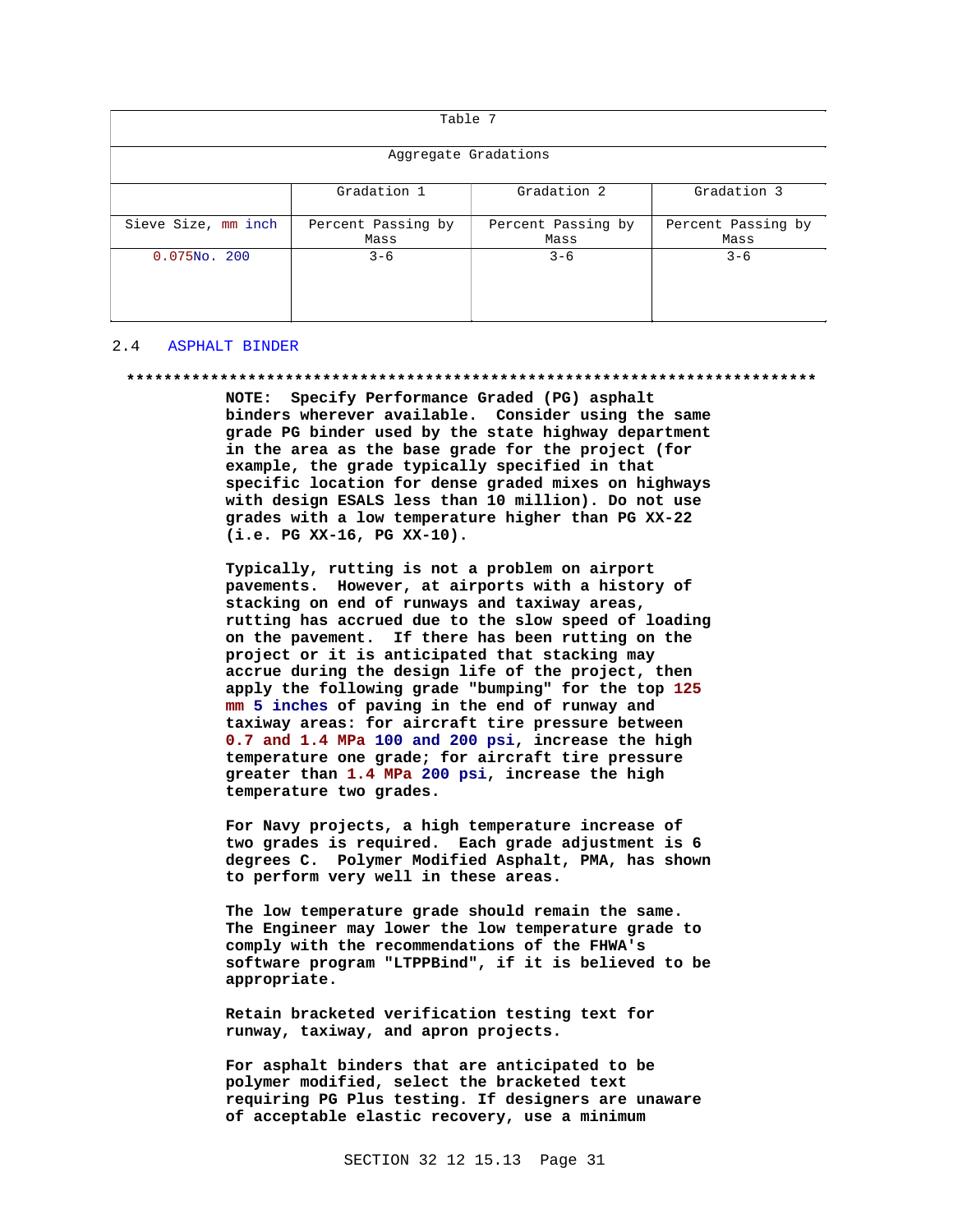#### **percentage of 75. \*\*\*\*\*\*\*\*\*\*\*\*\*\*\*\*\*\*\*\*\*\*\*\*\*\*\*\*\*\*\*\*\*\*\*\*\*\*\*\*\*\*\*\*\*\*\*\*\*\*\*\*\*\*\*\*\*\*\*\*\*\*\*\*\*\*\*\*\*\*\*\*\*\***

Provide asphalt binder that conforms to ASTM D6373 for Performance Grade (PG) [\_\_\_\_\_][Provide asphalt binder that conforms to ASTM D946/D946M Penetration Grade [\_\_\_\_\_]][Provide asphalt binder that conforms to ASTM D3381/D3381M Viscosity Grade [\_\_\_\_\_]]. Provide test data indicating grade certification by the supplier at the time of delivery of each load to the mix plant. [For modified binders, perform PG Plus test requirements in ASTM D6084/D6084M Procedure B on RTFO aged binder, with a minimum elastic recovery of [\_\_\_\_\_] percent.] When warm-mix asphalt technology involves additives, grade the the asphalt binder with the additive included. Submit copies of these certifications to the Government. The supplier is defined as the last source of any modification to the binder. The Government may sample and test the binder at the mix plant at any time before or during mix production. [Obtain samples for this verification testing in accordance with ASTM D140/D140M and in the presence of the Government. Provide these samples to the Government for the verification testing, which will be performed at the Governments expense. Submit 20 L 5 gallon sample of the asphalt binder specified for mix design verification and approval not less than 14 days before start of the test section.]

## 2.5 WARM-MIX ASPHALT TECHNOLOGIES/PRODUCTS

Provide warm-mix asphalt technologies/products that have a record of good performance and are included on the local state DOT's qualified products list, if the DOT maintains a qualified products list. Also, include the warm-mix asphalt technologies/products in at least two out of the following three states DOT's qualified products lists: Florida, Texas, and Virginia. These qualified products lists can be found at each state DOT's website.

## 2.6 MIX DESIGN

#### **\*\*\*\*\*\*\*\*\*\*\*\*\*\*\*\*\*\*\*\*\*\*\*\*\*\*\*\*\*\*\*\*\*\*\*\*\*\*\*\*\*\*\*\*\*\*\*\*\*\*\*\*\*\*\*\*\*\*\*\*\*\*\*\*\*\*\*\*\*\*\*\*\*\***

**NOTE: Use 75 blow Marshall hand-held hammer compaction or 75 gyration Superpave gyratory compaction for all pavements designed for tire pressures of 690 kPa 100 psi or higher.**

**Use 50 Blow Marshall hand-held hammer compaction or 50 gyration Superpave gyratory compaction for all shoulder pavements and pavements designed for tire pressures less than 690 kPa 100 psi.**

**For Marshall mixes, delete the column in Table 8 which does not apply, unless the project includes both 75 Blow and 50 Blow mixes.**

**Select the appropriate gradation and VMA requirements in Table 9 to be consistent with the gradation chosen in Table 7. Delete the other two rows in Table 9 unless using multiple gradations.**

**In areas exposed to frequent freeze/thaw, require freeze/thaw conditioning. \*\*\*\*\*\*\*\*\*\*\*\*\*\*\*\*\*\*\*\*\*\*\*\*\*\*\*\*\*\*\*\*\*\*\*\*\*\*\*\*\*\*\*\*\*\*\*\*\*\*\*\*\*\*\*\*\*\*\*\*\*\*\*\*\*\*\*\*\*\*\*\*\*\***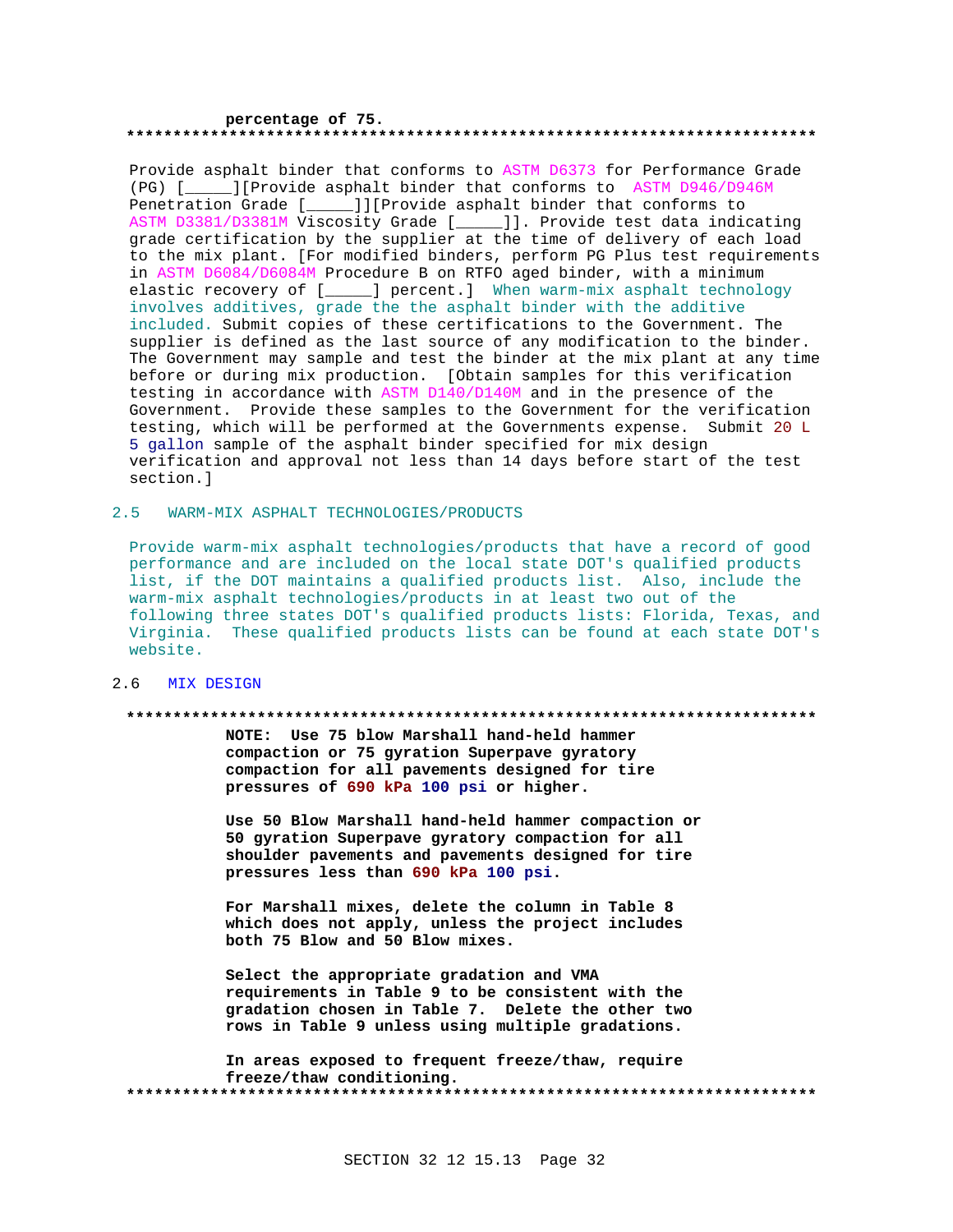Develop the mix design and provide results of the Job Mix formula (JMF) and aggregates testing performed no earlier than 6 months prior to contract award. Provide asphalt mixture composed of well-graded aggregate, mineral filler if required, and asphalt material. Provide aggregate fractions sized, handled in separate size groups, and combined in such proportions that the resulting mixture meets the grading requirements of Table 7. Do not produce asphalt pavement for payment until a JMF has been approved. Design the asphalt mixture using hand-held (manual) Marshall hammer procedures contained in AI MS-2 and the criteria shown in Table 8. Mechanical hammers are not permitted during JMF development. Design the asphalt mixture using the Superpave gyratory compactor set at [50] [75] gyrations using the procedures contained in AI MS-2 and the criteria shown in Table 8. Prepare samples at various asphalt contents and compacted in accordance with ASTM D6925ASTM D6926. Use laboratory compaction temperatures for Polymer Modified Asphalts as recommended by the asphalt binder supplier. For tensile strength ratio (TSR) testing, adjust the compactive effort, as required, to provide specimens with an air void content of 7 plus or minus 1 percent. [Use freeze/thaw conditioning in lieu of moisture conditioning per Note 6 of ASTM D4867/D4867M. If freeze/thaw conditioning is used, include that fact on the report.] If the Tensile Strength Ratio (TSR) of the composite mixture, as determined by ASTM D4867/D4867M is less than 75, reject the aggregates or treat the asphalt mixture with an anti-stripping agent. Add a sufficient amount of anti-stripping agent to produce a TSR of not less than 75. If an antistrip agent is required, provide it at no additional cost to the Government. Provide sufficient materials to produce 90 kg 200 pounds 181 kg 400 pounds of blended mixture to the Government for verification of mix design at least 14 days prior to construction of test section.

# 2.6.1 JMF Requirements

Submit the proposed JMF in writing, for approval, at least 14 days prior to the start of the test section, including as a minimum:

- a. Percent passing each sieve size.
- b. Optimum asphalt content.
- c. Percent of each aggregate and mineral filler to be used.
- d. Asphalt viscosity grade, penetration grade, or performance grade and additional test requirements as specified in paragraph ASPHALT BINDER.
- e. Number of blows of hammer per side of molded specimen.Number of Superpave gyratory compactor gyrations.
- f. Laboratory mixing and compaction temperatures.
- g. Supplier-recommended field mixing and compaction temperatures.
- h. Percentage and properties (asphalt content aggregate gradation, and aggregate properties) of RAP in accordance with paragraph RECYCLED ASPHALT PAVEMENT, if RAP is used.
- i. Temperature-viscosity relationship of the asphalt binder.
- j. Plot of the combined gradation on the 0.45 power gradation chart, stating the nominal maximum size.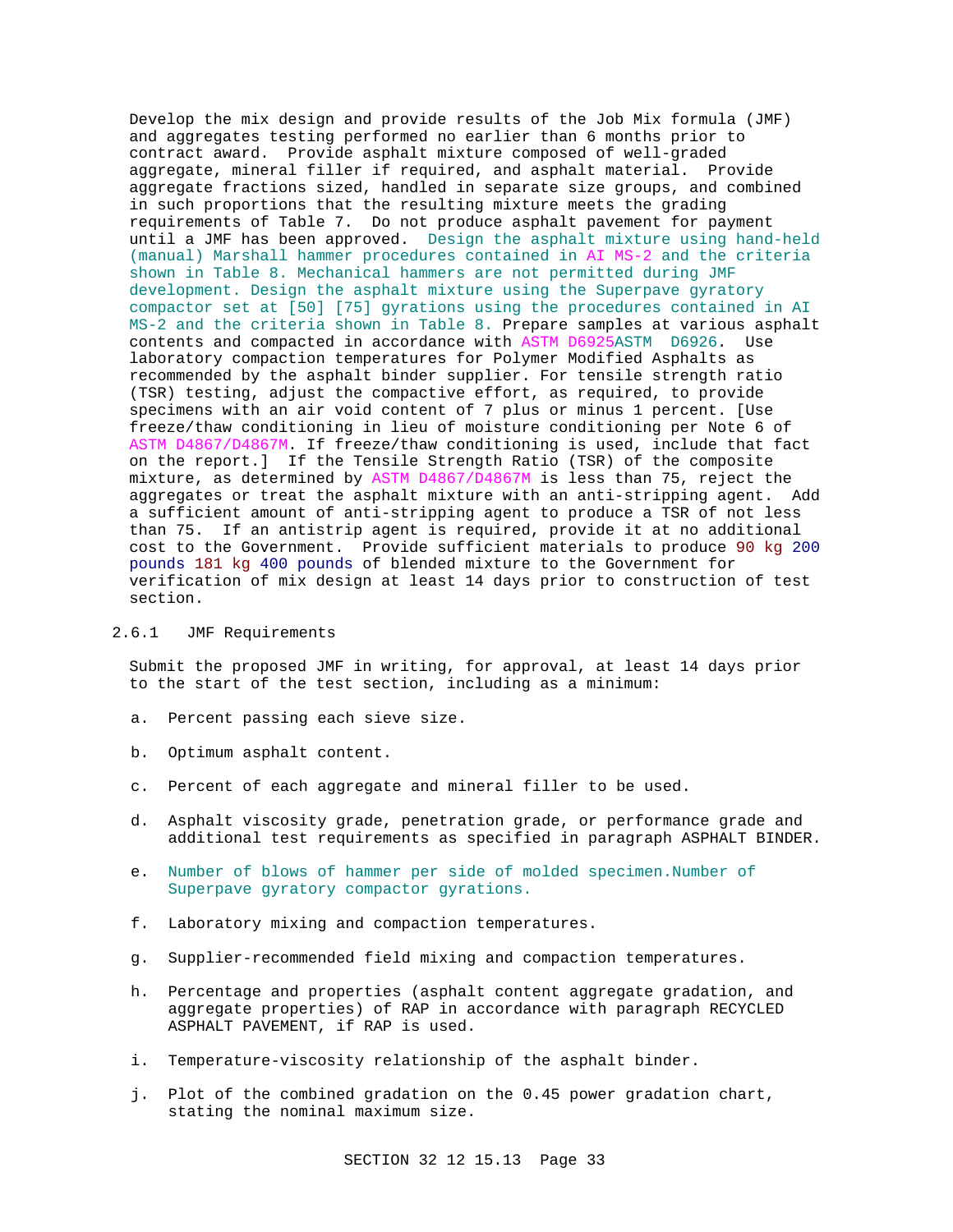- k. Graphical plots and summary tabulation of stability, flow, air voids, voids in the mineral aggregate, and unit weight versus asphalt content as shown in AI MS-2. Include summary tabulation that includes individual specimen data for each specimen tested.
- l. Specific gravity and absorption of each aggregate.
- m. Percent natural sand.
- n. Percent particles with two or more fractured faces (in coarse aggregate).
- o. Fine aggregate angularity.
- p. Percent flat or elongated particles (in coarse aggregate).
- q. Tensile Strength Ratio and wet/dry specimen test results.
- r. Type and amount of antistrip agent (if required).
- s. List of all modifiers.
- t. Percentage and properties (asphalt content aggregate gradation, and aggregate properties) of RAP in accordance with paragraph RECLAIMED ASPHALT PAVEMENT, if RAP is used.
- u. Date the JMF was developed. Mix designs that are not dated or which are from a prior construction season may not be accepted.

| Table 8                                         |                  |                  |  |  |
|-------------------------------------------------|------------------|------------------|--|--|
| Marshall Design Criteria                        |                  |                  |  |  |
| Test Property                                   | 75 Blow Mix      | 50 Blow Mix      |  |  |
| Stability, N pounds minimum                     | $95602150^{(1)}$ | $60001350^{(1)}$ |  |  |
| Flow, 0.25 mm 0.01 inch                         | $8-16^{(2)}$     | $8-18^{(2)}$     |  |  |
| Air voids, percent                              | $4^{(4)}$        | 4(4)             |  |  |
| Percent Voids in mineral<br>aggregate (minimum) | See Table 9      | See Table 9      |  |  |
| Dust Proportion <sup>(3)</sup>                  | $0.8 - 1.2$      | $0.8 - 1.2$      |  |  |
| TSR, minimum percent                            | 75               | 75               |  |  |

v. Warm-mix additive.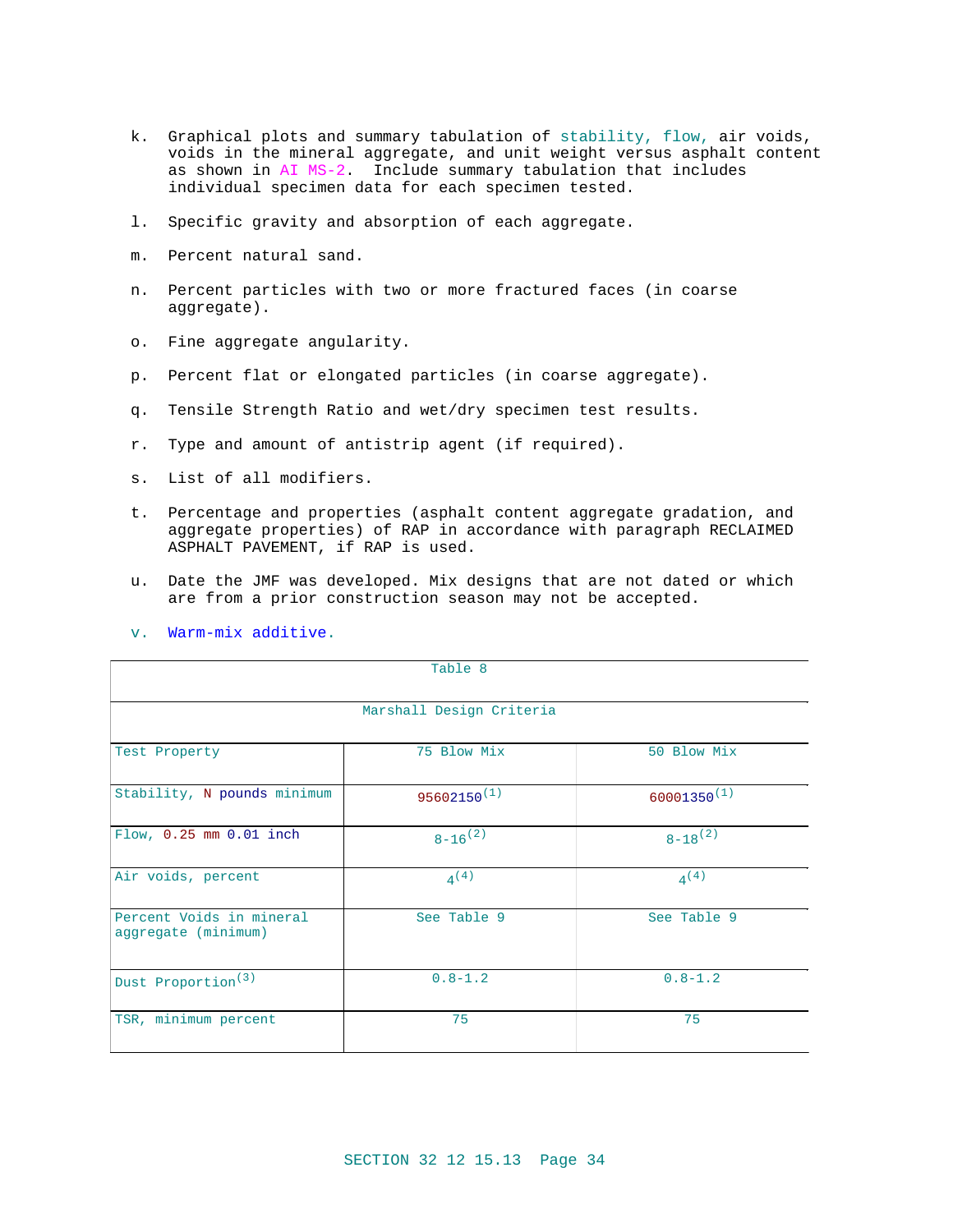| Table 8                                                                                                                                                                                                                  |             |             |  |  |
|--------------------------------------------------------------------------------------------------------------------------------------------------------------------------------------------------------------------------|-------------|-------------|--|--|
| Marshall Design Criteria                                                                                                                                                                                                 |             |             |  |  |
| Test Property                                                                                                                                                                                                            | 75 Blow Mix | 50 Blow Mix |  |  |
| TSR Conditioned Strength<br>(minimum kPa psi)                                                                                                                                                                            | 41560       | 41560       |  |  |
| (1) This is a minimum requirement. Provide significantly higher average during<br>construction to ensure compliance with the specifications.                                                                             |             |             |  |  |
| The flow requirement is not applicable for Polymer Modified Asphalts<br>(2)                                                                                                                                              |             |             |  |  |
| (3) Dust Proportion is calculated as the aggregate content, expressed as a percent<br>of mass, passing the 0.075 mm No. 200 sieve, divided by the effective asphalt<br>content, in percent of total mass of the mixture. |             |             |  |  |
| (4) Select the JMF asphalt content corresponding to an air void content of 4<br>percent. Verify the other properties of Table 8 meet the specification requirements<br>at this asphalt content.                          |             |             |  |  |

| Table 8                                                                                                                                                                                                                  |               |  |
|--------------------------------------------------------------------------------------------------------------------------------------------------------------------------------------------------------------------------|---------------|--|
| Superpave Gyratory Compaction Criteria                                                                                                                                                                                   |               |  |
| Test Property                                                                                                                                                                                                            | Value         |  |
| Air voids, percent                                                                                                                                                                                                       | 4(1)          |  |
| Percent Voids in mineral aggregate (minimum)                                                                                                                                                                             | $See$ Table 9 |  |
| Dust Proportion <sup>(2)</sup>                                                                                                                                                                                           | $0.8 - 1.2$   |  |
| TSR, minimum percent                                                                                                                                                                                                     | 75            |  |
| TSR Conditioned Strength (minimum kPa psi)                                                                                                                                                                               | 41560         |  |
| (1) Select the JMF asphalt content corresponding to an air void content of 4 percent.<br>Verify the other properties of Table 8 meet the specification requirements at this<br>asphalt content.                          |               |  |
| (2) Dust Proportion is calculated as the aggregate content, expressed as a percent of<br>mass, passing the 0.075 mm No. 200 sieve, divided by the effective asphalt content, in<br>percent of total mass of the mixture. |               |  |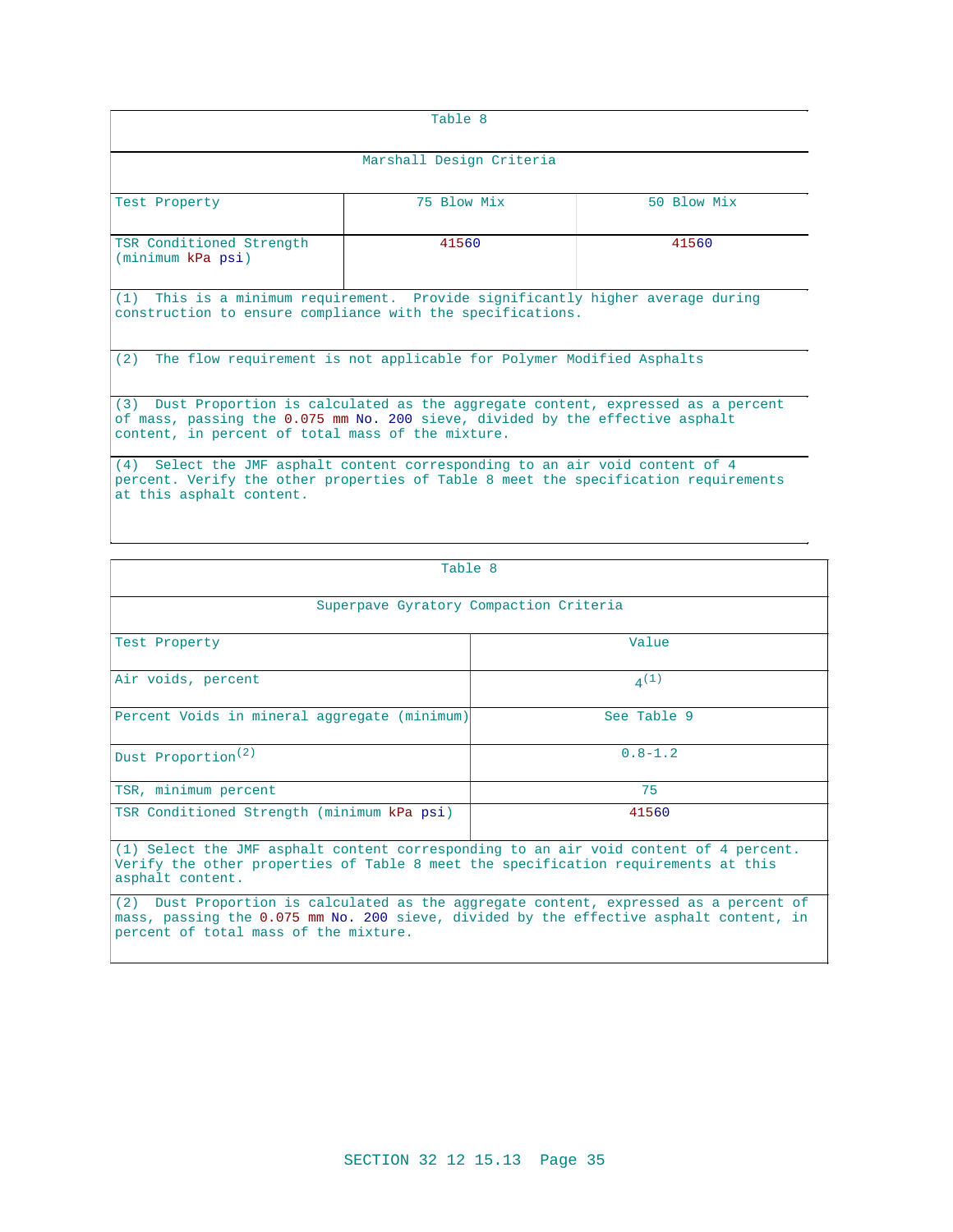| Table 9                                                                                                                       |                      |  |
|-------------------------------------------------------------------------------------------------------------------------------|----------------------|--|
| Minimum Percent Voids in Mineral Aggregate (VMA) <sup>(1)</sup>                                                               |                      |  |
| Aggregate (See Table 7)                                                                                                       | Minimum VMA, percent |  |
| Gradation 1                                                                                                                   | 13.0                 |  |
| Gradation 2                                                                                                                   | 14.0                 |  |
| Gradation 3                                                                                                                   | 15.0                 |  |
| Calculate VMA in accordance with AI MS-2, based on ASTM C127 and ASTM C128 bulk<br>(1)<br>specific gravity for the aggregate. |                      |  |

### 2.6.2 Adjustments to JMF

The JMF for each mixture is in effect until a new formula is approved in writing by the Government. Should a change in sources of any materials be made, perform a new mix design and a new JMF approved before the new material is used. Make minor adjustments within the specification limits to the JMF to optimize mix volumetric properties. Adjustments to the original JMF are limited to plus or minus 4 percent on the 4.75 mm No. 4 and coarser sieves; plus or minus 3 percent on the 2.36 mm No. 8 to 0.30 mm No. 50 sieves; and plus or minus 1 percent on the 0.15 mm No. 100 sieve. Adjustments to the JMF are limited to plus or minus 1.0 percent on the 0.075 mm No. 200 sieve. Asphalt content adjustments are limited to plus or minus 0.40 from the original JMF. If adjustments are needed that exceed these limits, develop a new mix design.

## 2.7 RECLAIMED ASPHALT PAVEMENT

#### **\*\*\*\*\*\*\*\*\*\*\*\*\*\*\*\*\*\*\*\*\*\*\*\*\*\*\*\*\*\*\*\*\*\*\*\*\*\*\*\*\*\*\*\*\*\*\*\*\*\*\*\*\*\*\*\*\*\*\*\*\*\*\*\*\*\*\*\*\*\*\*\*\*\***

**NOTE: Do not use Reclaimed Asphalt Pavement (RAP) for surface mixes, except on shoulders. It can be used very effectively in lower layers, or for shoulders. Limit the amount of RAP so the asphalt binder from the RAP does not exceed 20 percent of the total asphalt content.**

**Select first bracketed text when RAP is not used and delete the following two paragraphs. Select second bracketed text when RAP will be used for shoulders or lower layers (non-surface) and keep the following two paragraphs. \*\*\*\*\*\*\*\*\*\*\*\*\*\*\*\*\*\*\*\*\*\*\*\*\*\*\*\*\*\*\*\*\*\*\*\*\*\*\*\*\*\*\*\*\*\*\*\*\*\*\*\*\*\*\*\*\*\*\*\*\*\*\*\*\*\*\*\*\*\*\*\*\*\***

[Reclaimed asphalt is not allowed for the project.][Provide reclaimed asphalt consisting of reclaimed asphalt pavement (RAP), coarse aggregate, fine aggregate, mineral filler, and asphalt binder. Provide RAP of a consistent gradation, asphalt content, and properties. Do not use RAP containing Coal Tar. When RAP is fed into the plant, the maximum RAP chunk size is 50 mm 2 inches. The individual aggregates in a RAP chunk are not to exceed the maximum size aggregate of the gradation specified in Table 7. Design the reclaimed asphalt mixture using procedures contained in AI MS-2. Provide RAP job mix that meets the requirements of paragraph MIX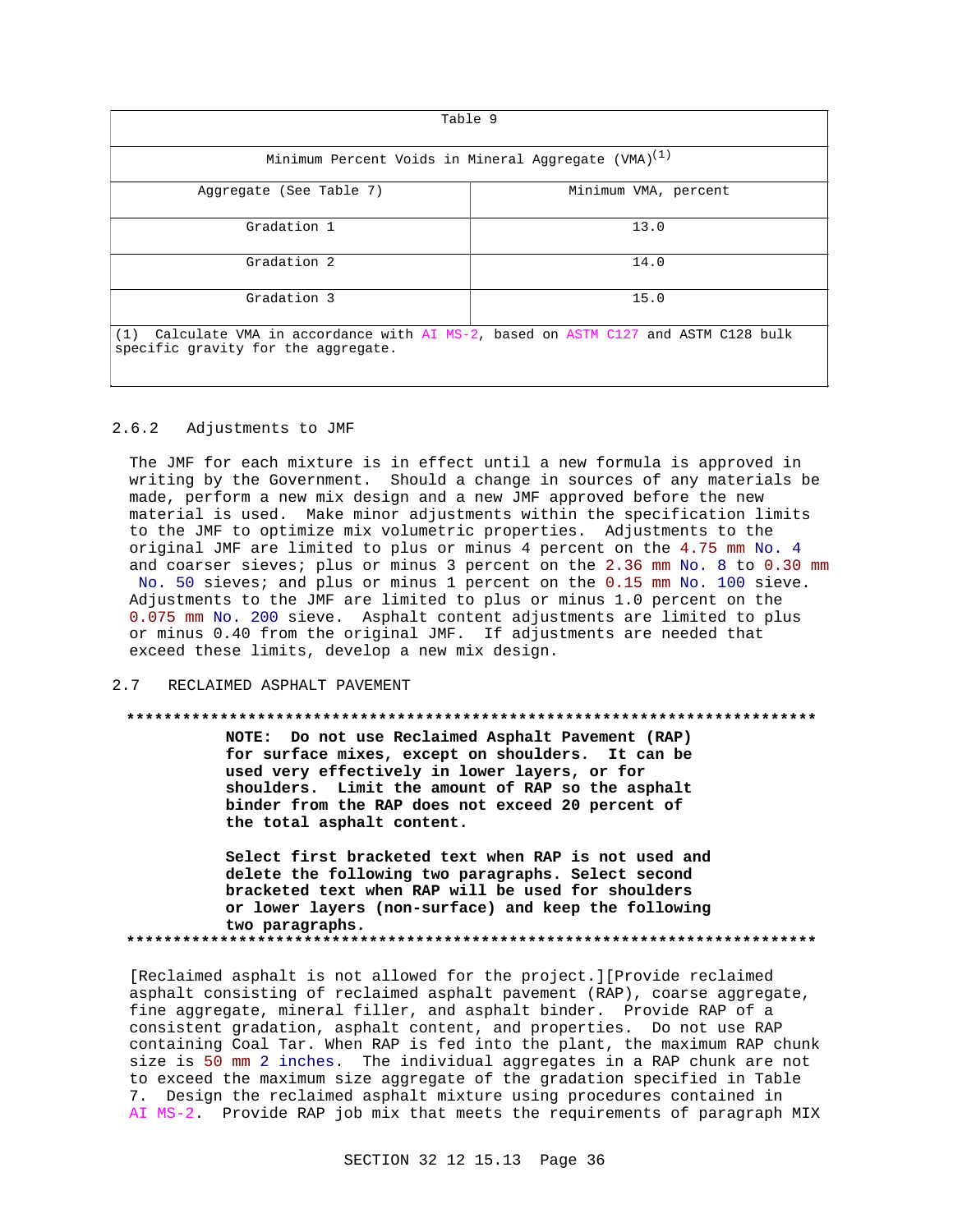DESIGN. RAP is only allowed to be used for shoulder surface course mixes and for any intermediate courses. Limit the amount of RAP so the asphalt binder from the RAP does not exceed 20 percent of the total asphalt content. If RAP is anticipated to include natural sand, reduce the proportions of virgin natural sand appropriately to account for natural sand contained in the RAP.]

 $2.7.1$ RAP Aggregates and Asphalt Binder

Provide a blend of aggregates used in the reclaimed mix that meet the requirements of paragraph AGGREGATES. Establish the percentage of asphalt in the RAP for the mixture design according to ASTM D2172/D2172M using the appropriate dust correction procedure.

 $2.7.2$ RAP Mix

Do not make adjustments to the virgin binder selection for 0-20 percent recycled binder content.

#### $2.8$ RECYCLED ASPHALT SHINGLES

### 

NOTE: Recycled asphalt shingles (RAS) usually is available as pre-consumer (manufacturer waste) or post consumer (tear-off) products. Due to the extreme stiffness of the binder in these products, do not allow on airfield pavements. Contact the cognizant representatives of the Corps of Engineers Transportation Systems Center (TSMCX), the Air Force Civil Engineer Center (AFCEC) pavement subject matter expert (SME), or the Naval Facilities Engineering Command (NAVFAC) engineer for further guidance if RAS is being further considered. 

Recycled asphalt shingles (RAS) is not allowed for the project.

#### PART 3 **EXECUTION**

#### $3<sup>1</sup>$ CONTRACTOR QUALITY CONTROL

NOTE: The Contractor may be able to meet the specified quality control requirements with in-house capability or may have to use the independent commercial laboratory to provide the required quality control testing.

Select UFGS Section 01 45 00.00 10 for Army and Air Force projects, 01 45 00.00 20 for Navy projects and 01 45 00.00 40 for NASA projects. Delete the others. 

#### General Quality Control Requirements  $3.1.1$

Submit the Pavement Quality Control Plan. The Quality Control Plan is specific to this specification and supplements the overall Quality Control Plan required by Section [01 45 00.00 10][01 45 00.00 20][01 45 00.00 40 ]. Do not produce hot-mixwarm-mix asphalt pavement for payment until the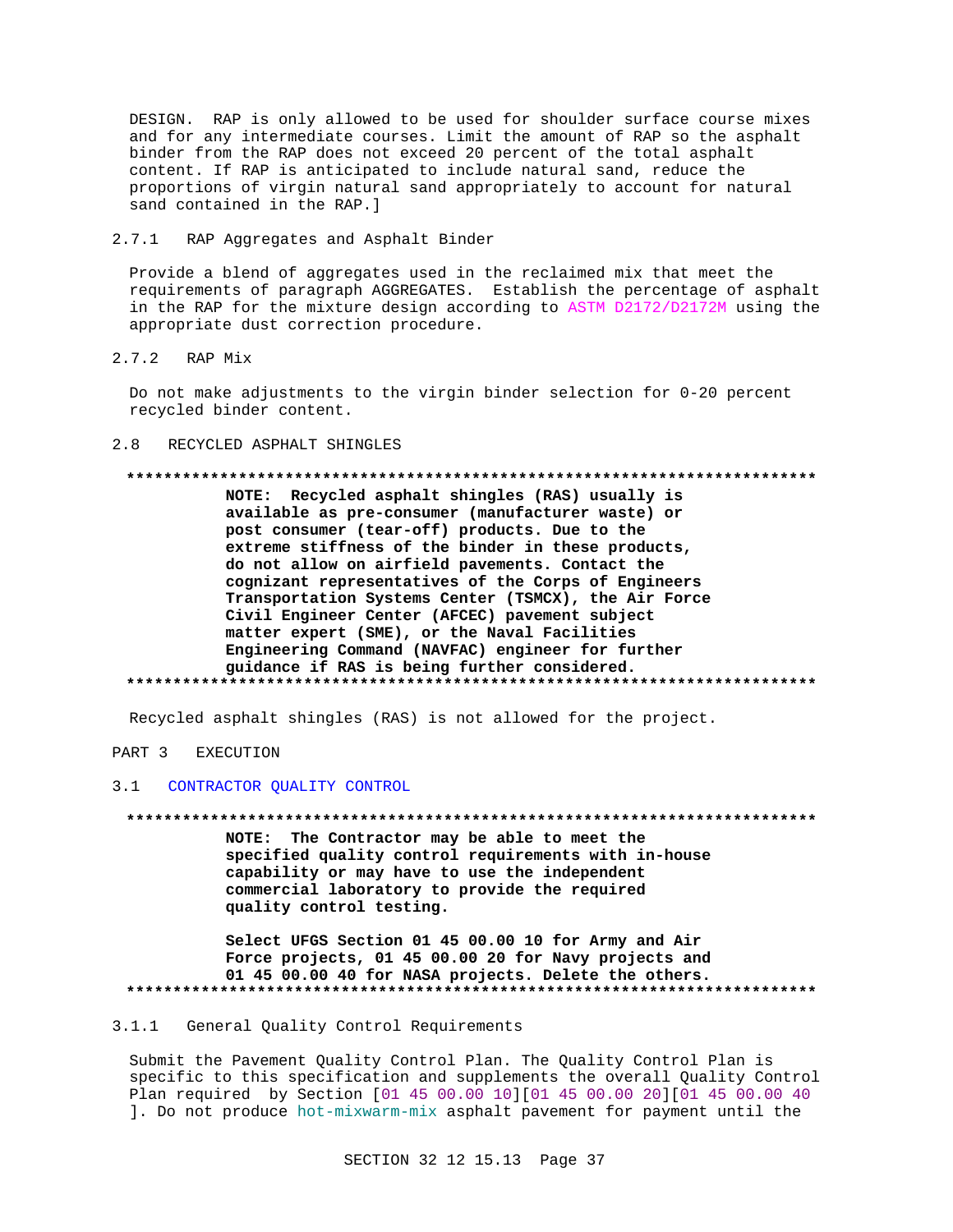quality control plan has been approved. In the quality control plan, address all elements which affect the quality of the pavement including, but not limited to:

- a. Mix Design and unique JMF identification code
- b. Aggregate Grading
- c. Quality of Materials
- d. Stockpile Management and procedures to prevent contamination
- e. Proportioning including percent of warm-mix additive
- f. Mixing and Transportation
- g. Mixture Volumetrics
- h. Moisture Content of Mixtures
- i. Placing and Finishing
- j. Joints
- k. Compaction, including Asphalt Pavement-Portland Cement Concrete joints
- l. Surface Smoothness
- m. Truck bed release agent
- n. Correlation of mechanical hammer to hand-held (manual) hammer. Determine the number of blows of the mechanical hammer required to provide the same density of the JMF as provided by the hand-held (manual) hammer. Use the average of three specimens per trial blow application.

## 3.1.2 Testing Laboratory

Provide a fully equipped asphalt laboratory located at the plant or job site that is equipped with heating and air conditioning units to maintain a temperature of 24 plus or minus 2.3 degrees C 75 plus or minus 5 degrees F. Provide laboratory facilities that are kept clean and all equipment maintained in proper working condition. Provide the Government with unrestricted access to inspect the laboratory facility, to witness quality control activities, and to perform any check testing desired. The Government will advise in writing of any noted deficiencies concerning the laboratory facility, equipment, supplies, or testing personnel and procedures. When the deficiencies are serious enough to adversely affect test results, immediately suspend the incorporation of the materials into the work. Incorporation of the materials into the work will not be permitted to resume until the deficiencies are corrected.

## 3.1.3 Quality Control Testing

Perform all quality control tests applicable to these specifications and as set forth in the Quality Control Program. The quality control (QC) testing is separate and distinct from the acceptance testing in paragraph ACCEPTANCE. Use in-house capabilities or the independent commercial laboratory for quality control testing. Required elements of the testing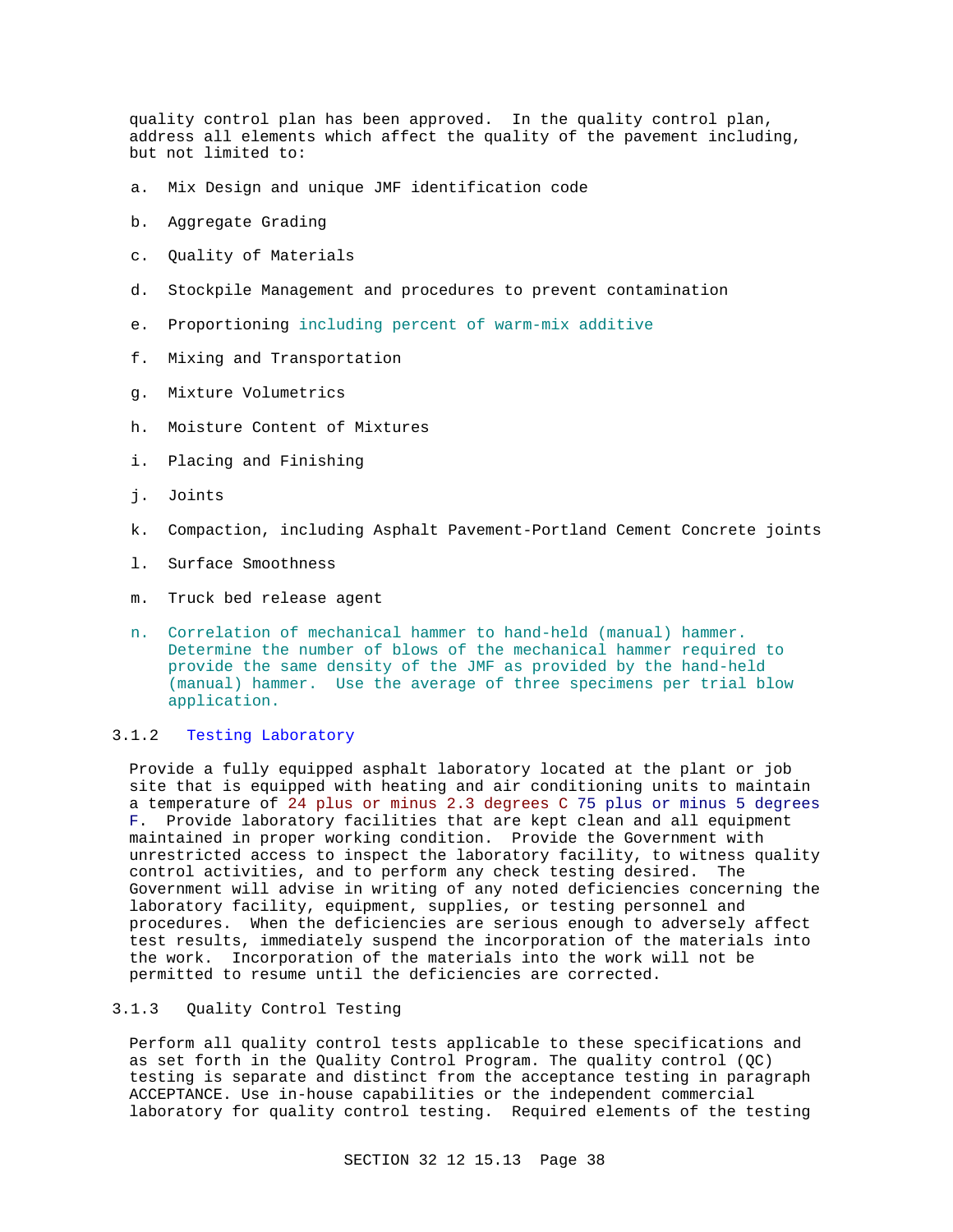program include, but are not limited to, tests for the control of asphalt content, aggregate gradation, temperatures, aggregate moisture, moisture in the asphalt mixture, laboratory air voids, stability, flow, in-place density, grade and smoothness. Develop a Quality Control Testing Plan as part of the Quality Control Program.

## 3.1.3.1 Asphalt Content

Determine asphalt content a minimum of twice per lot (a lot is defined in paragraph PAVEMENT LOTS) by one of the following methods: extraction method in accordance with ASTM D2172/D2172M, Method A or B, the ignition method in accordance with ASTM D6307, or the nuclear method in accordance with ASTM D4125/D4125M, provided each method is calibrated for the specific mix being used. For the extraction method, determine the weight of ash, as described in ASTM D2172/D2172M, as part of the first extraction test performed at the beginning of plant production; and as part of every tenth extraction test performed thereafter, for the duration of plant production. Use the last weight of ash value in the calculation of the asphalt content for the mixture. The asphalt content for the lot will be determined by averaging the test results.

### 3.1.3.2 Aggregate Properties

Determine aggregate gradations a minimum of twice per lot (a lot is defined in paragraph PAVEMENT LOTS) from mechanical analysis of recovered aggregate in accordance with ASTM D5444, ASTM C136/C136M, and ASTM C117. Determine the specific gravity of each aggregate size grouping for each 18,000 metric tons 20,000 tons in accordance with ASTM C127 or ASTM C128. Determine fractured faces for gravel sources for each 18,000 metric tons 20,000 tons in accordance with ASTM D5821. Determine the uncompacted void content of fine aggregate (including manufactured sand and blending aggregate) for each 18,000 metric tons 20,000 tons in accordance with ASTM C1252 Method A.

#### 3.1.3.3 Temperatures

Check temperatures at least four times per lot, at necessary locations, to determine the temperature at the dryer, the asphalt binder in the storage tank, the asphalt mixture at the plant, and the asphalt mixture at the job site.

# 3.1.3.4 Moisture Content of Aggregate

Determine the moisture content of aggregate used for production a minimum of once per lot in accordance with ASTM C566.

3.1.3.5 Moisture Content of Mixture

Determine the moisture content of the mixture at least once per lot in accordance with AASHTO T 329.

3.1.3.6 Laboratory Air Voids, TMD, and VMA VMA, Marshall Stability and Flow

Obtain mixture samples at least four times per lot and compacted into specimens, using [50] [75] blows per side with the Marshall hand-held (manual) hammer as described in ASTM D6926. The mechanical Marshall hammer can be used only after JMF development and after correlation from hand-held (manual) Marshall hammer to mechanical Marshall hammer per guidance in AI MS-2.using [50] [75] gyrations of the Superpave gyratory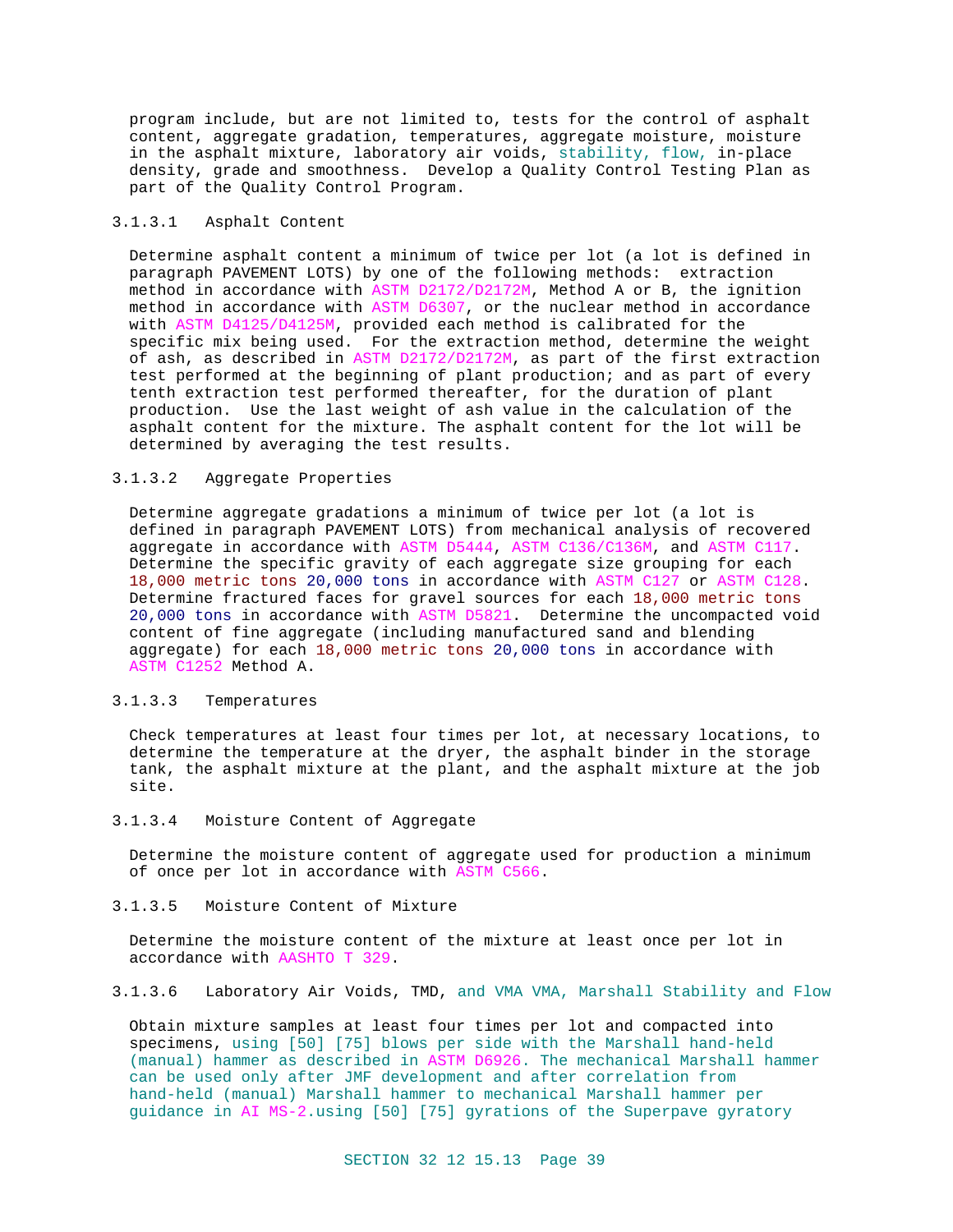compactor as described in ASTM D6925. After compaction, measure the bulk density of laboratory compacted specimens in accordance with ASTM D2726/D2726M. Determine the laboratory air voids from the set (three laboratory compacted specimens) for each sample in accordance with ASTM D3203/D3203M. Also calculate the VMA of each specimen in accordance with AI MS-2 based on ASTM C127 and ASTM C128 bulk specific gravity for the aggregate, as well as the Marshall stability and flow, as described in ASTM D6927. Provide VMA within the limits of Table 9.

# 3.1.3.7 In-Place Density

Conduct any necessary testing to ensure the specified density is achieved. A nuclear gauge or other non-destructive testing device may be used to monitor pavement density for Contractor Quality Control purposes only.

## 3.1.3.8 Grade and Smoothness

Conduct the necessary checks to ensure the grade and smoothness requirements are met in accordance with paragraph ACCEPTANCE.

### 3.1.3.9 Additional Testing

Perform any additional testing, deemed necessary to control the process.

## 3.1.3.10 QC Monitoring

Submit all QC test results to the Government on a daily basis as the tests are performed. The Government reserves the right to monitor any of the Contractor's quality control testing and to perform duplicate testing as a check to the Contractor's quality control testing.

# 3.1.4 Sampling

When directed by the Government, sample and test any material which appears inconsistent with similar material being produced, unless such material is voluntarily removed and replaced or deficiencies corrected. Perform all sampling in accordance with standard procedures specified.

# 3.1.5 Control Charts

For process control, establish and maintain linear control charts on both individual samples and the running average of last four samples for the parameters listed in Table 10, as a minimum. Post the control charts as directed by the Government and maintain current at all times. Identify the following on the control charts, the project number, the test parameter being plotted, the individual sample numbers, the Action and Suspension Limits listed in Table 10 applicable to the test parameter being plotted, and the test results. Also show target values (JMF) on the control charts as indicators of central tendency for the cumulative percent passing, asphalt content, and laboratory air voids parameters. When the test results exceed either applicable Action Limit, take immediate steps to bring the process back in control. When the test results exceed either applicable Suspension Limit, halt production until the problem is solved. When the Suspension Limit is exceeded for individual values or running average values, the Government has the option to require removal and replacement of the material represented by the samples or to leave in place and base acceptance on mixture volumetric properties and in place density. Use the control charts as part of the process control system for identifying trends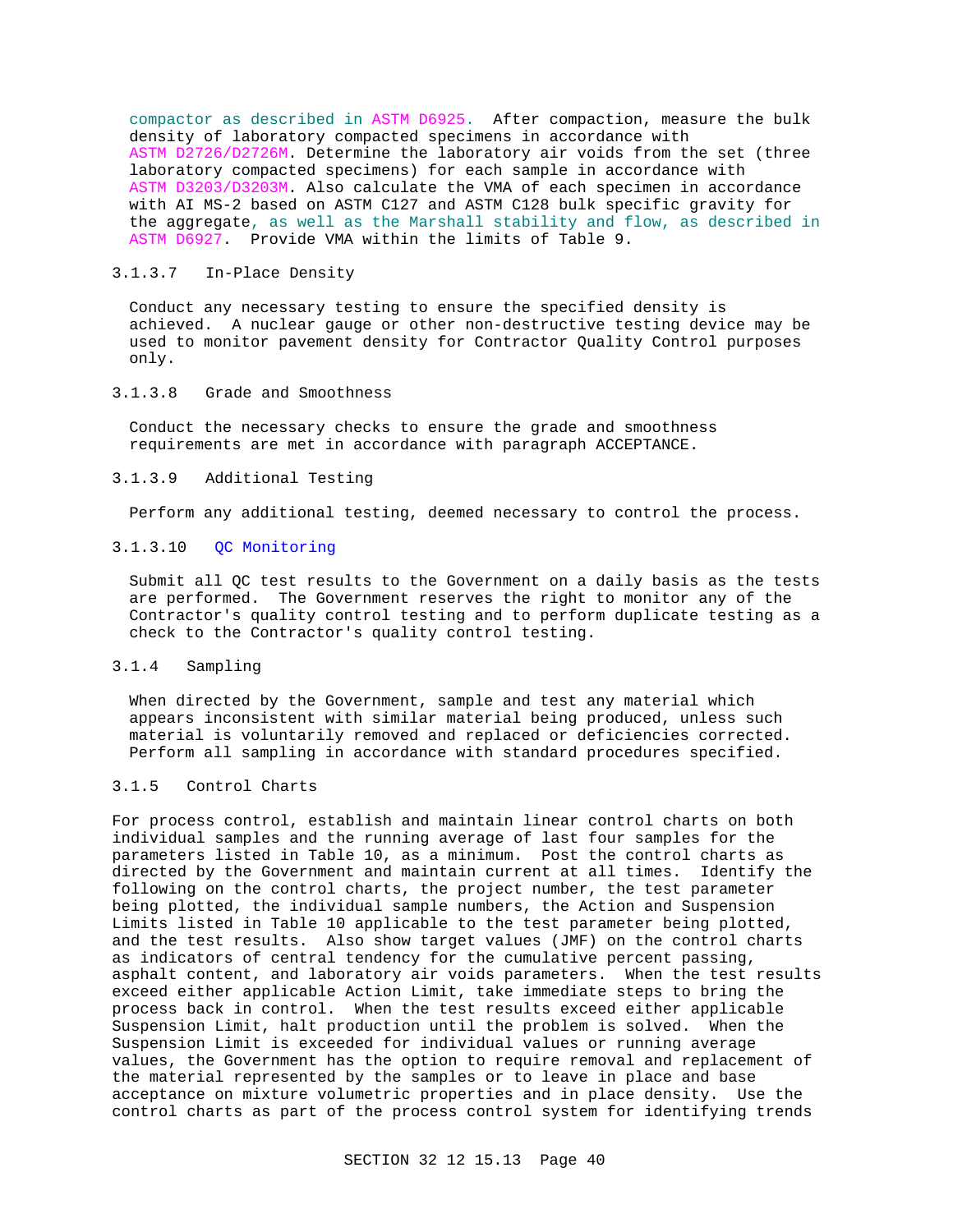so that potential problems can be corrected before they occur. Make decisions concerning mix modifications based on analysis of the results provided in the control charts. In the Quality Control Plan, indicate the appropriate action to be taken to bring the process into control when certain parameters exceed their Action Limits.

| Table 10                                                                                                                                             |                                                                                                           |                     |                                         |                               |
|------------------------------------------------------------------------------------------------------------------------------------------------------|-----------------------------------------------------------------------------------------------------------|---------------------|-----------------------------------------|-------------------------------|
| Action and Suspension Limits for the Parameters to be Plotted on Individual and Running<br>Average Control Charts                                    |                                                                                                           |                     |                                         |                               |
|                                                                                                                                                      |                                                                                                           | Individual Samples  | Running Average of Last Four<br>Samples |                               |
| Parameter to be Plotted                                                                                                                              | Action Limit                                                                                              | Suspension<br>Limit |                                         | Action Limit Suspension Limit |
| 4.75 mm No. 4 sieve, Cumulative<br>Percent Passing, deviation from<br>JMF target; plus or minus values                                               | 6                                                                                                         | 8                   | 4                                       | 5                             |
| 0.6 mm No. 30 sieve, Cumulative<br>Percent Passing, deviation from<br>JMF target; plus or minus values                                               | 4                                                                                                         | б.                  | 3                                       | 4                             |
| 0.075 mm No. 200 sieve,<br>Cumulative Percent Passing,<br>deviation from JMF target; plus<br>or minus values                                         | 1.4                                                                                                       | 2.0                 | 1.1                                     | 1.5                           |
| Asphalt content, percent<br>deviation from JMF target; plus<br>or minus value                                                                        | 0.4                                                                                                       | 0.5                 | 0.2                                     | 0.3                           |
| Laboratory Air Voids, percent<br>deviation from JMF target value                                                                                     | No specific action and suspension limits set since<br>this parameter is used to determine percent payment |                     |                                         |                               |
| No specific action and suspension limits set since<br>In-place Mat Density, percent<br>of TMD<br>this parameter is used to determine percent payment |                                                                                                           |                     |                                         |                               |
| In-place Joint Density, percent<br>of TMD                                                                                                            | No specific action and suspension limits set since<br>this parameter is used to determine percent payment |                     |                                         |                               |
| VMA, percent deviation from JMF target                                                                                                               |                                                                                                           |                     |                                         |                               |
| Gradation $1, 2 \& 3$                                                                                                                                | $-0.5$                                                                                                    | $-1.0$              | $-0.25$                                 | $-0.5$                        |
| $P_{0.075}/P_{be}$ Ratio, deviation from<br>1.0; plus or minus values                                                                                | 0.7                                                                                                       | 0.8                 | 0.3                                     | 0.4                           |

| Table 10 cont'd                                                                                                                         |          |          |          |          |
|-----------------------------------------------------------------------------------------------------------------------------------------|----------|----------|----------|----------|
| Action and Suspension Limits for the Parameters to be Plotted on Individual and Running<br>Average Control Charts - Marshall Compaction |          |          |          |          |
| Stability, N pounds (minimum)                                                                                                           |          |          |          |          |
| 75 blow JMF                                                                                                                             | 78301760 | 72901640 | 95602150 | 90302030 |
| 50 blow JMF                                                                                                                             | 4230950  | 3690830  | 60001350 | 54701230 |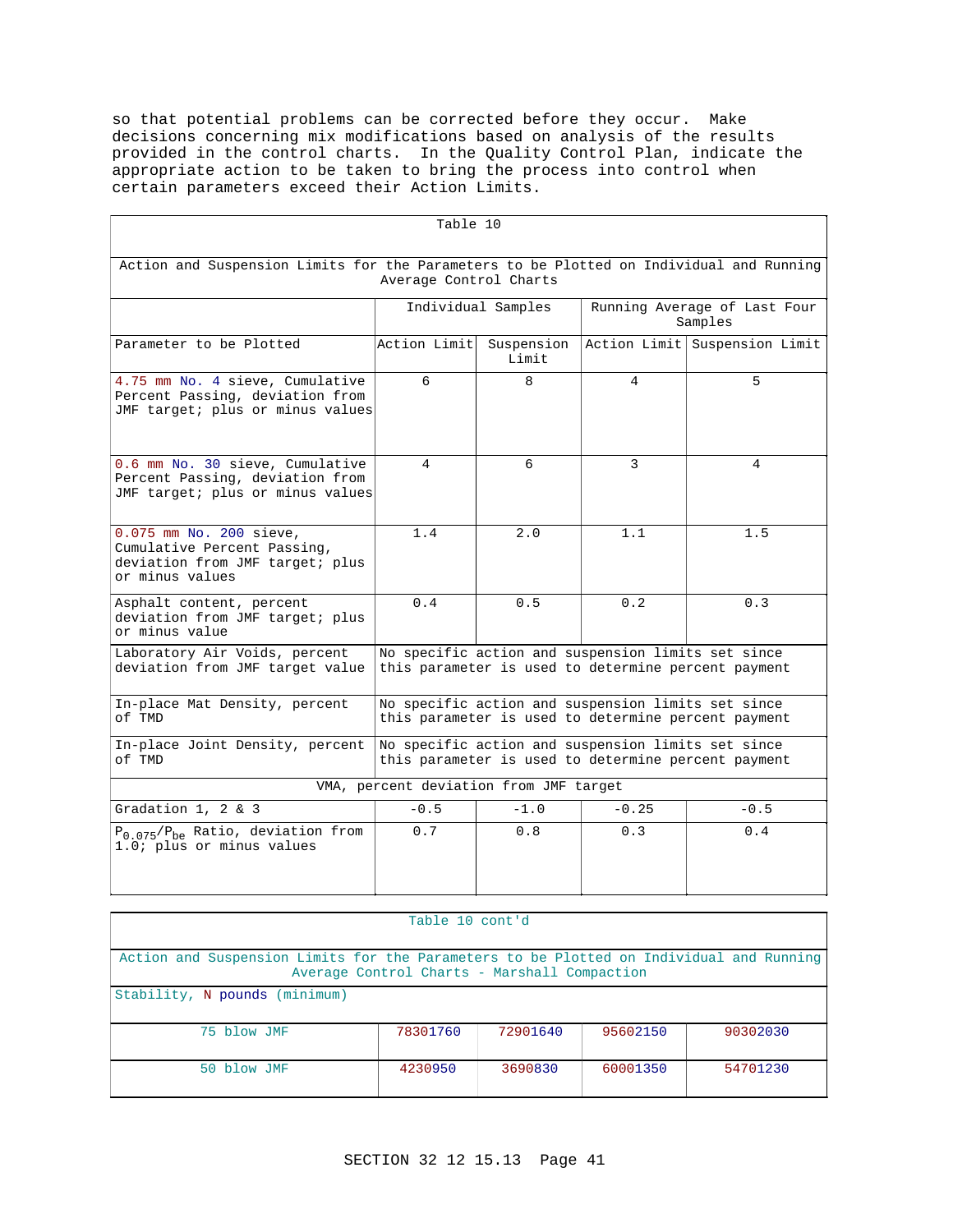| Table 10 cont'd                                                                                                                         |           |           |           |           |
|-----------------------------------------------------------------------------------------------------------------------------------------|-----------|-----------|-----------|-----------|
| Action and Suspension Limits for the Parameters to be Plotted on Individual and Running<br>Average Control Charts - Marshall Compaction |           |           |           |           |
| Flow, 0.25 mm 0.01 inch                                                                                                                 |           |           |           |           |
| 75 blow JMF                                                                                                                             | 8 min.    | 7 min.    | $9$ min.  | 8 min.    |
|                                                                                                                                         | 16 max.   | 17 max.   | 15 max.   | $16$ max. |
| 50 blow JMF                                                                                                                             | 8 min.    | 7 min.    | $9$ min.  | 8 min.    |
|                                                                                                                                         | $18$ max. | $19$ max. | $17$ max. | $18$ max. |

### 3.2 PREPARATION OF ASPHALT BINDER MATERIAL

Heat the asphalt binder material while avoiding local overheating and providing a continuous supply of the asphalt material to the mixer at a uniform temperature. Maintain the temperature of unmodified asphalts to no more than 160 degrees C 325 degrees F when added to the aggregates. The temperature of modified asphalts is not to exceed 175 degrees C 350 degrees F.

# 3.3 PREPARATION OF MINERAL AGGREGATE

Heat and dry the aggregate for the mixture prior to mixing. No damage to the aggregates due to the maximum temperature and rate of heating used is allowed. Maintain the temperature no lower than is required to obtain complete coating and uniform distribution on the aggregate particles and to provide a mixture of satisfactory workability.

### 3.4 PREPARATION OF ASPHALT MIXTURE

Weigh or meter the aggregates and the asphalt binder and introduce into the mixer in the amount specified by the JMF. Limit the temperature of the asphalt mixture to 175 degrees C 350 degrees F 132 degrees C 270 degrees F when the asphalt binder is added. Mix the combined materials until the aggregate obtains a thorough and uniform coating of asphalt binder (testing in accordance with ASTM D2489/D2489M may be required by the Contracting Officer) and is thoroughly distributed throughout the mixture. The moisture content of all asphalt mixture upon discharge from the plant is not to exceed 0.5 percent by total weight of mixture as measured by AASHTO T 329.

## 3.5 PREPARATION OF THE UNDERLYING SURFACE

### **\*\*\*\*\*\*\*\*\*\*\*\*\*\*\*\*\*\*\*\*\*\*\*\*\*\*\*\*\*\*\*\*\*\*\*\*\*\*\*\*\*\*\*\*\*\*\*\*\*\*\*\*\*\*\*\*\*\*\*\*\*\*\*\*\*\*\*\*\*\*\*\*\*\***

**NOTE: If the underlying surface to be paved is an unbound granular layer, apply a prime coat, especially if this layer will be exposed to weather for an extended period of time prior to covering with an asphalt mixture. Benefits derived from a prime coat include an additional weatherproofing of the base, improving the bond between the base and asphalt layer, and preventing the base from shifting under construction equipment. If the prime coat**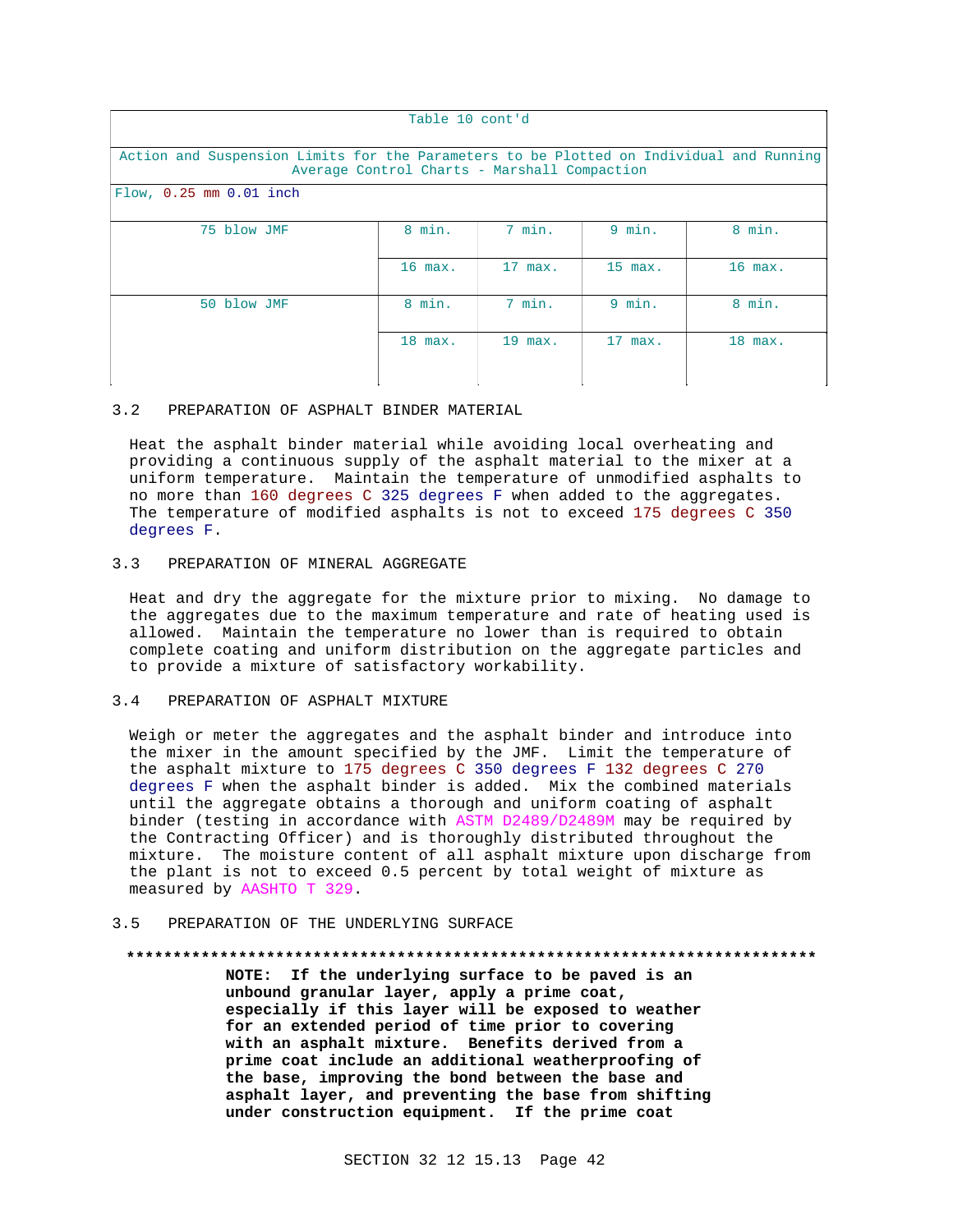requirement is not a separate pay item and is waived from this contract, make an adjustment to the contract price. Environmental laws in certain states may not allow prime coats to be applied.

If the underlying surface to be paved is an existing asphalt or concrete layer, use a tack coat to ensure an adequate bond between layers.

Tack and prime coat requirements will need to be covered in the contract documents. 

Immediately before placing asphalt pavement, clean the underlying course of dust and debris. Apply a [prime coat][ or ][tack coat] in accordance with Section 32 12 13 BITUMINOUS TACK AND PRIME COATS.

#### $3.6$ TEST SECTION

Prior to full production, place a test section for each JMF used. Construct a test section 150 m 500 feet long and two paver passes wide with a longitudinal cold joint. Do not place the second lane of test section until the temperature of pavement edge is less than 80 degrees C 175 degrees F. Construct the test section with the same depth as the course which it represents. Ensure the underlying grade or pavement structure upon which the test section is to be constructed is the same or very similar to the underlying layer for the project. Use the same equipment in construction of the test section as on the remainder of the course represented by the test section. Construct the test section as part of the project pavement as approved by the Government.

#### $3.6.1$ Sampling and Testing for Test Section

#### 

NOTE: Table 11 applies only to the test section. The limits in Tables 1, 3, and 10, apply to a number of tests run from a lot. This is why the limits listed in Table 11 are different from those listed in Tables 1, 3 and 10.

Select the appropriate stability and flow value to match the laboratory compactive effort (50 or 75 blows). 

Obtain one representative sample from random trucks at the plant, compact triplicate specimens, and test for stability, flow, and laboratory air voids. Test a portion of the same sample for theoretical maximum density (TMD), aggregate gradation and asphalt content. Test an additional portion of the sample to determine the TSR. Adjust the compactive effort as required to provide TSR specimens with an air void content of 7 plus or minus 1 percent. Obtain four randomly selected cores from the finished pavement mat, and four from the longitudinal joint, and test for density. Perform random sampling in accordance with procedures contained in ASTM D3665. Construction may continue provided the test results are within the tolerances or exceed the minimum values shown in Table 11. If all test results meet the specified requirements, the test section may remain as part of the project pavement. If test results exceed the tolerances shown, remove and replace the test section and construct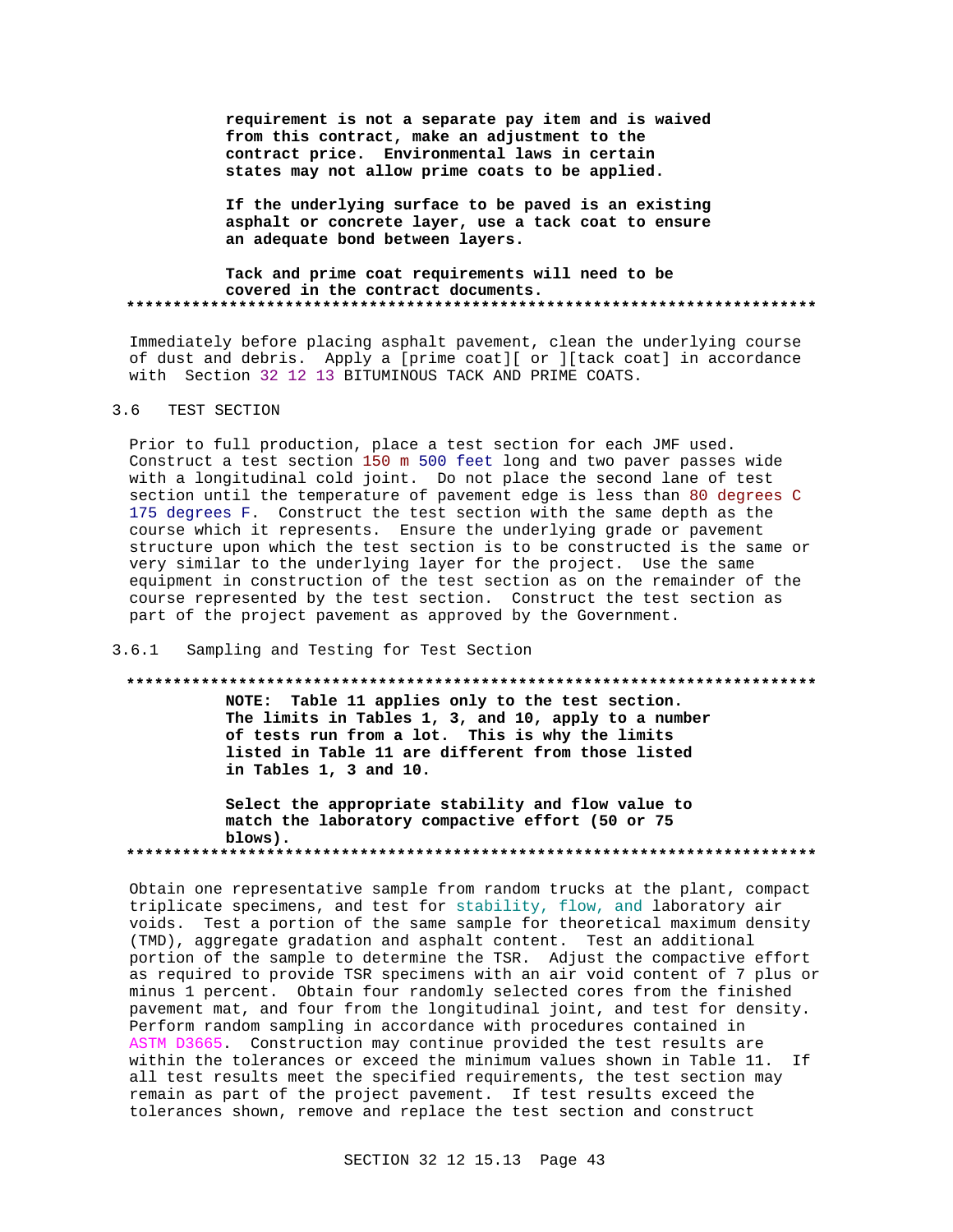another test section at no additional cost to the Government.

| Table 11                                                                              |                        |  |
|---------------------------------------------------------------------------------------|------------------------|--|
| Test Section Requirements for Material and Mixture Properties                         |                        |  |
| Property                                                                              | Specification Limit    |  |
| Aggregate Gradation-Percent Passing (Individual Test Result)                          |                        |  |
| 4.75 mm No. 4 and larger                                                              | JMF plus or minus 8    |  |
| 2.36, 1.18, 0.60, and 0.30 mmNo. 8, No. 16, JMF plus or minus 6<br>No. 30, and No. 50 |                        |  |
| 0.15 and 0.075 mmNo. 100 and No. 200                                                  | JMF plus or minus 2.0  |  |
| Asphalt Content, Percent (Individual Test<br>Result)                                  | JMF plus or minus 0.5  |  |
| Laboratory Air Voids, Percent (Average of 3<br>specimens)                             | JMF plus or minus 1.0  |  |
| VMA, Percent (Average of 3 specimens)                                                 | See Table 9            |  |
| Tensile Strength Ratio (TSR) (At 7 percent<br>plus/minus 1 percent air void content)  | 75 percent minimum     |  |
| Conditioned Strength                                                                  | 415 kPa 60 psi minimum |  |
| Mat Density, Percent of TMD (Average of 4<br>Random Cores)                            | $92.0 - 96.0$          |  |
| Joint Density, Percent of TMD (Average of 4 90.5 minimum<br>Random Cores)             |                        |  |

| Table 11 cont'd                                                                      |                                                                                             |
|--------------------------------------------------------------------------------------|---------------------------------------------------------------------------------------------|
|                                                                                      |                                                                                             |
| Test Section Requirements for Material and Mixture Properties<br>Marshall Compaction |                                                                                             |
| Stability, (Average of 3 specimens)                                                  | $[9560 \t N 2150 \t pounds minimum for 75-blow]$<br>6000 N 1350 pounds minimum for 50-blow] |
| Flow, 0.25 mm 0.01 inch (Average of 3<br>specimens)                                  | $[8 - 16$ for $75 - blow]$ $[8 - 18$ for $50 - blow]$                                       |

# 3.6.2 Additional Test Sections

If the initial test section proves to be unacceptable, make the necessary adjustments to the JMF, plant operation, placing procedures, and rolling procedures before beginning construction of a second test section. Construct and evaluate additional test sections, as required, for conformance to the specifications. Full production paving is not allowed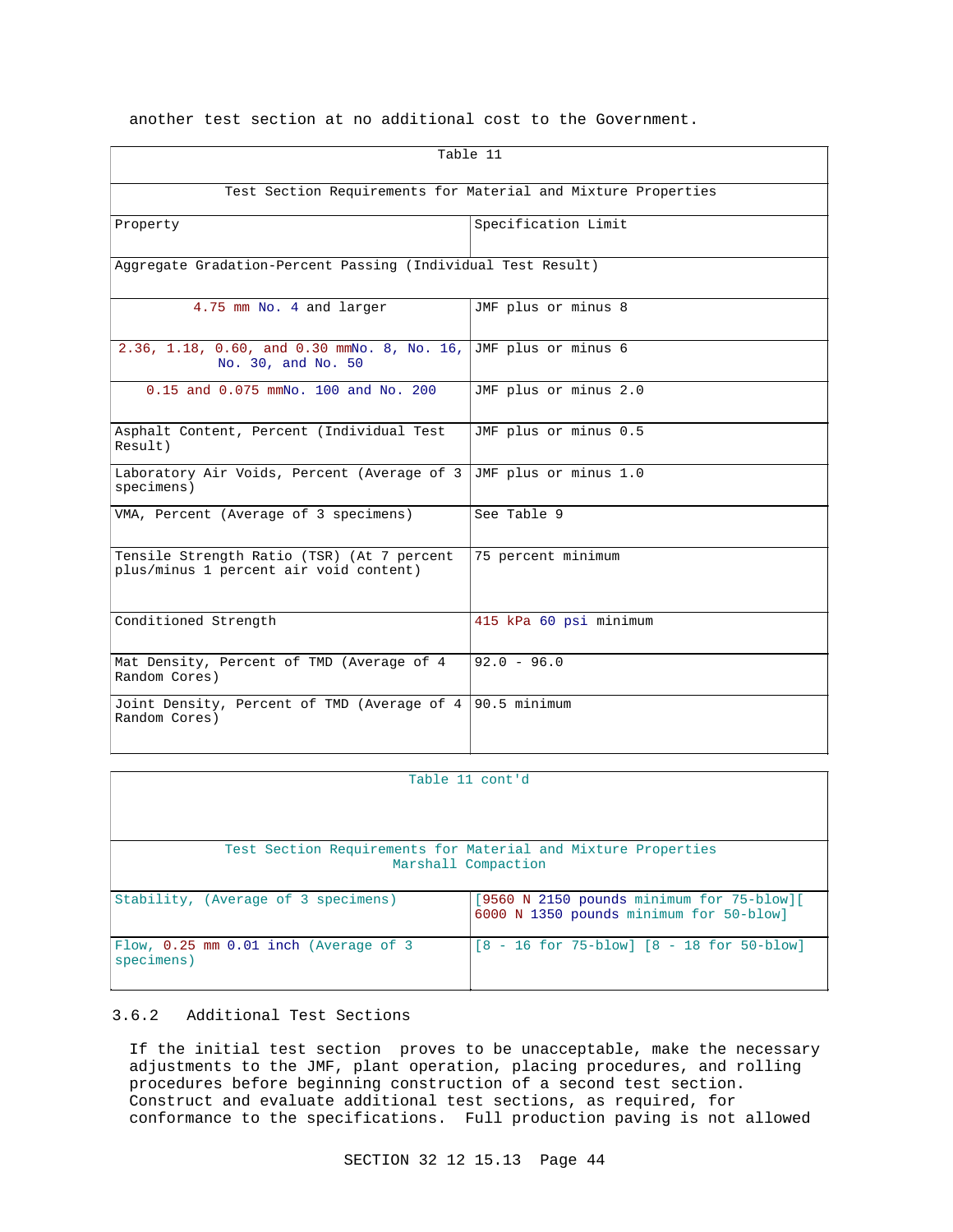to begin until an acceptable test section has been constructed and accepted.

# 3.7 TRANSPORTING AND PLACING

## 3.7.1 Transporting

Transport asphalt mixture from the mixing plant to the site in clean, tight vehicles. Schedule deliveries so that placing and compacting of mixture is uniform with minimum stopping and starting of the paver. Provide adequate artificial lighting for night placements. Hauling over freshly placed material is not permitted until the material has been compacted as specified, and allowed to cool to 60 degrees C 140 degrees F.

## 3.7.2 Placing

Place the mix in lifts of adequate thickness and compacted at a temperature suitable for obtaining density, surface smoothness, and other specified requirements. Place the mixture to the full width by an asphalt paver; strike off in a uniform layer of such depth that, when the work is complete, the required thickness conforms to the grade and contour indicated. Do not broadcast waste mixture onto the mat or recycle it into the paver hopper. Collect waste mixture and dispose off site. Regulate the speed of the paver to eliminate pulling and tearing of the asphalt mat. Begin placement of the mixture along the centerline of a crowned section or on the high side of areas with a one-way slope. Place the mixture in consecutive adjacent strips having a minimum width of 3 m 10 feet. Offset the longitudinal joint in one course from the longitudinal joint in the course immediately below by at least 300 mm 1 foot; however, locate the joint in the surface course at the centerline of the pavement. Offset transverse joints in one course by at least 3 m 10 feet from transverse joints in the previous course. Offset transverse joints in adjacent lanes a minimum of 3 m 10 feet. On isolated areas where irregularities or unavoidable obstacles make the use of mechanical spreading and finishing equipment impractical, the mixture may be spread and luted by hand tools. Construct the free edge of shoulder pavements following a guide (e.g. plumb-bob, stringline, etc.) to prevent various widths of the asphalt shoulder. Contractor may elect to cut-back the asphalt edge to maintain consistent shoulder dimensions shown on the plans.

# 3.8 COMPACTION OF MIXTURE

## 3.8.1 General

- a. After placing, thoroughly and uniformly compact the mixture by rolling. Compact the surface as soon as possible without causing displacement, cracking or shoving. Determine the sequence of rolling operations and the type of rollers used, except as specified in paragraph ASPHALT PAVEMENT-PORTLAND CEMENT CONCRETE JOINTS. Maintain the speed of the roller, at all times, sufficiently slow to avoid displacement of the asphalt mixture and be effective in compaction. Correct at once any displacement occurring as a result of reversing the direction of the roller, or from any other cause.
- b. Furnish sufficient rollers to handle the output of the plant. Continue rolling until the surface is of uniform texture, true to grade and cross section, and the required field density is obtained. To prevent adhesion of the mixture to the roller, keep the drums properly moistened, but excessive water is not permitted. In areas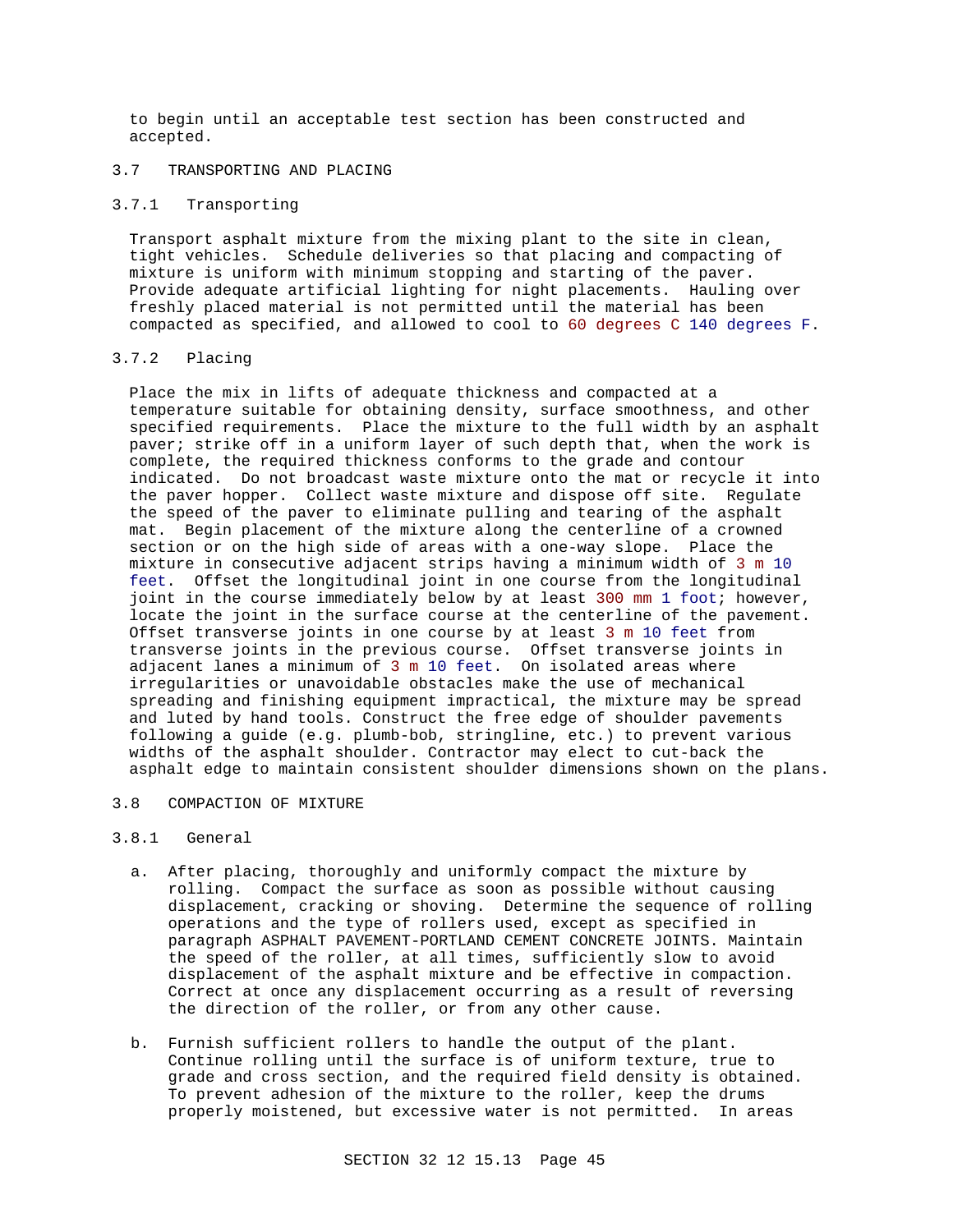not accessible to the roller, thoroughly compact the mixture with hand tampers. Remove the full depth of any mixture that becomes loose and broken, mixed with dirt, contains check-cracking, or is in any way defective, replace with fresh asphalt mixture and immediately compact to conform to the surrounding area. Perform this work at no expense to the Government. Skin patching is not allowed.

## 3.8.2 Segregation

The Government can sample and test any material that looks deficient. When the in-place material appears to be segregated, the Government has the option to sample the material and have it tested and compared to the aggregate gradation, asphalt content, and in-place density requirements in Table 11. If the material fails to meet these specification requirements, remove and replace the extent of the segregated material the full depth of the layer of asphalt mixture at no additional cost to the Government. When segregation occurs in the mat, take appropriate action to correct the process so that additional segregation does not occur.

### 3.9 JOINTS

Construct joints to ensure a continuous bond between the courses and to obtain the required density. Provide all joints with the same texture as other sections of the course and meet the requirements for smoothness and grade.

# 3.9.1 Transverse Joints

Do not pass the roller over the unprotected end of the freshly laid mixture, except when necessary to form a transverse joint. When necessary to form a transverse joint, construct by means of placing a bulkhead or by tapering the course. Utilize a dry saw cut on the transverse joint full depth and width on a straight line to expose a vertical face prior to placing the adjacent lane. Neither cutting equipment that uses water as a cooling or cutting agent nor milling equipment is permitted. Remove the cutback material and cutting debris from the project. Provide a tack coat in accordance with Section 32 12 13 BITUMINOUS TACK AND PRIME COATS to all contact surfaces before placing any fresh mixture against the joint.

## 3.9.2 Longitudinal Joints

Cut back longitudinal joints which are irregular, damaged, uncompacted, cold (less than 80 degrees C 175 degrees F at the time of placing the adjacent lane), or otherwise defective, a minimum of 75 mm 3 inches and a maximum of 150 mm 6 inches from the top edge of the lift with a cutting wheel to expose a clean, sound, near vertical surface for the full depth of the course. Remove all cutback material from the project. Neither cutting equipment that uses water as a cooling or cutting agent nor milling equipment is permitted. Remove the cutback material and cutting debris from the project. Provide tack coat in accordance with Section 32 12 13 BITUMINOUS TACK AND PRIME COATS to all contact surfaces prior to placing any fresh mixture against the joint.

## 3.9.3 Echelon Paving

If echelon paving is accomplished to minimize longitudinal cold joints, visually inspect the interface between the two paving lanes to ensure that the interface is not segregated or appears to be visually different from other sections of the course. If visual inspection identifies quality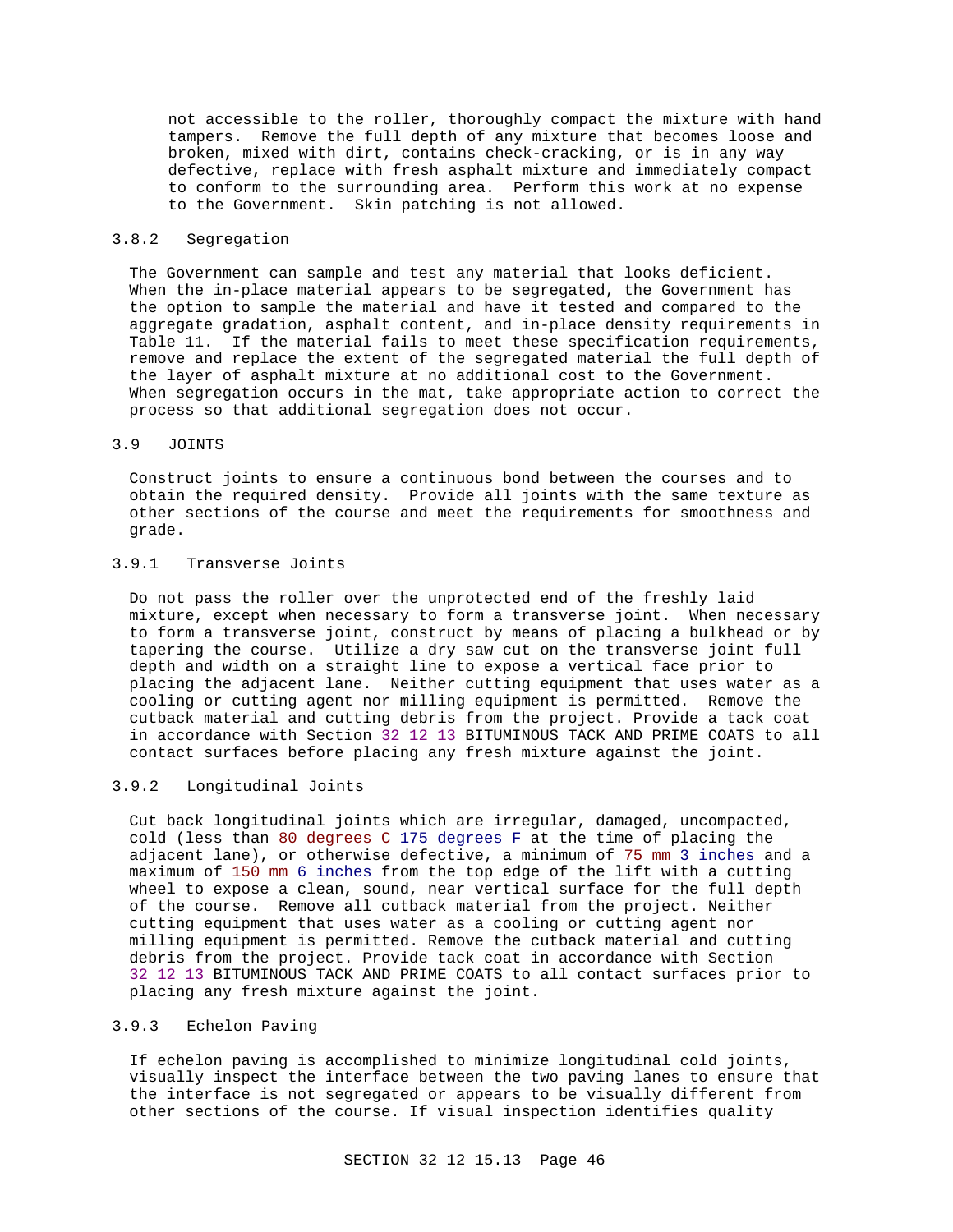concerns, extract 1 randomly selected cores per sublot centered over the interface between the two paving lanes being placed. The requirements for density at the interface between the two echelon paved lanes are the same as that for the joint density specified in paragraph MAT AND JOINT DENSITIES.

## 3.9.4 Asphalt Pavement-Portland Cement Concrete Joints

Joints between asphalt pavement and Portland Cement Concrete (PCC) require specific construction procedures for the asphalt pavement. The following criteria are applicable to the first 3 m 10 feet or paver width of asphalt pavement adjacent to the PCC.

- a. For all lifts, place the asphalt pavement side of the joint in a direction parallel to the joint.
- b. For non-surface lifts (e.g. base or intermediate lifts), compact the mixture per paragraph MAT AND JOINT DENSITIES.
- b. For the surface lift place the asphalt pavement side sufficiently high so that when fully compacted the asphalt pavement is greater than 3 mm 1/8 inch but less than 6 mm 1/4 inch higher than the PCC side of the joint.
- c. For the surface lift, compact with steel wheel rollers and at least one rubber tire roller. Compact with a rubber tire roller that weights at least 18 metric tons 20 tons with tires inflated to at least 620 kPa 90 psi. Avoid spalling the PCC during placement and compaction of the asphalt pavement. Operate steel wheel rollers in a way that prevents spalling the PCC. Repair any damage to PCC edges or joints as directed by the Government. If damage to the PCC joint or panel edge exceeds a total of 1 m 3 feet, remove and replace the PCC panel at no additional expense to the Government.
- d. For the surface lift, after compaction is finished, diamond grind a minimum width of 1 m 3 feet of the asphalt pavement so that the asphalt pavement side is less than 3 mm 1/8 inch higher than the PCC side. Perform diamond grinding in accordance with subparagraph DIAMOND GRINDING above. The asphalt pavement immediately adjacent to the joint is not allowed to be lower than the PCC after the grinding operation. Transition the grinding into the asphalt pavement in a way that ensures good smoothness and provides drainage of water. The joint and adjacent materials when completed is required to meet all of the requirements for grade and smoothness. Measure smoothness across the asphalt pavement-PCC joint using a 4 m 12 feet straightedge. The acceptable tolerance is 3 mm 1/8 inch.
- e. For all lifts, consider the asphalt pavement next to the PCC as a separate weighted pay factor associated with the lot being placed for evaluation. Lots are based on individual lifts. Do not commingle cores from different lifts for density evaluation purposes. Take four cores for each lot of material placed adjacent to the asphalt pavement-PCC joint. The size of lot is 3 m 10 feet wide by the length of the joint being paved. Perform the same computation as displayed in paragraph PAY FACTOR BASED ON IN-PLACE DENSITY above to determine the weighted pay factor. Select the lowest computed pay factor for the lot. Locate the center of each of the four cores 150 mm 6 inches from the edge of the concrete. Take each core at a random location along the length of the joint. The requirements for joint density, adjacent